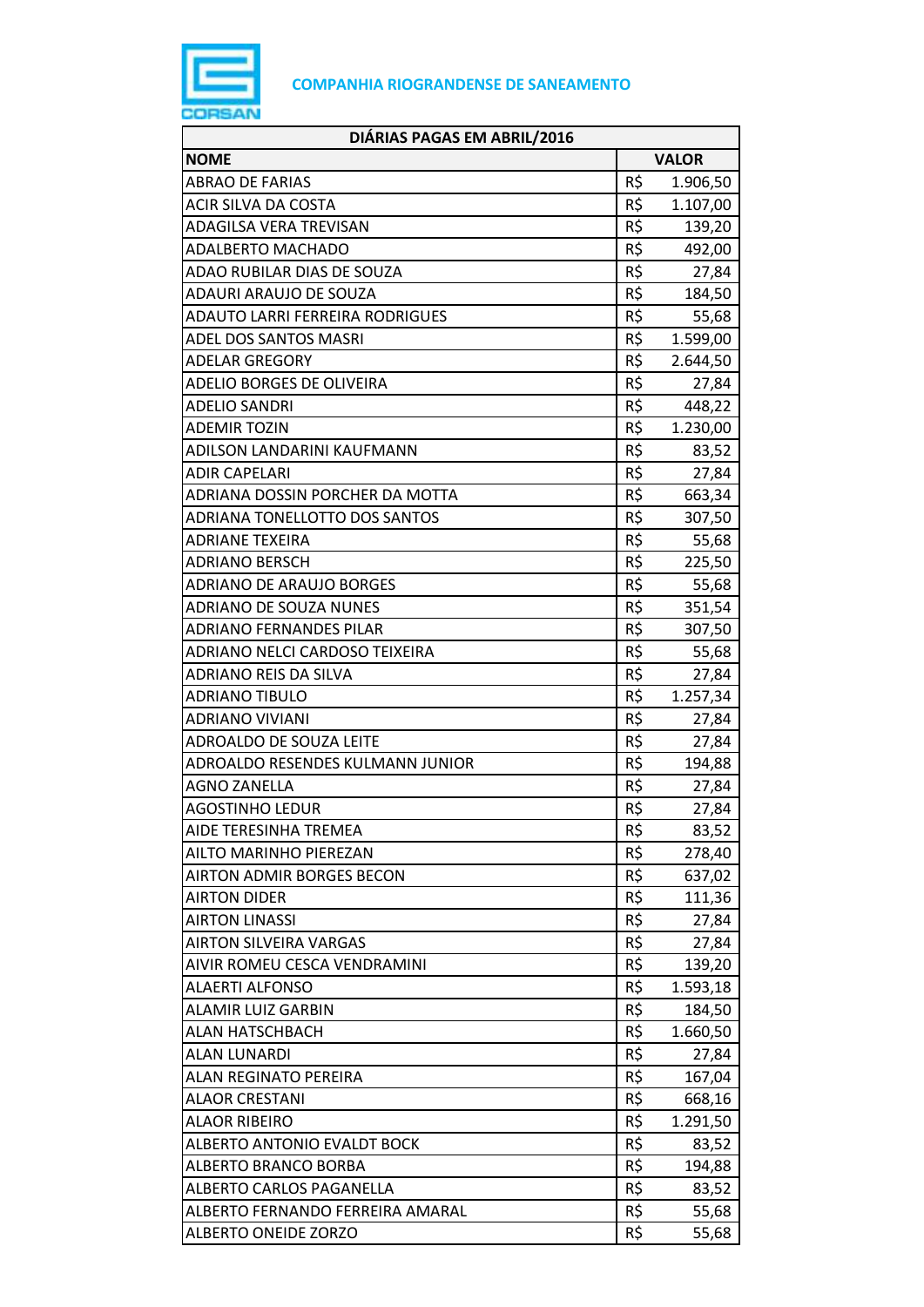| R\$<br>ALCINDO DE AZEVEDO<br>27,84<br>R\$<br><b>ALCINDO ZARO</b><br>27,84<br>R\$<br>ALCIONE MACHADO AMORIM<br>581,34<br>R\$<br><b>ALCIR GRISON</b><br>253,34<br>R\$<br><b>ALDEMIR BISCHOFF</b><br>27,84<br>R\$<br>ALDOLIR ANGELO BENEDETTI<br>27,84<br>R\$<br><b>ALDOMIR ANTONIO SANTI</b><br>785,83<br>R\$<br><b>ALENIR OLIVEIRA SCHEFFER</b><br>55,68<br><b>ALESANDRO SILVA TAVARES</b><br>R\$<br>336,86<br>R\$<br>ALESSANDRA CRISTINA FAGUNDES DOS SANTOS<br>307,50<br>R\$<br>ALESSANDRO CANAL CHIES<br>27,84<br>R\$<br>ALESSANDRO HENRIQUE TEIXEIRA<br>212,34<br>R\$<br><b>ALESSANDRO LOPES</b><br>55,68<br>R\$<br>ALEX BENEVENUTO SILVEIRA<br>528,96<br>R\$<br><b>ALEX SANDRO DE MORAES</b><br>2.312,46<br>R\$<br>1.476,00<br>ALEX SANDRO DIAS CASTRO<br>R\$<br>ALEXANDER RUAN BAIERLE<br>55,68<br>R\$<br>ALEXANDRA CRUZ VASCONCELLOS<br>27,84<br>R\$<br>ALEXANDRA DA SILVA VIANNA<br>27,84<br>R\$<br>ALEXANDRA RECH TISSIANI<br>27,84<br>R\$<br>ALEXANDRE ABEL KUNZLER<br>250,56<br>R\$<br><b>ALEXANDRE ANTONIO THIEL WALL</b><br>167,04<br>R\$<br><b>ALEXANDRE AVILA NUNES</b><br>55,68<br>ALEXANDRE BOURSCHEIDT GABRIEL<br>R\$<br>556,80<br>R\$<br>ALEXANDRE CAVALHEIRO MARCHESAN<br>553,50<br>R\$<br>ALEXANDRE DE SOUZA GONZALVES<br>55,68<br>R\$<br>1.537,50<br>ALEXANDRE FERREIRA TOLFO<br>R\$<br>ALEXANDRE LUIS SCHEID<br>531,74<br>R\$<br>ALEXANDRE MADEIRA CALVETTI<br>250,56<br>R\$<br>ALEXANDRE MARQUES DA SILVA<br>222,72<br>R\$<br>ALEXANDRE MIETH DOS SANTOS<br>1.660,50<br>R\$<br>ALEXANDRE SILVA PRESTES SOUZA<br>225,50<br>R\$<br>ALEXANDRE SOKOLOV<br>473,28<br>R\$<br>ALEXANDRE SOUZA SCHNEID<br>268,02<br>R\$<br><b>ALEXANDRE TEDESCO FARIAS</b><br>55,68<br>R\$<br><b>ALEXANDRO RODRIGUES MARCON</b><br>27,84<br>ALEXSANDRO ZANETTE DOS SANTOS<br>R\$<br>55,68<br>R\$<br>ALHESTERTOLINO DOS SANTOS OLIVEIRA<br>424,68<br>R\$<br><b>ALINE DIETRICH</b><br>222,72<br>R\$<br><b>ALINE GARTNER</b><br>83,52<br>R\$<br>ALINE MARIA SIGNORI<br>27,84<br>R\$<br>ALINE SCHERER DE ALVES<br>27,84<br>R\$<br>ALINE SOUZA DE LIMA<br>27,84<br>R\$<br><b>ALIONSO DE PAULA ALVES</b><br>55,68<br>R\$<br><b>ALISON FAO HOFART</b><br>212,34<br>R\$<br><b>ALISON MATEUS SOARES CARDOSO</b><br>55,68<br>R\$<br>ALMIR EDISON CORLETA DA SILVA<br>55,68<br>R\$<br>ALVARINO LIMA PEREIRA<br>55,68<br>R\$<br><b>ALVARO AUGUSTO STEFFEN TORRES</b><br>55,68<br>R\$<br><b>ALVARO LEITE FERNANDES</b><br>2.012,04<br>R\$<br>ALVARO MOISES SILVEIRA JACOBSEN<br>27,84<br>R\$<br><b>ALVARO TADEU PRESTES</b><br>111,36<br>R\$<br><b>ALVORINO SIMON</b><br>1.107,00 |                          |     |       |
|---------------------------------------------------------------------------------------------------------------------------------------------------------------------------------------------------------------------------------------------------------------------------------------------------------------------------------------------------------------------------------------------------------------------------------------------------------------------------------------------------------------------------------------------------------------------------------------------------------------------------------------------------------------------------------------------------------------------------------------------------------------------------------------------------------------------------------------------------------------------------------------------------------------------------------------------------------------------------------------------------------------------------------------------------------------------------------------------------------------------------------------------------------------------------------------------------------------------------------------------------------------------------------------------------------------------------------------------------------------------------------------------------------------------------------------------------------------------------------------------------------------------------------------------------------------------------------------------------------------------------------------------------------------------------------------------------------------------------------------------------------------------------------------------------------------------------------------------------------------------------------------------------------------------------------------------------------------------------------------------------------------------------------------------------------------------------------------------------------------------------------------------------------------------------------------------------------------------------------------------------------------------------------------------------------------------------------------------------------------------------------------------------------------------------------------------------------------------------------------------------------------------------------------------------------------------|--------------------------|-----|-------|
|                                                                                                                                                                                                                                                                                                                                                                                                                                                                                                                                                                                                                                                                                                                                                                                                                                                                                                                                                                                                                                                                                                                                                                                                                                                                                                                                                                                                                                                                                                                                                                                                                                                                                                                                                                                                                                                                                                                                                                                                                                                                                                                                                                                                                                                                                                                                                                                                                                                                                                                                                                     | ALBERTO VLADEMIR DA ROSA | R\$ | 83,52 |
|                                                                                                                                                                                                                                                                                                                                                                                                                                                                                                                                                                                                                                                                                                                                                                                                                                                                                                                                                                                                                                                                                                                                                                                                                                                                                                                                                                                                                                                                                                                                                                                                                                                                                                                                                                                                                                                                                                                                                                                                                                                                                                                                                                                                                                                                                                                                                                                                                                                                                                                                                                     |                          |     |       |
|                                                                                                                                                                                                                                                                                                                                                                                                                                                                                                                                                                                                                                                                                                                                                                                                                                                                                                                                                                                                                                                                                                                                                                                                                                                                                                                                                                                                                                                                                                                                                                                                                                                                                                                                                                                                                                                                                                                                                                                                                                                                                                                                                                                                                                                                                                                                                                                                                                                                                                                                                                     |                          |     |       |
|                                                                                                                                                                                                                                                                                                                                                                                                                                                                                                                                                                                                                                                                                                                                                                                                                                                                                                                                                                                                                                                                                                                                                                                                                                                                                                                                                                                                                                                                                                                                                                                                                                                                                                                                                                                                                                                                                                                                                                                                                                                                                                                                                                                                                                                                                                                                                                                                                                                                                                                                                                     |                          |     |       |
|                                                                                                                                                                                                                                                                                                                                                                                                                                                                                                                                                                                                                                                                                                                                                                                                                                                                                                                                                                                                                                                                                                                                                                                                                                                                                                                                                                                                                                                                                                                                                                                                                                                                                                                                                                                                                                                                                                                                                                                                                                                                                                                                                                                                                                                                                                                                                                                                                                                                                                                                                                     |                          |     |       |
|                                                                                                                                                                                                                                                                                                                                                                                                                                                                                                                                                                                                                                                                                                                                                                                                                                                                                                                                                                                                                                                                                                                                                                                                                                                                                                                                                                                                                                                                                                                                                                                                                                                                                                                                                                                                                                                                                                                                                                                                                                                                                                                                                                                                                                                                                                                                                                                                                                                                                                                                                                     |                          |     |       |
|                                                                                                                                                                                                                                                                                                                                                                                                                                                                                                                                                                                                                                                                                                                                                                                                                                                                                                                                                                                                                                                                                                                                                                                                                                                                                                                                                                                                                                                                                                                                                                                                                                                                                                                                                                                                                                                                                                                                                                                                                                                                                                                                                                                                                                                                                                                                                                                                                                                                                                                                                                     |                          |     |       |
|                                                                                                                                                                                                                                                                                                                                                                                                                                                                                                                                                                                                                                                                                                                                                                                                                                                                                                                                                                                                                                                                                                                                                                                                                                                                                                                                                                                                                                                                                                                                                                                                                                                                                                                                                                                                                                                                                                                                                                                                                                                                                                                                                                                                                                                                                                                                                                                                                                                                                                                                                                     |                          |     |       |
|                                                                                                                                                                                                                                                                                                                                                                                                                                                                                                                                                                                                                                                                                                                                                                                                                                                                                                                                                                                                                                                                                                                                                                                                                                                                                                                                                                                                                                                                                                                                                                                                                                                                                                                                                                                                                                                                                                                                                                                                                                                                                                                                                                                                                                                                                                                                                                                                                                                                                                                                                                     |                          |     |       |
|                                                                                                                                                                                                                                                                                                                                                                                                                                                                                                                                                                                                                                                                                                                                                                                                                                                                                                                                                                                                                                                                                                                                                                                                                                                                                                                                                                                                                                                                                                                                                                                                                                                                                                                                                                                                                                                                                                                                                                                                                                                                                                                                                                                                                                                                                                                                                                                                                                                                                                                                                                     |                          |     |       |
|                                                                                                                                                                                                                                                                                                                                                                                                                                                                                                                                                                                                                                                                                                                                                                                                                                                                                                                                                                                                                                                                                                                                                                                                                                                                                                                                                                                                                                                                                                                                                                                                                                                                                                                                                                                                                                                                                                                                                                                                                                                                                                                                                                                                                                                                                                                                                                                                                                                                                                                                                                     |                          |     |       |
|                                                                                                                                                                                                                                                                                                                                                                                                                                                                                                                                                                                                                                                                                                                                                                                                                                                                                                                                                                                                                                                                                                                                                                                                                                                                                                                                                                                                                                                                                                                                                                                                                                                                                                                                                                                                                                                                                                                                                                                                                                                                                                                                                                                                                                                                                                                                                                                                                                                                                                                                                                     |                          |     |       |
|                                                                                                                                                                                                                                                                                                                                                                                                                                                                                                                                                                                                                                                                                                                                                                                                                                                                                                                                                                                                                                                                                                                                                                                                                                                                                                                                                                                                                                                                                                                                                                                                                                                                                                                                                                                                                                                                                                                                                                                                                                                                                                                                                                                                                                                                                                                                                                                                                                                                                                                                                                     |                          |     |       |
|                                                                                                                                                                                                                                                                                                                                                                                                                                                                                                                                                                                                                                                                                                                                                                                                                                                                                                                                                                                                                                                                                                                                                                                                                                                                                                                                                                                                                                                                                                                                                                                                                                                                                                                                                                                                                                                                                                                                                                                                                                                                                                                                                                                                                                                                                                                                                                                                                                                                                                                                                                     |                          |     |       |
|                                                                                                                                                                                                                                                                                                                                                                                                                                                                                                                                                                                                                                                                                                                                                                                                                                                                                                                                                                                                                                                                                                                                                                                                                                                                                                                                                                                                                                                                                                                                                                                                                                                                                                                                                                                                                                                                                                                                                                                                                                                                                                                                                                                                                                                                                                                                                                                                                                                                                                                                                                     |                          |     |       |
|                                                                                                                                                                                                                                                                                                                                                                                                                                                                                                                                                                                                                                                                                                                                                                                                                                                                                                                                                                                                                                                                                                                                                                                                                                                                                                                                                                                                                                                                                                                                                                                                                                                                                                                                                                                                                                                                                                                                                                                                                                                                                                                                                                                                                                                                                                                                                                                                                                                                                                                                                                     |                          |     |       |
|                                                                                                                                                                                                                                                                                                                                                                                                                                                                                                                                                                                                                                                                                                                                                                                                                                                                                                                                                                                                                                                                                                                                                                                                                                                                                                                                                                                                                                                                                                                                                                                                                                                                                                                                                                                                                                                                                                                                                                                                                                                                                                                                                                                                                                                                                                                                                                                                                                                                                                                                                                     |                          |     |       |
|                                                                                                                                                                                                                                                                                                                                                                                                                                                                                                                                                                                                                                                                                                                                                                                                                                                                                                                                                                                                                                                                                                                                                                                                                                                                                                                                                                                                                                                                                                                                                                                                                                                                                                                                                                                                                                                                                                                                                                                                                                                                                                                                                                                                                                                                                                                                                                                                                                                                                                                                                                     |                          |     |       |
|                                                                                                                                                                                                                                                                                                                                                                                                                                                                                                                                                                                                                                                                                                                                                                                                                                                                                                                                                                                                                                                                                                                                                                                                                                                                                                                                                                                                                                                                                                                                                                                                                                                                                                                                                                                                                                                                                                                                                                                                                                                                                                                                                                                                                                                                                                                                                                                                                                                                                                                                                                     |                          |     |       |
|                                                                                                                                                                                                                                                                                                                                                                                                                                                                                                                                                                                                                                                                                                                                                                                                                                                                                                                                                                                                                                                                                                                                                                                                                                                                                                                                                                                                                                                                                                                                                                                                                                                                                                                                                                                                                                                                                                                                                                                                                                                                                                                                                                                                                                                                                                                                                                                                                                                                                                                                                                     |                          |     |       |
|                                                                                                                                                                                                                                                                                                                                                                                                                                                                                                                                                                                                                                                                                                                                                                                                                                                                                                                                                                                                                                                                                                                                                                                                                                                                                                                                                                                                                                                                                                                                                                                                                                                                                                                                                                                                                                                                                                                                                                                                                                                                                                                                                                                                                                                                                                                                                                                                                                                                                                                                                                     |                          |     |       |
|                                                                                                                                                                                                                                                                                                                                                                                                                                                                                                                                                                                                                                                                                                                                                                                                                                                                                                                                                                                                                                                                                                                                                                                                                                                                                                                                                                                                                                                                                                                                                                                                                                                                                                                                                                                                                                                                                                                                                                                                                                                                                                                                                                                                                                                                                                                                                                                                                                                                                                                                                                     |                          |     |       |
|                                                                                                                                                                                                                                                                                                                                                                                                                                                                                                                                                                                                                                                                                                                                                                                                                                                                                                                                                                                                                                                                                                                                                                                                                                                                                                                                                                                                                                                                                                                                                                                                                                                                                                                                                                                                                                                                                                                                                                                                                                                                                                                                                                                                                                                                                                                                                                                                                                                                                                                                                                     |                          |     |       |
|                                                                                                                                                                                                                                                                                                                                                                                                                                                                                                                                                                                                                                                                                                                                                                                                                                                                                                                                                                                                                                                                                                                                                                                                                                                                                                                                                                                                                                                                                                                                                                                                                                                                                                                                                                                                                                                                                                                                                                                                                                                                                                                                                                                                                                                                                                                                                                                                                                                                                                                                                                     |                          |     |       |
|                                                                                                                                                                                                                                                                                                                                                                                                                                                                                                                                                                                                                                                                                                                                                                                                                                                                                                                                                                                                                                                                                                                                                                                                                                                                                                                                                                                                                                                                                                                                                                                                                                                                                                                                                                                                                                                                                                                                                                                                                                                                                                                                                                                                                                                                                                                                                                                                                                                                                                                                                                     |                          |     |       |
|                                                                                                                                                                                                                                                                                                                                                                                                                                                                                                                                                                                                                                                                                                                                                                                                                                                                                                                                                                                                                                                                                                                                                                                                                                                                                                                                                                                                                                                                                                                                                                                                                                                                                                                                                                                                                                                                                                                                                                                                                                                                                                                                                                                                                                                                                                                                                                                                                                                                                                                                                                     |                          |     |       |
|                                                                                                                                                                                                                                                                                                                                                                                                                                                                                                                                                                                                                                                                                                                                                                                                                                                                                                                                                                                                                                                                                                                                                                                                                                                                                                                                                                                                                                                                                                                                                                                                                                                                                                                                                                                                                                                                                                                                                                                                                                                                                                                                                                                                                                                                                                                                                                                                                                                                                                                                                                     |                          |     |       |
|                                                                                                                                                                                                                                                                                                                                                                                                                                                                                                                                                                                                                                                                                                                                                                                                                                                                                                                                                                                                                                                                                                                                                                                                                                                                                                                                                                                                                                                                                                                                                                                                                                                                                                                                                                                                                                                                                                                                                                                                                                                                                                                                                                                                                                                                                                                                                                                                                                                                                                                                                                     |                          |     |       |
|                                                                                                                                                                                                                                                                                                                                                                                                                                                                                                                                                                                                                                                                                                                                                                                                                                                                                                                                                                                                                                                                                                                                                                                                                                                                                                                                                                                                                                                                                                                                                                                                                                                                                                                                                                                                                                                                                                                                                                                                                                                                                                                                                                                                                                                                                                                                                                                                                                                                                                                                                                     |                          |     |       |
|                                                                                                                                                                                                                                                                                                                                                                                                                                                                                                                                                                                                                                                                                                                                                                                                                                                                                                                                                                                                                                                                                                                                                                                                                                                                                                                                                                                                                                                                                                                                                                                                                                                                                                                                                                                                                                                                                                                                                                                                                                                                                                                                                                                                                                                                                                                                                                                                                                                                                                                                                                     |                          |     |       |
|                                                                                                                                                                                                                                                                                                                                                                                                                                                                                                                                                                                                                                                                                                                                                                                                                                                                                                                                                                                                                                                                                                                                                                                                                                                                                                                                                                                                                                                                                                                                                                                                                                                                                                                                                                                                                                                                                                                                                                                                                                                                                                                                                                                                                                                                                                                                                                                                                                                                                                                                                                     |                          |     |       |
|                                                                                                                                                                                                                                                                                                                                                                                                                                                                                                                                                                                                                                                                                                                                                                                                                                                                                                                                                                                                                                                                                                                                                                                                                                                                                                                                                                                                                                                                                                                                                                                                                                                                                                                                                                                                                                                                                                                                                                                                                                                                                                                                                                                                                                                                                                                                                                                                                                                                                                                                                                     |                          |     |       |
|                                                                                                                                                                                                                                                                                                                                                                                                                                                                                                                                                                                                                                                                                                                                                                                                                                                                                                                                                                                                                                                                                                                                                                                                                                                                                                                                                                                                                                                                                                                                                                                                                                                                                                                                                                                                                                                                                                                                                                                                                                                                                                                                                                                                                                                                                                                                                                                                                                                                                                                                                                     |                          |     |       |
|                                                                                                                                                                                                                                                                                                                                                                                                                                                                                                                                                                                                                                                                                                                                                                                                                                                                                                                                                                                                                                                                                                                                                                                                                                                                                                                                                                                                                                                                                                                                                                                                                                                                                                                                                                                                                                                                                                                                                                                                                                                                                                                                                                                                                                                                                                                                                                                                                                                                                                                                                                     |                          |     |       |
|                                                                                                                                                                                                                                                                                                                                                                                                                                                                                                                                                                                                                                                                                                                                                                                                                                                                                                                                                                                                                                                                                                                                                                                                                                                                                                                                                                                                                                                                                                                                                                                                                                                                                                                                                                                                                                                                                                                                                                                                                                                                                                                                                                                                                                                                                                                                                                                                                                                                                                                                                                     |                          |     |       |
|                                                                                                                                                                                                                                                                                                                                                                                                                                                                                                                                                                                                                                                                                                                                                                                                                                                                                                                                                                                                                                                                                                                                                                                                                                                                                                                                                                                                                                                                                                                                                                                                                                                                                                                                                                                                                                                                                                                                                                                                                                                                                                                                                                                                                                                                                                                                                                                                                                                                                                                                                                     |                          |     |       |
|                                                                                                                                                                                                                                                                                                                                                                                                                                                                                                                                                                                                                                                                                                                                                                                                                                                                                                                                                                                                                                                                                                                                                                                                                                                                                                                                                                                                                                                                                                                                                                                                                                                                                                                                                                                                                                                                                                                                                                                                                                                                                                                                                                                                                                                                                                                                                                                                                                                                                                                                                                     |                          |     |       |
|                                                                                                                                                                                                                                                                                                                                                                                                                                                                                                                                                                                                                                                                                                                                                                                                                                                                                                                                                                                                                                                                                                                                                                                                                                                                                                                                                                                                                                                                                                                                                                                                                                                                                                                                                                                                                                                                                                                                                                                                                                                                                                                                                                                                                                                                                                                                                                                                                                                                                                                                                                     |                          |     |       |
|                                                                                                                                                                                                                                                                                                                                                                                                                                                                                                                                                                                                                                                                                                                                                                                                                                                                                                                                                                                                                                                                                                                                                                                                                                                                                                                                                                                                                                                                                                                                                                                                                                                                                                                                                                                                                                                                                                                                                                                                                                                                                                                                                                                                                                                                                                                                                                                                                                                                                                                                                                     |                          |     |       |
|                                                                                                                                                                                                                                                                                                                                                                                                                                                                                                                                                                                                                                                                                                                                                                                                                                                                                                                                                                                                                                                                                                                                                                                                                                                                                                                                                                                                                                                                                                                                                                                                                                                                                                                                                                                                                                                                                                                                                                                                                                                                                                                                                                                                                                                                                                                                                                                                                                                                                                                                                                     |                          |     |       |
|                                                                                                                                                                                                                                                                                                                                                                                                                                                                                                                                                                                                                                                                                                                                                                                                                                                                                                                                                                                                                                                                                                                                                                                                                                                                                                                                                                                                                                                                                                                                                                                                                                                                                                                                                                                                                                                                                                                                                                                                                                                                                                                                                                                                                                                                                                                                                                                                                                                                                                                                                                     |                          |     |       |
|                                                                                                                                                                                                                                                                                                                                                                                                                                                                                                                                                                                                                                                                                                                                                                                                                                                                                                                                                                                                                                                                                                                                                                                                                                                                                                                                                                                                                                                                                                                                                                                                                                                                                                                                                                                                                                                                                                                                                                                                                                                                                                                                                                                                                                                                                                                                                                                                                                                                                                                                                                     |                          |     |       |
|                                                                                                                                                                                                                                                                                                                                                                                                                                                                                                                                                                                                                                                                                                                                                                                                                                                                                                                                                                                                                                                                                                                                                                                                                                                                                                                                                                                                                                                                                                                                                                                                                                                                                                                                                                                                                                                                                                                                                                                                                                                                                                                                                                                                                                                                                                                                                                                                                                                                                                                                                                     |                          |     |       |
|                                                                                                                                                                                                                                                                                                                                                                                                                                                                                                                                                                                                                                                                                                                                                                                                                                                                                                                                                                                                                                                                                                                                                                                                                                                                                                                                                                                                                                                                                                                                                                                                                                                                                                                                                                                                                                                                                                                                                                                                                                                                                                                                                                                                                                                                                                                                                                                                                                                                                                                                                                     |                          |     |       |
|                                                                                                                                                                                                                                                                                                                                                                                                                                                                                                                                                                                                                                                                                                                                                                                                                                                                                                                                                                                                                                                                                                                                                                                                                                                                                                                                                                                                                                                                                                                                                                                                                                                                                                                                                                                                                                                                                                                                                                                                                                                                                                                                                                                                                                                                                                                                                                                                                                                                                                                                                                     |                          |     |       |
|                                                                                                                                                                                                                                                                                                                                                                                                                                                                                                                                                                                                                                                                                                                                                                                                                                                                                                                                                                                                                                                                                                                                                                                                                                                                                                                                                                                                                                                                                                                                                                                                                                                                                                                                                                                                                                                                                                                                                                                                                                                                                                                                                                                                                                                                                                                                                                                                                                                                                                                                                                     |                          |     |       |
|                                                                                                                                                                                                                                                                                                                                                                                                                                                                                                                                                                                                                                                                                                                                                                                                                                                                                                                                                                                                                                                                                                                                                                                                                                                                                                                                                                                                                                                                                                                                                                                                                                                                                                                                                                                                                                                                                                                                                                                                                                                                                                                                                                                                                                                                                                                                                                                                                                                                                                                                                                     |                          |     |       |
|                                                                                                                                                                                                                                                                                                                                                                                                                                                                                                                                                                                                                                                                                                                                                                                                                                                                                                                                                                                                                                                                                                                                                                                                                                                                                                                                                                                                                                                                                                                                                                                                                                                                                                                                                                                                                                                                                                                                                                                                                                                                                                                                                                                                                                                                                                                                                                                                                                                                                                                                                                     |                          |     |       |
|                                                                                                                                                                                                                                                                                                                                                                                                                                                                                                                                                                                                                                                                                                                                                                                                                                                                                                                                                                                                                                                                                                                                                                                                                                                                                                                                                                                                                                                                                                                                                                                                                                                                                                                                                                                                                                                                                                                                                                                                                                                                                                                                                                                                                                                                                                                                                                                                                                                                                                                                                                     |                          |     |       |
|                                                                                                                                                                                                                                                                                                                                                                                                                                                                                                                                                                                                                                                                                                                                                                                                                                                                                                                                                                                                                                                                                                                                                                                                                                                                                                                                                                                                                                                                                                                                                                                                                                                                                                                                                                                                                                                                                                                                                                                                                                                                                                                                                                                                                                                                                                                                                                                                                                                                                                                                                                     |                          |     |       |
|                                                                                                                                                                                                                                                                                                                                                                                                                                                                                                                                                                                                                                                                                                                                                                                                                                                                                                                                                                                                                                                                                                                                                                                                                                                                                                                                                                                                                                                                                                                                                                                                                                                                                                                                                                                                                                                                                                                                                                                                                                                                                                                                                                                                                                                                                                                                                                                                                                                                                                                                                                     |                          |     |       |
|                                                                                                                                                                                                                                                                                                                                                                                                                                                                                                                                                                                                                                                                                                                                                                                                                                                                                                                                                                                                                                                                                                                                                                                                                                                                                                                                                                                                                                                                                                                                                                                                                                                                                                                                                                                                                                                                                                                                                                                                                                                                                                                                                                                                                                                                                                                                                                                                                                                                                                                                                                     |                          |     |       |
|                                                                                                                                                                                                                                                                                                                                                                                                                                                                                                                                                                                                                                                                                                                                                                                                                                                                                                                                                                                                                                                                                                                                                                                                                                                                                                                                                                                                                                                                                                                                                                                                                                                                                                                                                                                                                                                                                                                                                                                                                                                                                                                                                                                                                                                                                                                                                                                                                                                                                                                                                                     |                          |     |       |
|                                                                                                                                                                                                                                                                                                                                                                                                                                                                                                                                                                                                                                                                                                                                                                                                                                                                                                                                                                                                                                                                                                                                                                                                                                                                                                                                                                                                                                                                                                                                                                                                                                                                                                                                                                                                                                                                                                                                                                                                                                                                                                                                                                                                                                                                                                                                                                                                                                                                                                                                                                     |                          |     |       |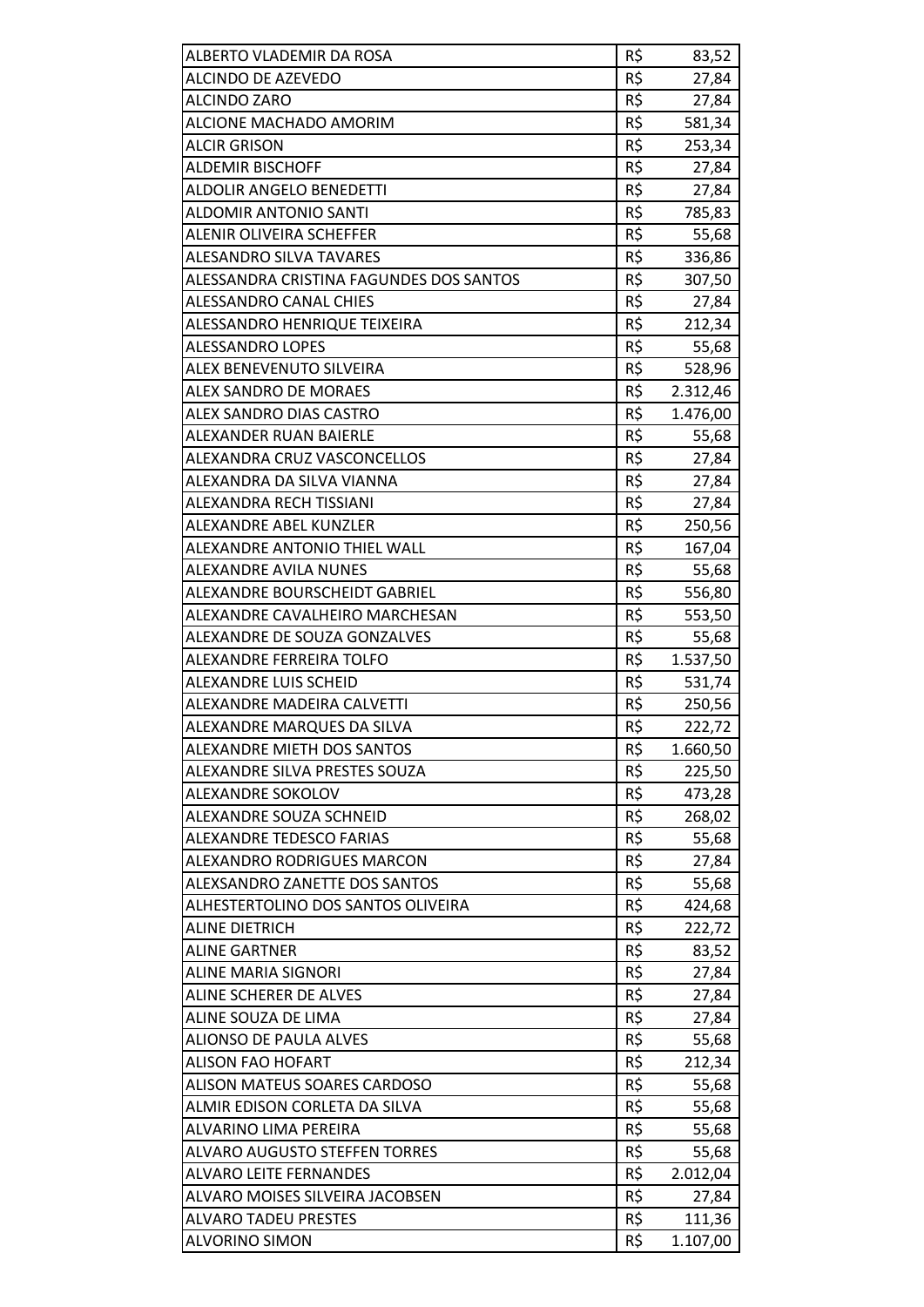| AMANDA DA SILVA TROINA              | R\$ | 307,50   |
|-------------------------------------|-----|----------|
| <b>AMARILDO DE VARGAS</b>           | R\$ | 27,84    |
| AMAURI LUIZ MEOTTI                  | R\$ | 253,34   |
| <b>ANA LUSIA LEAL CORTE</b>         | R\$ | 27,84    |
| ANA MARIA PRESTES BRUM DA SILVEIRA  | R\$ | 139,20   |
| ANA MARIA RODRIGUES DA SILVA        | R\$ | 27,84    |
| <b>ANA MARILIGE CORNELI</b>         | R\$ | 306,24   |
| ANA PAULA BENETTI PACHECO           | R\$ | 2.583,00 |
| ANA PAULA DA SILVA TAVARES DE PARIS | R\$ | 55,68    |
| <b>ANA ROSELI GATTO</b>             | R\$ | 437,84   |
| ANA SILVIA BRUCKCHEN SCHONARDIE     | R\$ | 111,36   |
| ANDERSON BARBOZA GOMES              | R\$ | 27,84    |
| <b>ANDERSON HERMES</b>              | R\$ | 1.291,50 |
| <b>ANDERSON ISMAEL CYGAINSKI</b>    | R\$ | 55,68    |
| <b>ANDERSON MEDINA FONSECA</b>      | R\$ | 278,40   |
| ANDRE ALVES MACHADO                 | R\$ | 139,20   |
| ANDRE ANTONIO BRANDELLI             | R\$ | 334,08   |
| <b>ANDRE BASSUALDO SOARES</b>       | R\$ | 27,84    |
| ANDRE BELTRAO FINAMOR               | R\$ | 295,86   |
| ANDRE COSTA DA SILVA                | R\$ | 528,96   |
| ANDRE DA MOTTA MONTAGNER            | R\$ | 184,50   |
| ANDRE DA SILVA MACEDO               | R\$ | 55,68    |
| ANDRE DE MATOS BRANCO               | R\$ | 27,84    |
| ANDRE FELIPE LEITE OLIVEIRA         | R\$ | 194,88   |
| ANDRE LIMA DE LIMA                  | R\$ | 27,84    |
| ANDRE LUIS DA SILVA OLIVEIRA        | R\$ | 1.640,00 |
| ANDRE LUIS DE CAMPOS                | R\$ | 501,12   |
| ANDRE LUIS DE OLIVEIRA LOPES        | R\$ | 27,84    |
| <b>ANDRE LUIS GUERRA</b>            | R\$ | 225,50   |
| <b>ANDRE LUIS HECK</b>              | R\$ | 2.275,50 |
| ANDRE LUIS MACHADO MOREIRA          | R\$ | 950,84   |
| <b>ANDRE LUIZ BERNARDI</b>          | R\$ | 984,00   |
| ANDRE LUIZ SILVEIRA LOPES           | R\$ | 27,84    |
| ANDRE NOETZOLD SCHEFFER             | R\$ | 184,50   |
| ANDRE PANNI DE OLIVEIRA             | R\$ | 27,84    |
| ANDRE RAMOS ROMERO                  | R\$ | 184,50   |
| ANDRE RICARDO BERNARDI              | R\$ | 83,52    |
| ANDRE VIANA                         | R\$ | 83,52    |
| ANDREA BANDEIRA SANCHES             | R\$ | 27,84    |
| ANDREA BRAGA CACCIATORE DOS SANTOS  | R\$ | 375,83   |
| ANDREA DE ARAUJO BORGES             | R\$ | 708,90   |
| ANDREI MOREIRA VASSALLI             | R\$ | 309,02   |
| <b>ANDREIA BARROS DOS SANTOS</b>    | R\$ | 184,50   |
| ANDREIA DA SILVA                    | R\$ | 111,36   |
| ANDREY REICHELT AZAMBUJA            | R\$ | 696,00   |
| ANELIZE BELLIO TEIXEIRA             | R\$ | 55,68    |
| ANGELA BEATRIZ DE SOUZA STORCH      | R\$ | 1.230,00 |
| ANGELICA SOUZA DA SILVEIRA RITTER   | R\$ | 178,17   |
| ANGELINA ALFF DE CASTRO             | R\$ | 640,32   |
| ANGELITA PINHEIRO ROSA              | R\$ | 528,96   |
| <b>ANGELO ALVES WILLRICH</b>        | R\$ | 55,68    |
| <b>ANGELO FANTONI</b>               | R\$ | 787,86   |
| ANGELO JOSE DALLAGNOL               | R\$ | 55,68    |
| ANGELO MARCELO BARBOSA FARO         | R\$ | 27,84    |
|                                     |     |          |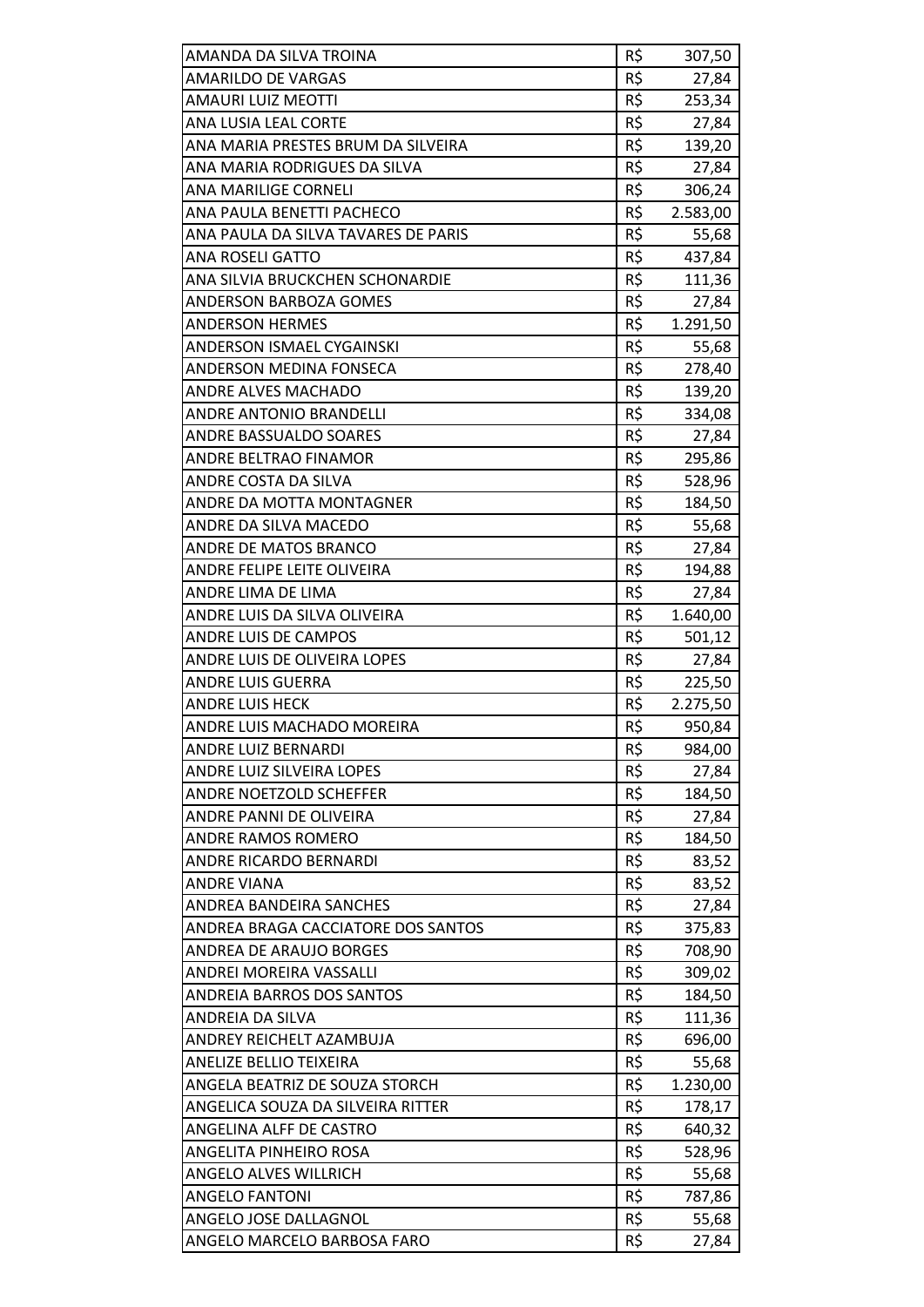| <b>ANGELO SCHWARZ</b>                        | R\$ | 1.783,50 |
|----------------------------------------------|-----|----------|
| ANNA LUCIA CASSALES MARQUEZAN                | R\$ | 369,00   |
| ANTONIO AUGUSTO CORTES DE CARVALHO           | R\$ | 225,50   |
| <b>ANTONIO CARLOS CARATI GENERALI</b>        | R\$ | 83,52    |
| ANTONIO CARLOS DE BORBA                      | R\$ | 83,52    |
| <b>ANTONIO CARLOS DE MORAIS</b>              | R\$ | 1.107,00 |
| <b>ANTONIO CARLOS TIBOLLA</b>                | R\$ | 27,84    |
| <b>ANTONIO CARLOS VEIGA</b>                  | R\$ | 250,56   |
| <b>ANTONIO GIBRAIL DE CARNEIRO</b>           | R\$ | 111,36   |
| ANTONIO LUIZ NOGUEIRA JUNIOR                 | R\$ | 167,04   |
| <b>ANTONIO MARCOS DEMOLINER</b>              | R\$ | 55,68    |
| <b>ANTONIO MARCOS M DOS SANTOS</b>           | R\$ | 83,52    |
| ANTONIO MARCOS PAGANI DUARTE                 | R\$ | 83,52    |
| <b>ANTONIO PIVETTA</b>                       | R\$ | 417,60   |
| <b>ANTONIO RICARDO DE OLIVEIRA RODRIGUES</b> | R\$ | 222,72   |
| ARACI TERESINHA DOS ANJOS VASSALLO           | R\$ | 615,00   |
| ARAMIS GONCALVES DELFINO FILHO               | R\$ | 1.968,00 |
| ARION DE LARA FLOR                           | R\$ | 27,84    |
| <b>ARIOVALDO OLIVEIRA DOS SANTOS</b>         | R\$ | 27,84    |
| <b>ARMIN NERI HAUPT</b>                      | R\$ | 486,18   |
| ARY ROGERIO DE OLIVEIRA                      | R\$ | 1.291,50 |
| ARY SA DE FIGUEIREDO                         | R\$ | 83,52    |
| <b>AUDREI RIBEIRO</b>                        | R\$ | 111,36   |
| AUGUSTO CESAR NICODEMO RODRIGUES             | R\$ | 652,20   |
| <b>AURELIO ROCHA PEREIRA</b>                 | R\$ | 111,36   |
| <b>AURIO VIANA</b>                           | R\$ | 334,08   |
| <b>BEN HUR FONSECA DOS REIS</b>              | R\$ | 526,16   |
| BENHUR DOS SANTOS ULGUIM                     | R\$ | 307,50   |
| <b>BRASIL GONZAGA KLIPPEL</b>                | R\$ | 55,68    |
| <b>BRUNA HELLER DUTRA</b>                    | R\$ | 27,84    |
| <b>BRUNA RODRIGUES DA SILVA</b>              | R\$ | 55,68    |
| <b>BRUNA STANGHERLIN OLIVEIRA</b>            | R\$ | 676,50   |
| <b>BRUNO DOS SANTOS BRAUN</b>                | R\$ | 445,44   |
| <b>BRUNO FOGLIATTO MARIOT</b>                | R\$ | 334,08   |
| <b>BRUNO LUIS PIVETTA</b>                    | R\$ | 27,84    |
| <b>BRUNO RAFAEL SCHMITZ</b>                  | R\$ | 27,84    |
| <b>BRUNO RODRIGUES DE ABREU</b>              | R\$ | 553,50   |
| <b>BRUNO RODRIGUES TAVARES</b>               | R\$ | 55,68    |
| <b>CAETANA VENTER</b>                        | R\$ | 55,68    |
| CAMILA MORAIS DE MELLO                       | R\$ | 1.168,50 |
| CANDIDO ERLI ROCHA LIMA                      | R\$ | 55,68    |
| CARINA ROSANI DOLFINI KOCH                   | R\$ | 83,52    |
| <b>CARINE HELENA MOLZ</b>                    | R\$ | 27,84    |
| CARLA ADRIANA VRIELINK                       | R\$ | 307,50   |
| CARLA DE LIMA VASQUES                        | R\$ | 55,68    |
| CARLA GIOVANA NOGUEIRA CARDOSO               | R\$ | 27,84    |
| <b>CARLAILE DALL AGNOL</b>                   | R\$ | 55,68    |
| <b>CARLINE GASS PARODIA</b>                  | R\$ | 375,83   |
| CARLOS ADROVANE CHARAO JOBIM                 | R\$ | 27,84    |
| CARLOS ALBERTO CAMARGO FERREIRA              | R\$ | 278,40   |
| <b>CARLOS ALBERTO CARON</b>                  | R\$ | 111,36   |
| CARLOS ALBERTO CORREA DOS SANTOS             | R\$ | 55,68    |
| CARLOS ALBERTO GOMES DA SILVA                | R\$ | 83,52    |
| <b>CARLOS ALBERTO ROSBACK AMERICO</b>        | R\$ | 83,52    |
|                                              |     |          |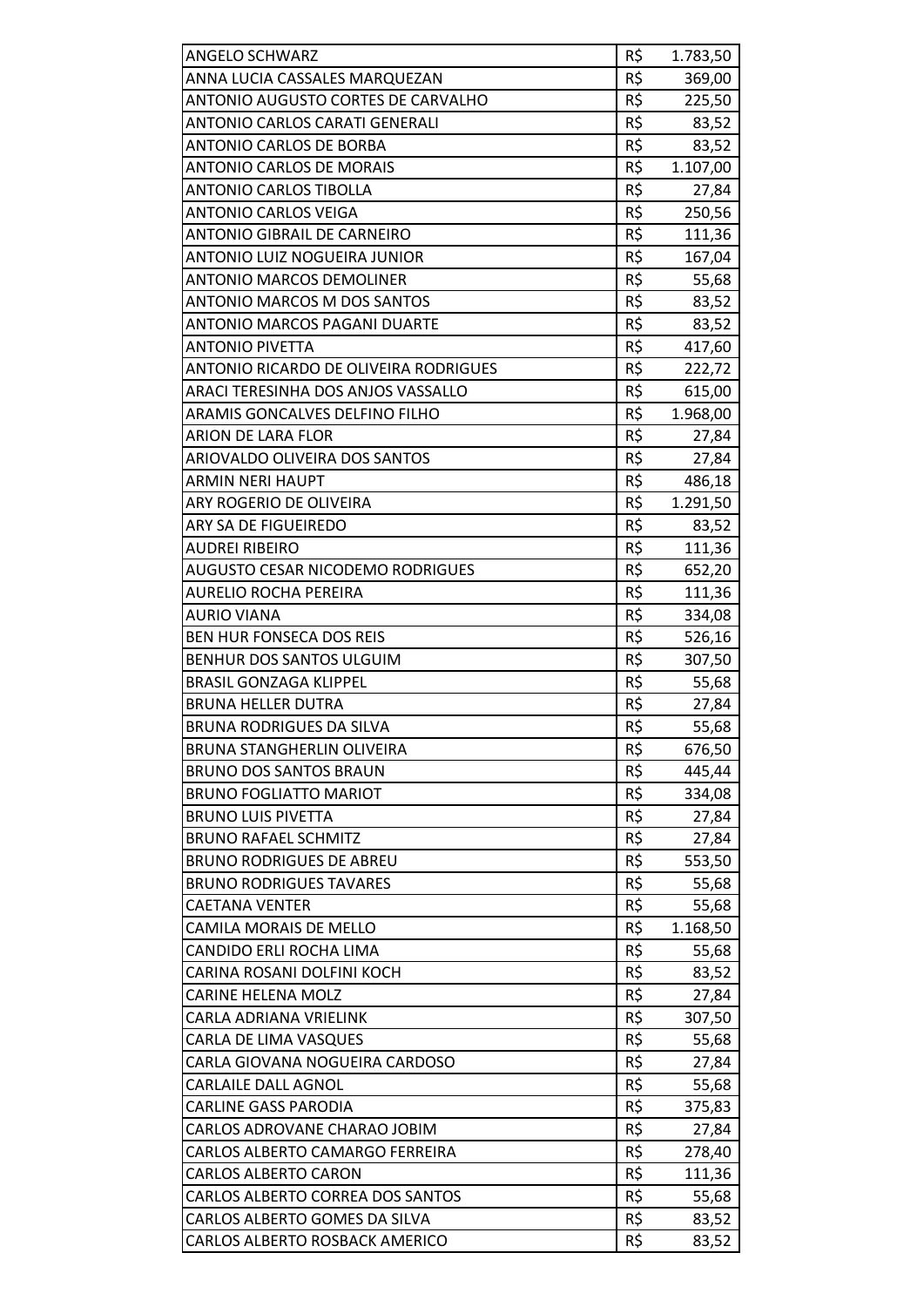| <b>CARLOS ALBERTO SOARES ANTUNES</b>   | R\$ | 1.107,00 |
|----------------------------------------|-----|----------|
| CARLOS ANTONIO SCHNEIDER DA SILVA      | R\$ | 2.152,50 |
| CARLOS AUGUSTO DA CUNHA LIMA           | R\$ | 225,50   |
| <b>CARLOS AUGUSTO DE QUEVEDO</b>       | R\$ | 1.045,50 |
| <b>CARLOS AUGUSTO PETERSEN</b>         | R\$ | 167,04   |
| CARLOS AUGUSTO WALLAU DE JESUS         | R\$ | 553,50   |
| CARLOS BIBIANO DALLA NORA BORGES       | R\$ | 250,56   |
| <b>CARLOS CESAR RODRIGUES</b>          | R\$ | 111,36   |
| <b>CARLOS CEZAR MENNET LEAL</b>        | R\$ | 55,68    |
| <b>CARLOS DANIEL MAZONI MENDES</b>     | R\$ | 83,52    |
| CARLOS EDUARDO LOPES MACAGNAN          | R\$ | 55,68    |
| CARLOS EDUARDO SANTOS DA SILVA         | R\$ | 83,52    |
| CARLOS EUGENIO SCALCO DE FRAGA         | R\$ | 27,84    |
| <b>CARLOS FELIPE ROSA FEOLI</b>        | R\$ | 369,00   |
| <b>CARLOS FERNANDO NIEDERSBERG</b>     | R\$ | 27,84    |
| CARLOS GIOVANE OLIVEIRA PASSINATO      | R\$ | 1.660,50 |
| CARLOS MARCIO GALARCA PEREIRA          | R\$ | 1.722,00 |
| <b>CARLOS MOISES DA SILVA FLORES</b>   | R\$ | 111,36   |
| CARLOS REINALDO FREITAS LEAO           | R\$ | 55,68    |
| <b>CARLOS RENAN MENDES</b>             | R\$ | 492,00   |
| CARLOS ROBERTO AMARAL DOS SANTOS       | R\$ | 369,00   |
| CARLOS RONI ALMEIDA SOUZA              | R\$ | 212,34   |
| <b>CARLOS SCHERER SCHRAMM</b>          | R\$ | 27,84    |
| CARLOS UBIRAJARA MOREIRA GARCIA        | R\$ | 751,66   |
| <b>CARLOS VANDRE JORGE</b>             | R\$ | 111,36   |
| CAROLINA KUHN CASTRO                   | R\$ | 184,50   |
| <b>CAROLINA SCHMITT</b>                | R\$ | 553,50   |
| <b>CAROLINE STRASSBURGER</b>           | R\$ | 328,50   |
| <b>CASSIANO CAMERA</b>                 | R\$ | 1.537,50 |
| <b>CASSIANO VINICIUS ZANARDI</b>       | R\$ | 83,52    |
| <b>CASSIO EMANUEL OPPITZ</b>           | R\$ | 278,40   |
| CASSIO LEONEL PEIXOTO DE CARVALHO      | R\$ | 1.353,00 |
| <b>CATIANE PETERS PACHECO</b>          | R\$ | 222,72   |
| CAU-EVANGELHO PINHEIRO                 | R\$ | 184,50   |
| CECILIA STRZYKALSKA FONSECA            | R\$ | 184,50   |
| <b>CELSO DONATO</b>                    | R\$ | 278,40   |
| <b>CELSO ENGEL</b>                     | R\$ | 615,00   |
| <b>CELSO ROBERTO WASCHBURGER</b>       | R\$ | 27,84    |
| <b>CENIRA ANDREIA DOS SANTOS</b>       | R\$ | 55,68    |
| <b>CESAR AUGUSTO CONTIN</b>            | R\$ | 27,84    |
| <b>CESAR FERNANDO MARTINS</b>          | R\$ | 616,01   |
| <b>CESAR LUIS BONNEBERGER</b>          | R\$ | 167,04   |
| <b>CESAR LUIS RAMBO</b>                | R\$ | 861,00   |
| CESAR RENATO DA SILVA MAZZINI          | R\$ | 139,20   |
| <b>CESAR SALVETTI</b>                  | R\$ | 27,84    |
| <b>CEZAR LUIZ KAHL</b>                 | R\$ | 27,84    |
| <b>CEZAR RIOPARDENSE DO NASCIMENTO</b> | R\$ | 55,68    |
| CHARLENE CRISTINA DOS SANTOS SILVEIRA  | R\$ | 278,40   |
| <b>CHARLES IVAIR JONER</b>             | R\$ | 787,86   |
| <b>CILDO MARCOS VONTROBA</b>           | R\$ | 2.146,68 |
| <b>CIRINEU ATTILIO ZUCHETTO</b>        | R\$ | 225,50   |
| <b>CLAIRTON CAMINI</b>                 | R\$ | 645,88   |
| <b>CLAIRTON VIDI</b>                   | R\$ | 27,84    |
| <b>CLAITON RODRIGUES SILVA</b>         | R\$ | 55,68    |
|                                        |     |          |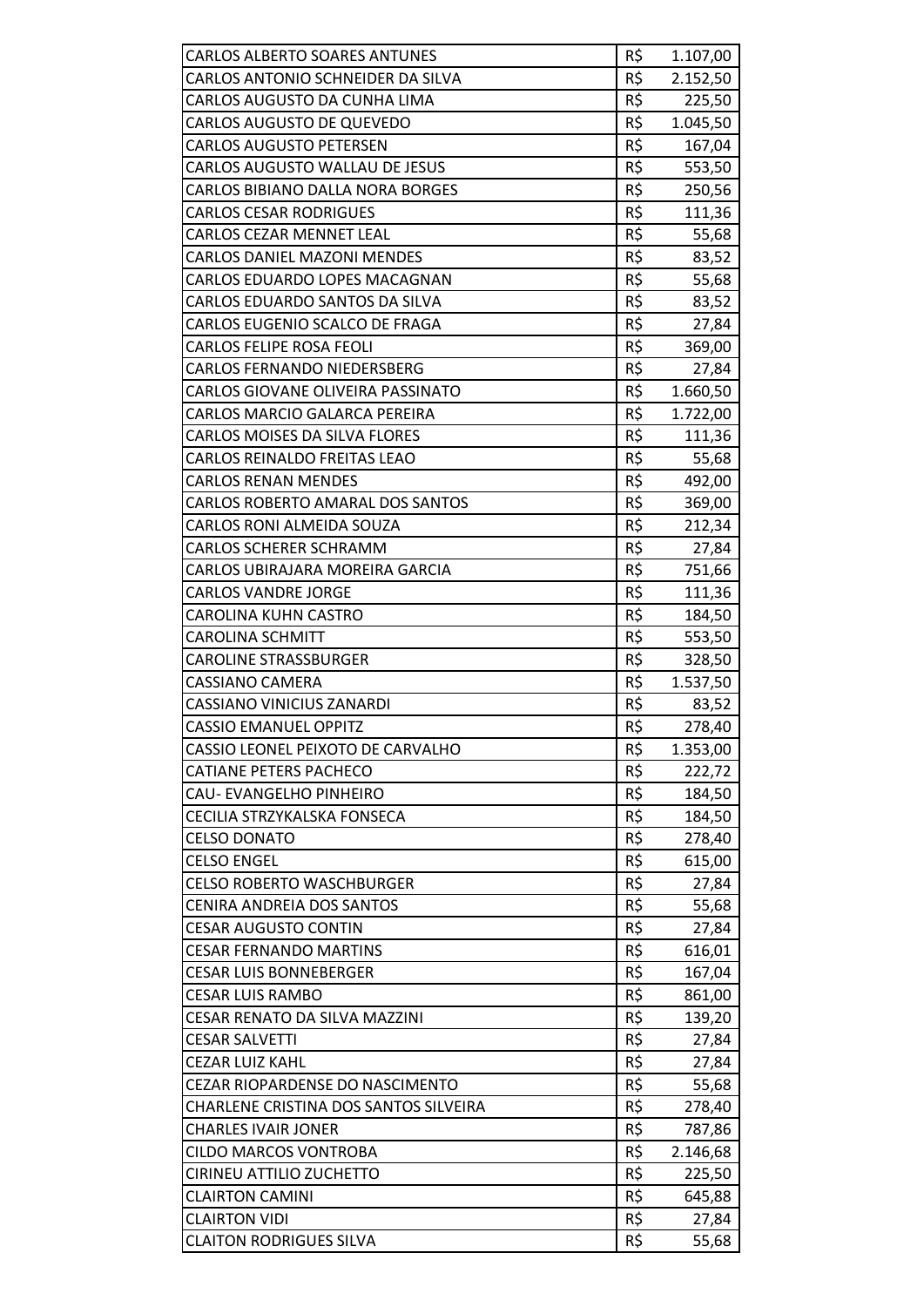| CLARA DELAMARINA DE MORAES MICHELON   | R\$ | 27,84    |
|---------------------------------------|-----|----------|
| <b>CLAUDEMAR RODRIGUES ARPINO</b>     | R\$ | 281,18   |
| <b>CLAUDEMIR WEBER</b>                | R\$ | 553,50   |
| <b>CLAUDETE NUNES MACHADO</b>         | R\$ | 55,68    |
| <b>CLAUDIA MARIA ACOSTA</b>           | R\$ | 306,24   |
| CLAUDIA MARIA CARNIEL BERGAMO         | R\$ | 375,83   |
| <b>CLAUDIA MARIA MUNHOZ</b>           | R\$ | 167,04   |
| <b>CLAUDIA VIEGAS RODRIGUES</b>       | R\$ | 55,68    |
| CLAUDIA VIEIRA DAS NEVES VIANA        | R\$ | 225,50   |
| CLAUDINEI SOUZA DE LIMA               | R\$ | 1.114,33 |
| <b>CLAUDIO CARVALHO NUNES</b>         | R\$ | 278,40   |
| CLAUDIO CESAR DA ROCHA FRAGA          | R\$ | 55,68    |
| CLAUDIOMIRO FERREIRA DA SILVA         | R\$ | 417,60   |
| <b>CLAUDIR LUIZ ALVES</b>             | R\$ | 336,86   |
| <b>CLAUREA GUERREIRO MACHADO</b>      | R\$ | 240,18   |
| <b>CLAUSIR MIGUEL ALVES</b>           | R\$ | 27,84    |
| <b>CLEBER AURELIO MACHADO</b>         | R\$ | 335,34   |
| <b>CLEBER DIAS DE OLIVEIRA AMARAL</b> | R\$ | 3.013,50 |
| <b>CLEBER MAZIERO</b>                 | R\$ | 642,84   |
| <b>CLEDER LISBOA</b>                  | R\$ | 83,52    |
| <b>CLEITON BERNSMULLER NUNES</b>      | R\$ | 1.262,40 |
| <b>CLEITON DA SILVA MACHADO</b>       | R\$ | 222,72   |
| <b>CLEMIR ANTONIO MORAS</b>           | R\$ | 528,96   |
| <b>CLEO PEREIRA MACHADO</b>           | R\$ | 369,00   |
| <b>CLEOCIR CARLOS VONTROBA</b>        | R\$ | 55,68    |
| <b>CLERIO LUIS KIRST</b>              | R\$ | 27,84    |
| <b>CLETO MACHADO DOS ANJOS</b>        | R\$ | 27,84    |
| CLEUSA MARIA MACHADO CUNHA            | R\$ | 55,68    |
| <b>CLEZIO FERREIRA DE SOUZA</b>       | R\$ | 111,36   |
| <b>CLODOALDO DE BORBA LAMBIASE</b>    | R\$ | 212,34   |
| <b>CLOVIS SCHNEIDER KRAEMER</b>       | R\$ | 335,34   |
| <b>CRISTIAN PEREIRA LOPES</b>         | R\$ | 111,36   |
| <b>CRISTIAN ROSA DE FREITAS</b>       | R\$ | 27,84    |
| <b>CRISTIAN ZINI</b>                  | R\$ | 212,34   |
| <b>CRISTIANO COCHLAR DE MATOS</b>     | R\$ | 2.890,50 |
| CRISTIANO DE OLIVEIRA DOICO           | R\$ | 2.455,19 |
| CRISTIANO GOULART OLIVEIRA            | R\$ | 2.398,50 |
| CRISTIANO LINO DE CARVALHO SEGUETTO   | R\$ | 83,52    |
| <b>CRISTIANO LUIS SCHMIDT</b>         | R\$ | 83,52    |
| CRISTIANO MACHADO DA SILVA            | R\$ | 83,52    |
| <b>CRISTIANO NUNES DE NEQUE</b>       | R\$ | 83,52    |
| CRISTIANO PERES PALMEIRA NUNES        | R\$ | 1.783,50 |
| <b>CRISTIANO RODRIGUES DE JESUS</b>   | R\$ | 184,50   |
| <b>CRISTOFER MELLO GERHARDT</b>       | R\$ | 708,90   |
| DALMIRENE LEMES MUNHOZ                | R\$ | 55,68    |
| <b>DALVO FERREIRA</b>                 | R\$ | 27,84    |
| DANIEL CIRINO VIEIRA                  | R\$ | 83,52    |
| DANIEL DA ROCHA GARCIA                | R\$ | 111,36   |
| DANIEL FARIAS JACINTO                 | R\$ | 553,50   |
| DANIEL FOLLMANN                       | R\$ | 111,36   |
| DANIEL PIOVESAN ULIANA                | R\$ | 268,02   |
| DANIEL VITORIA PINHEIRO               | R\$ | 2.214,00 |
| DANIELA DOS SANTOS FALCAO DA CUNHA    | R\$ | 27,84    |
| DANIELA SILVA DE CARVALHO             | R\$ | 3.567,00 |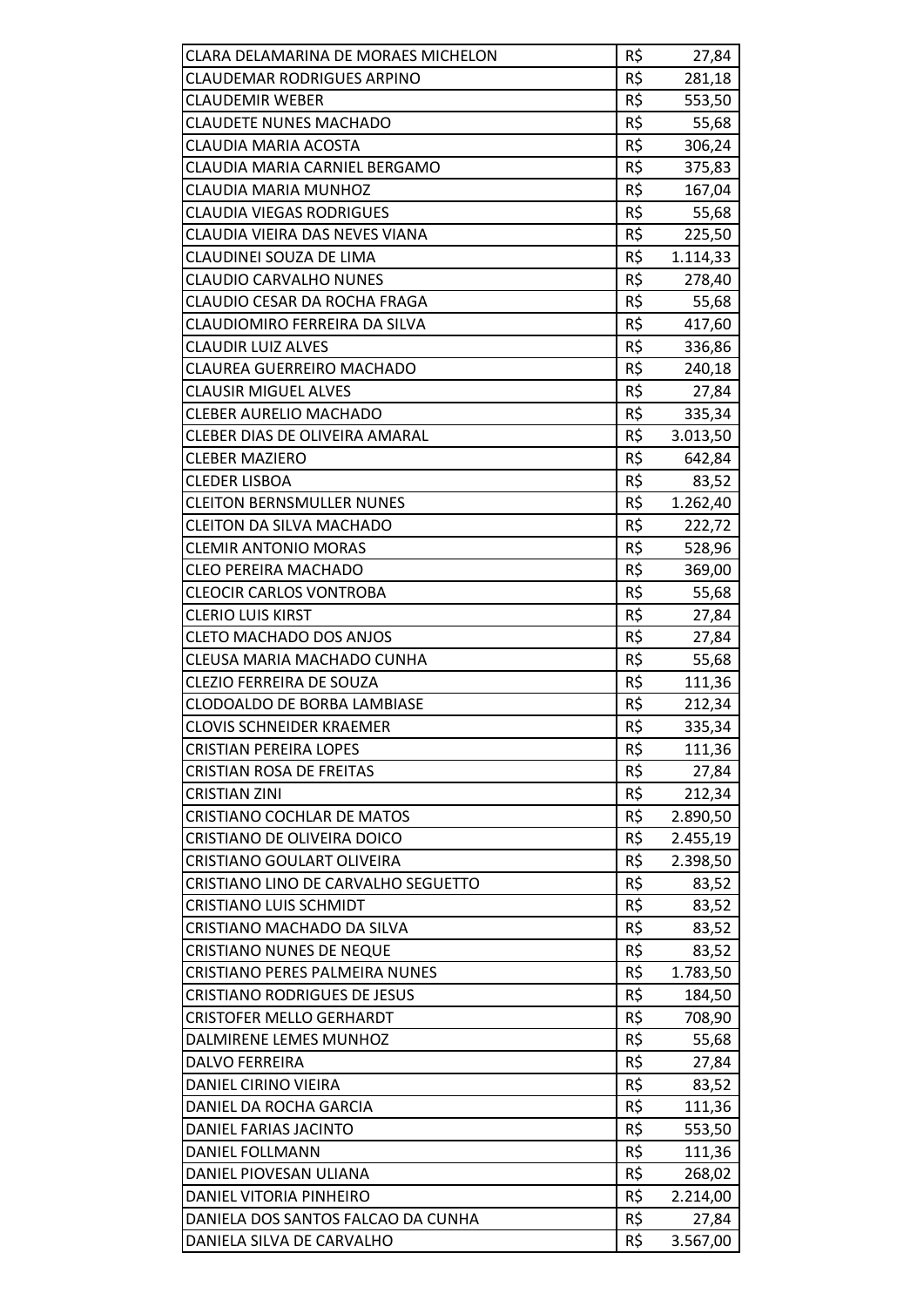| DANIELE DE MORAIS GONCALVES      | R\$ | 1.107,00 |
|----------------------------------|-----|----------|
| DANUBIO BOBSIN                   | R\$ | 250,56   |
| DARIO GOMES DA SILVA             | R\$ | 27,84    |
| DARKLES CESAR VICARI DE MEDEIROS | R\$ | 27,84    |
| DAVI DE ALBERNAZ ARAUJO          | R\$ | 336,86   |
| DAVID PAULO HEPP                 | R\$ | 184,50   |
| DAYNNER MACHADO FARIAS           | R\$ | 834,68   |
| DEBORA KLOECKNER MACHADO         | R\$ | 27,84    |
| DEBORA MARIA DOS SANTOS          | R\$ | 240,18   |
| DEBORA MULLER PIMENTEL AROCHE    | R\$ | 708,90   |
| DEISE PEREIRA MACHADO            | R\$ | 184,50   |
| DEIVID CARLO DOS SANTOS AGUIAR   | R\$ | 83,52    |
| DEIVID WAIDE PADILHA             | R\$ | 27,84    |
| <b>DELSO FRANCISCO ZWIRTES</b>   | R\$ | 27,84    |
| DELVINO CASAMALI                 | R\$ | 27,84    |
| DENIS DOS SANTOS GONCALVES       | R\$ | 212,34   |
| DENISE GRACIELI SCHALLEMBERGER   | R\$ | 83,52    |
| <b>DENIZ BATISTA DE FREITAS</b>  | R\$ | 2.275,50 |
| <b>DEONIR TADEU REIS GIL</b>     | R\$ | 222,72   |
| <b>DERLEI DORNELLES JACQUES</b>  | R\$ |          |
| <b>DESYREE BATISTA RIBEIRO</b>   | R\$ | 581,34   |
|                                  |     | 111,36   |
| DIANE BEATRIZ DA SILVA VIANA     | R\$ | 55,68    |
| DICKSON VON M HLEN               | R\$ | 458,34   |
| DIEGO BRIAO DIAS                 | R\$ | 55,68    |
| DIEGO CARVALHO DE QUADROS        | R\$ | 984,00   |
| DIEGO COLOMBO SANA               | R\$ | 361,92   |
| DIEGO DA ROSA ALMEIDA            | R\$ | 111,36   |
| DIEGO DOS REIS DAKAN             | R\$ | 407,22   |
| <b>DIEGO JUNGES</b>              | R\$ | 27,84    |
| DIEGO MANICA                     | R\$ | 27,84    |
| <b>DIEGO MATOS VENES</b>         | R\$ | 55,68    |
| <b>DIEGO MENTA</b>               | R\$ | 139,20   |
| <b>DIEGO RENAN SANTIN</b>        | R\$ | 306,24   |
| <b>DIEGO TURCATO DUARTE</b>      | R\$ | 2.079,36 |
| DIEGO VAZ PAIXAO                 | R\$ | 1.168,50 |
| <b>DILMAR COLISSI</b>            | R\$ | 111,36   |
| DIOGO DA SILVA FERNANDES         | R\$ | 225,50   |
| <b>DIOGO NEVES MORAES</b>        | R\$ | 644,36   |
| <b>DIOGO NUNES DE ATHAIDES</b>   | R\$ | 2.644,50 |
| DIOGO PARISE BENVEGNU            | R\$ | 55,68    |
| DIOGO PEREIRA DA SILVEIRA        | R\$ | 581,34   |
| <b>DIONISIO LANIUS</b>           | R\$ | 2.644,50 |
| DIRCE ISABEL FELTES SCHMITT      | R\$ | 55,68    |
| <b>DIRCEU CHAVIER</b>            | R\$ | 55,68    |
| <b>DJEISON FERNANDO STORCK</b>   | R\$ | 55,68    |
| DOMINGOS SAVIO DE FARIAS         | R\$ | 2.644,50 |
| DOUGLAS CAMARGO DE OLIVEIRA      | R\$ | 984,00   |
| DOUGLAS ELIAS CARVALHO           | R\$ | 27,84    |
| <b>DOUGLAS FRANCO BEDINOTO</b>   | R\$ | 526,16   |
| DOUGLAS TRAMONTINI DEBOM         | R\$ | 389,76   |
| DULCAMAR ELISANDRO CONCEICAO     | R\$ | 1.252,02 |
| EBER CLAITON DE SOUZA VALLES     | R\$ | 55,68    |
| EDELMAR DOS SANTOS TOPA          | R\$ | 528,96   |
| EDEMAR ANTONIO BURATTI           | R\$ | 184,50   |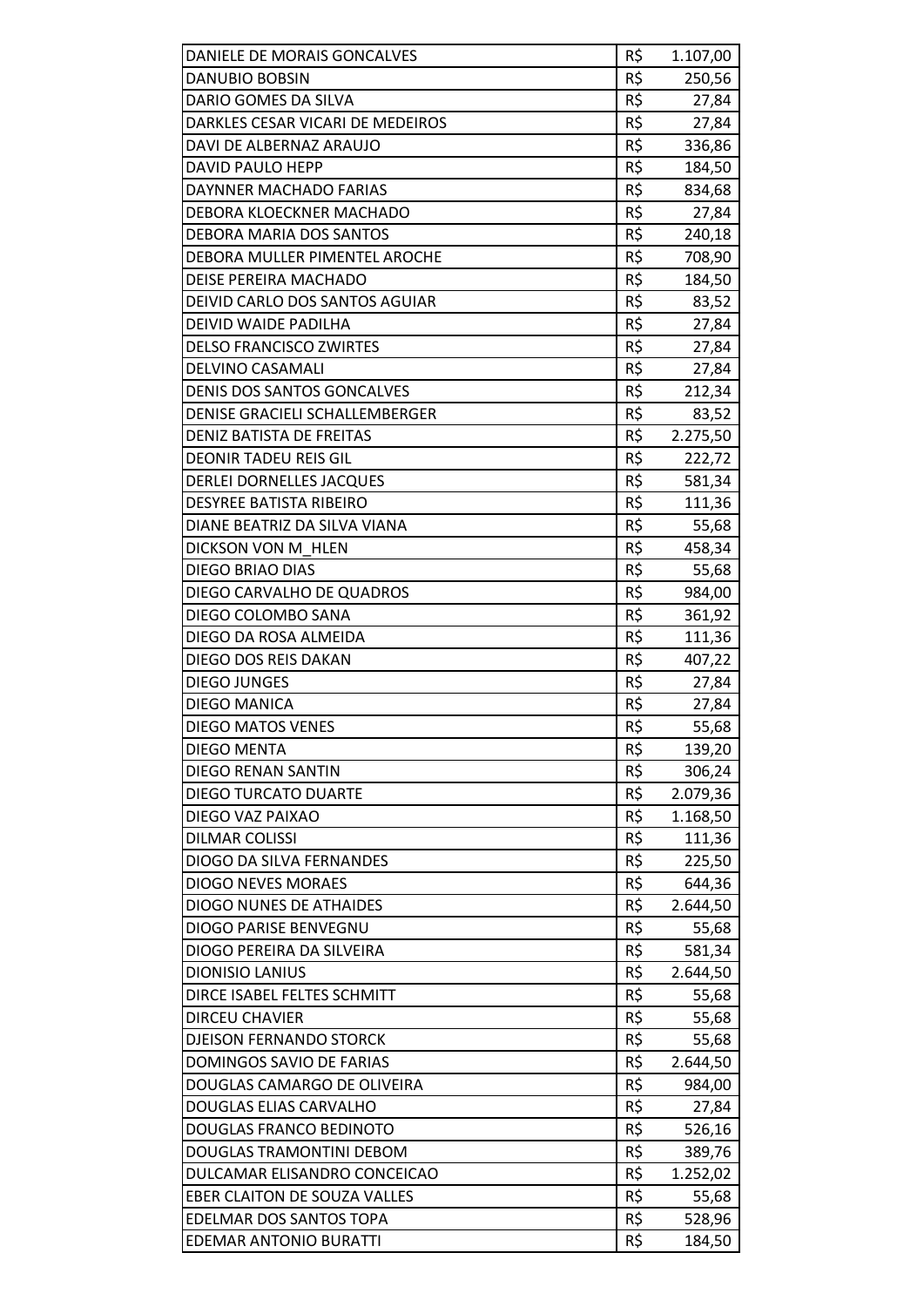| <b>EDEMILSON PROVENSI</b>          | R\$ | 861,00   |
|------------------------------------|-----|----------|
| EDER ALVES QUINTANILHA             | R\$ | 55,68    |
| <b>EDER LUIS PINTO BERTUOL</b>     | R\$ | 528,96   |
| <b>EDER LUIZ LOSS LAZZARI</b>      | R\$ | 27,84    |
| <b>EDERSON ALMEIDA</b>             | R\$ | 55,68    |
| EDERSON ALMEIDA DE OLIVEIRA        | R\$ | 55,68    |
| EDEVALDO ANTONIO MORAIS TRAMONTIN  | R\$ |          |
|                                    |     | 240,18   |
| <b>EDIMAR JOSE MARIO</b>           | R\$ | 1.006,52 |
| EDINELSON CARLOS DOS SANTOS LIMA   | R\$ | 211,83   |
| EDISON LUIS ROCHA DE CASTRO        | R\$ | 1.236,82 |
| EDISON NEGRAO DA SILVA             | R\$ | 936,16   |
| <b>EDMILSON RODRIGUES VIEGAS</b>   | R\$ | 363,18   |
| EDNA TEREZINHA EMANUELI LOPES      | R\$ | 55,68    |
| EDSON ADAO FERREIRA DA SILVA       | R\$ | 901,99   |
| <b>EDSON BEMFICA QUILES</b>        | R\$ | 27,84    |
| <b>EDSON CASTILHOS URRUTIA</b>     | R\$ | 451,00   |
| <b>EDSON FALEIRO</b>               | R\$ | 83,52    |
| <b>EDSON JOSBENTI GOTTARDO</b>     | R\$ | 111,36   |
| <b>EDSON LUIS KERN</b>             | R\$ | 55,68    |
| EDSON MARIAO OLIVEIRA PITUCO       | R\$ | 430,50   |
| <b>EDSON NESTOR EMMEL</b>          | R\$ | 1.498,02 |
| <b>EDSON SILVEIRA ANTONINI</b>     | R\$ | 1.230,00 |
| EDU DA SILVA MARQUES               | R\$ | 250,56   |
| EDUARDO ALVES DE SOUZA MOREIRA     | R\$ | 323,70   |
| <b>EDUARDO BACIGALUZ GUIMARAES</b> | R\$ | 1.032,84 |
| <b>EDUARDO BORBA DE LEMOS</b>      | R\$ | 1.168,50 |
| <b>EDUARDO JORGE DE QUEVEDO</b>    | R\$ | 526,16   |
| <b>EDUARDO MARTINS NUNES</b>       | R\$ | 27,84    |
| <b>EDUARDO PEREIRA ALVES</b>       | R\$ | 2.398,50 |
| <b>EDUARDO RAGUSE QUADROS</b>      | R\$ | 335,34   |
| EDUARDO RAMALHO TOWNSEND           | R\$ | 55,68    |
| EDUARDO RAMOS BORBA                | R\$ | 1.441,08 |
| <b>EDUARDO SILVA DOS SANTOS</b>    | R\$ | 306,24   |
| EDUARDO VIEIRA MUNHOZ              | R\$ | 27,84    |
| <b>EDUINO HOFFERBER</b>            | R\$ | 83,52    |
| <b>EGON ARNO KOPP</b>              | R\$ | 55,68    |
| ELADIO LUIZ RIOS SOUZA             | R\$ | 2.521,50 |
| <b>ELAINE KIRSCH</b>               | R\$ | 139,20   |
| ELDER PEREIRA BONORINO             | R\$ | 1.906,50 |
| ELDER SCHUMAN NOGUEIRA             | R\$ | 624,12   |
| <b>ELIANA ZINI</b>                 | R\$ | 55,68    |
| ELIANE ANDRIOLI MATOS MARAFON      | R\$ | 448,22   |
| ELIANE MARIA ROSA FILLIPIN         | R\$ | 375,83   |
| ELIANE PACHECO DE SOUZA            | R\$ | 139,20   |
| ELIANE RODRIGUES CASTILHO          | R\$ | 863,04   |
| ELIANE SIMOES DA SILVA             | R\$ | 27,84    |
| ELIEZER MULLER BLANK               | R\$ | 1.353,00 |
| <b>ELISANDRO MENDES SILVA</b>      | R\$ | 984,00   |
| <b>ELISANGELA GREGIS MARTINS</b>   | R\$ | 83,52    |
| <b>ELISEU BERNARDON</b>            | R\$ | 3.198,00 |
| ELISIANE LAZZARE VIDORI            | R\$ | 55,68    |
| ELIZETE RAMBORGER CASSAFUZ         | R\$ | 27,84    |
| <b>ELLEN STEIN</b>                 | R\$ | 55,68    |
| ELOI JOSE STEFFEN                  | R\$ | 27,84    |
|                                    |     |          |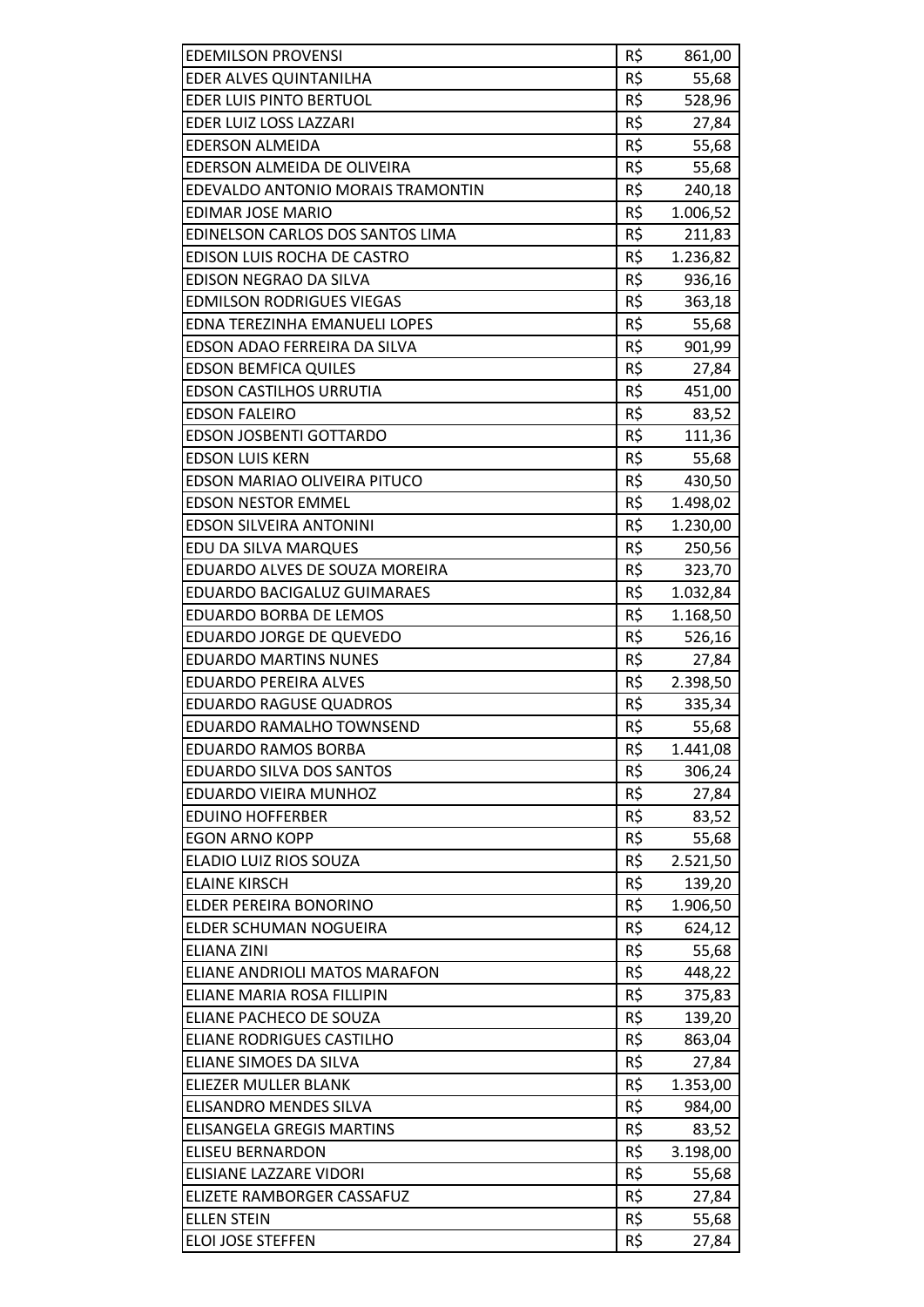| <b>ELOIR TADEU LEAL FAGUNDES</b>       | R\$ | 307,50          |
|----------------------------------------|-----|-----------------|
| ELOISA DOBERSTEIN DE MOURA             | R\$ | 222,72          |
| <b>ELTON LEAL MOSSATE</b>              | R\$ | 1.872,84        |
| <b>ELTON LUIS SOUZA SOARES</b>         | R\$ | 225,50          |
| <b>ELTON LUIZ ERNZEN</b>               | R\$ | 55,68           |
| <b>ELTON LUTHER NOGUEIRA</b>           | R\$ | 225,50          |
| <b>ELTON MARQUES DA ROSA</b>           | R\$ | 887,58          |
| <b>ELTON VALMOR FRANCK</b>             | R\$ | 27,84           |
| <b>EMERSON DA SILVEIRA ANTONINI</b>    | R\$ | 541,86          |
| <b>EMERSON DESCOVI</b>                 | R\$ | 417,60          |
| <b>EMERSON LUIS CHARAO JOBIM</b>       | R\$ | 739,01          |
| <b>EMIR RODRIGUES LUCEIRO</b>          | R\$ | 27,84           |
| EMMANUEL AVANCINI SCHIAM               | R\$ | 225,50          |
| <b>ENDERSON LUIZ VIANA</b>             | R\$ | 430,50          |
| <b>ENIO JOSENDE FILHO</b>              | R\$ | 3.136,50        |
| <b>ENIO RICARDO TELLES</b>             | R\$ | 139,20          |
| <b>ENIOMAR ALVES DE OLIVEIRA</b>       | R\$ | 53,53           |
| <b>EON FERREIRA CASTILHOS</b>          | R\$ | 55,68           |
| ERALDO LUIS DOS SANTOS FERREIRA        | R\$ | 526,16          |
| ERICO DA CUNHA NOGUEIRA                | R\$ | 307,50          |
| <b>ERLISE LORAINE DULLIUS</b>          | R\$ | 27,84           |
| <b>ERNANI JACO RADTKE</b>              | R\$ | 27,84           |
| ESTELA NEUMANN BONMANN                 | R\$ | 225,50          |
| <b>EUCLIDES LAURO WENDLER</b>          | R\$ | 167,04          |
| <b>EUCLIDES MADERS</b>                 | R\$ | 55,68           |
| <b>EUGENIO PEREZ FERREIRA</b>          | R\$ | 501,12          |
| <b>EUGENIO RICARDO MAES</b>            | R\$ | 676,49          |
| <b>EULOGIO RODRIGUES ORNES FILHO</b>   | R\$ | 111,36          |
| EUNIRA FAGUNDES DA SILVA               | R\$ | 184,50          |
| <b>EVANDRO BOLZAN</b>                  | R\$ | 1.397,04        |
| EVANDRO DA SILVA                       | R\$ | 1.329,72        |
| <b>EVANDRO DE OLIVEIRA</b>             | R\$ | 139,20          |
| <b>EVANDRO KIEVEL</b>                  | R\$ | 83,52           |
| <b>EVANDRO LUIZ ALVES CARDOSO</b>      | R\$ | 27,84           |
| EVANDRO MAURICIO DA CUNHA MELLO        | R\$ | 83,52           |
| <b>EVANISE DOS SANTOS TEIXEIRA</b>     | R\$ | 184,50          |
| <b>EVERALDO BONORINO DOS SANTOS</b>    | R\$ | 83,52           |
| <b>EVERALDO PEREIRA BARCELOS</b>       | R\$ | 27,84           |
| EVERSON DOS SANTOS DE SOUZA            | R\$ | 751,68          |
| <b>EVERSON JOSE DUARTE</b>             | R\$ | 222,72          |
| EVERTO DA ROSA CAMARGO                 | R\$ | 493,52          |
| <b>EVERTON ANDRE DA SILVA</b>          | R\$ | 306,24          |
| <b>EVERTON CAETANO DA SILVA</b>        | R\$ | 167,04          |
| <b>EVERTON COSTA DE PAULO</b>          | R\$ | 27,84           |
| <b>EVERTON DE LIMA SOARES</b>          | R\$ | 139,20          |
| <b>EVERTON DIAS PADILHA</b>            | R\$ | 55,68           |
| <b>EVERTON GUGEL</b>                   | R\$ | 361,92          |
| <b>EVERTON LARA PERAZOLO</b>           | R\$ | 984,00          |
| <b>EVERTON LUIZ BARBOSA DOS SANTOS</b> | R\$ | 83,52           |
| EVERTON LUIZ MOREIRA DIECKMANN         | R\$ | 601,32          |
| <b>EVERTON MAGALHAES JACQUES</b>       | R\$ | 1.107,00        |
| <b>EVERTON NUNES TASCHETTO</b>         | R\$ | 1.052,32        |
| <b>EWERTON WALTER AIRES</b>            | R\$ |                 |
| FABIA JANAINA DE SOUZA GIBBON          | R\$ | 27,84<br>225,50 |
|                                        |     |                 |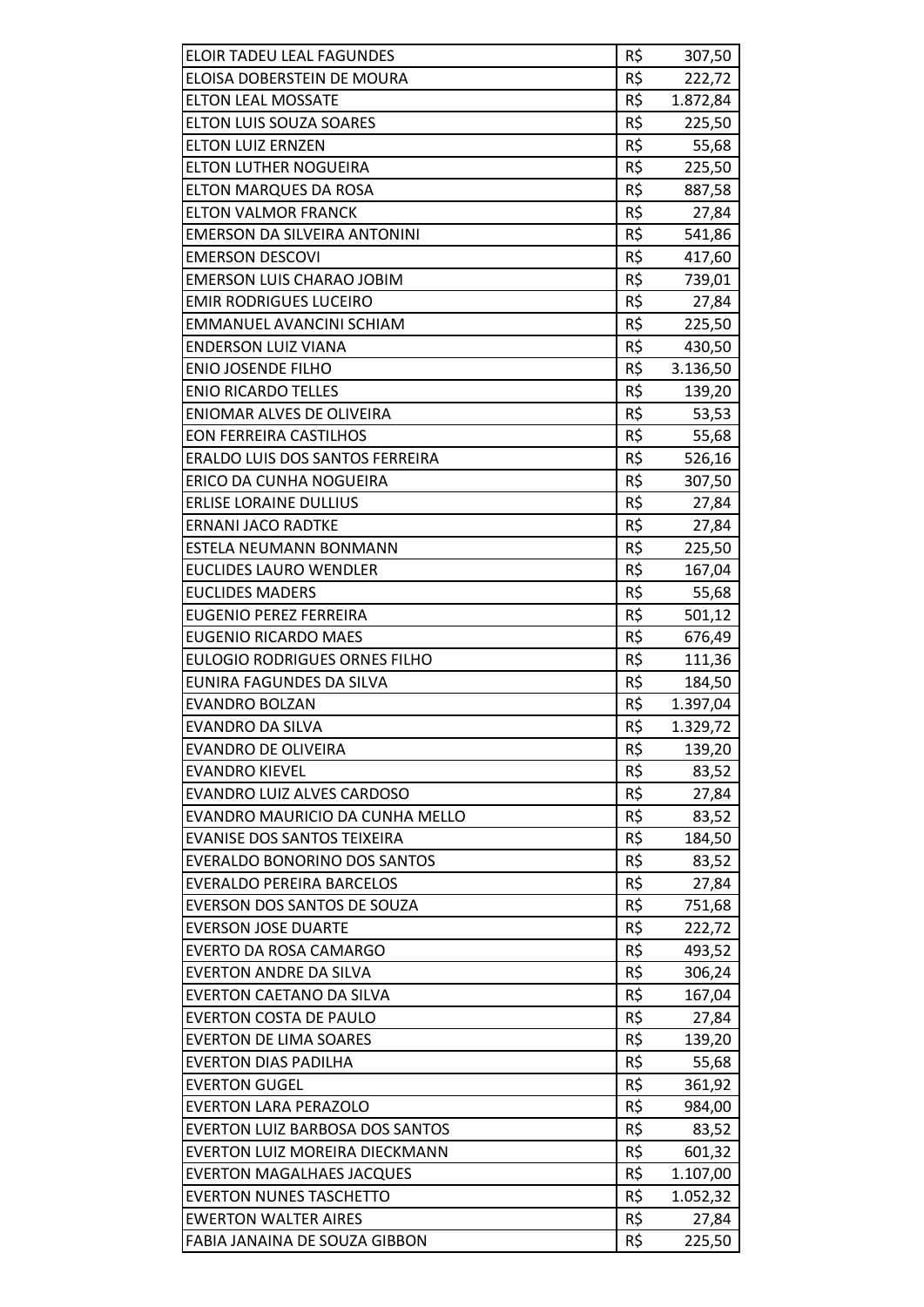| <b>FABIANA BARROS DE MORAES</b>                                   | R\$ | 27,84    |
|-------------------------------------------------------------------|-----|----------|
| <b>FABIANE DE CASTRO RIBEIRO</b>                                  | R\$ | 240,18   |
| <b>FABIANO ALVES DE SOUZA</b>                                     | R\$ | 445,44   |
| <b>FABIANO CASSOL DE VARGAS</b>                                   | R\$ | 431,51   |
| FABIANO DOS SANTOS PAIM                                           | R\$ | 184,50   |
| <b>FABIANO JARBAS PEDRALLI</b>                                    | R\$ | 27,84    |
| <b>FABIANO JOSE RODRIGUES</b>                                     | R\$ | 27,84    |
| <b>FABIANO LITZ</b>                                               | R\$ | 111,36   |
| <b>FABIANO MACHADO ALVES</b>                                      | R\$ | 83,52    |
| FABIANO OLIVEIRA DA ROSA                                          | R\$ | 83,52    |
| <b>FABIO ARAUJO LOPES</b>                                         | R\$ | 984,00   |
| <b>FABIO BASTIANI PIAZER</b>                                      | R\$ | 111,36   |
| <b>FABIO BOERE BOTTLENDER</b>                                     | R\$ | 111,36   |
| <b>FABIO CAMUCCE</b>                                              | R\$ | 55,68    |
| <b>FABIO DEGRAZIA</b>                                             | R\$ | 184,50   |
| <b>FABIO FRANCO PINTO</b>                                         | R\$ | 55,68    |
| <b>FABIO IRINEU HOFFMANN</b>                                      | R\$ | 55,68    |
| FABIO JEAN DA SILVA GONCALVES                                     | R\$ | 1.045,50 |
| <b>FABIO JONI AIRES BRITTES</b>                                   | R\$ | 1.230,00 |
| FABIO JOSE DA SILVA GIBBON                                        | R\$ | 2.829,00 |
| <b>FABIO JUNIOR JARRE PRESTES</b>                                 | R\$ | 225,50   |
| <b>FABIO LEITE OLGUINS</b>                                        | R\$ | 492,00   |
| <b>FABIO LUIS MATTES</b>                                          | R\$ | 27,84    |
| <b>FABIO MARCELO OLING</b>                                        | R\$ | 445,44   |
| <b>FABIO MARTINS DOS SANTOS</b>                                   | R\$ | 473,28   |
| FABIO NETO DA SILVA BARCELOS                                      | R\$ | 139,20   |
| <b>FABIO RICARDO PINTO CANALS</b>                                 | R\$ | 1.593,18 |
| <b>FABIO ROBERTO LEMOS</b>                                        | R\$ | 55,68    |
| <b>FABIO TASSONI COLLOVINI</b>                                    | R\$ | 111,36   |
| <b>FABIO TONDIM DE OLIVEIRA</b>                                   | R\$ | 27,84    |
| <b>FABRIZIO SOARES DELGADO</b>                                    | R\$ | 526,16   |
| FELIPE AGOSTINHO CAIMI                                            | R\$ | 503,90   |
| FELIPE AMADOR TAMANINI                                            | R\$ | 417,60   |
| <b>FELIPE ANTONIO MAINARDI</b>                                    | R\$ | 194,88   |
| <b>FELIPE BEN RODRIGUES</b>                                       | R\$ | 240,18   |
| FELIPE CARDOSO NEUTZLING                                          | R\$ | 55,68    |
| FELIPE DALTROZO DA MOTTA                                          | R\$ | 922,50   |
| <b>FELIPE HUFF</b>                                                | R\$ | 222,72   |
| <b>FELIPE MACHADO PERES</b>                                       | R\$ | 55,68    |
| FELIPE POSTIGLIONI CAPITANI                                       | R\$ | 55,68    |
| <b>FELIPE RIBEIRO DE FREITAS</b>                                  | R\$ | 615,00   |
| FELIPE VIGNOL DA SILVA                                            | R\$ | 111,36   |
| FERNANDA ANZILIERO GONCALVES                                      | R\$ | 123,00   |
|                                                                   | R\$ |          |
| FERNANDA COSTA DA ROCHA GUEDES<br><b>FERNANDA LINDNER TASSONI</b> | R\$ | 55,68    |
| FERNANDA SANTOS PESCADOR                                          | R\$ | 55,68    |
|                                                                   |     | 364,70   |
| FERNANDO JOSE MEDAGLIA                                            | R\$ | 184,50   |
| <b>FERNANDO NUNES REIS</b>                                        | R\$ | 55,68    |
| <b>FERNANDO RODRIGUES</b>                                         | R\$ | 111,36   |
| FERNANDO SONKO DA SILVA                                           | R\$ | 27,84    |
| FILIPE MACHADO NEVES                                              | R\$ | 861,00   |
| <b>FLADEMIR ANTONIO HERMES</b>                                    | R\$ | 27,84    |
| <b>FLAVIO ANTONIO COLPO</b>                                       | R\$ | 1.291,50 |
| FLAVIO ELEMAR DA ROSA                                             | R\$ | 212,34   |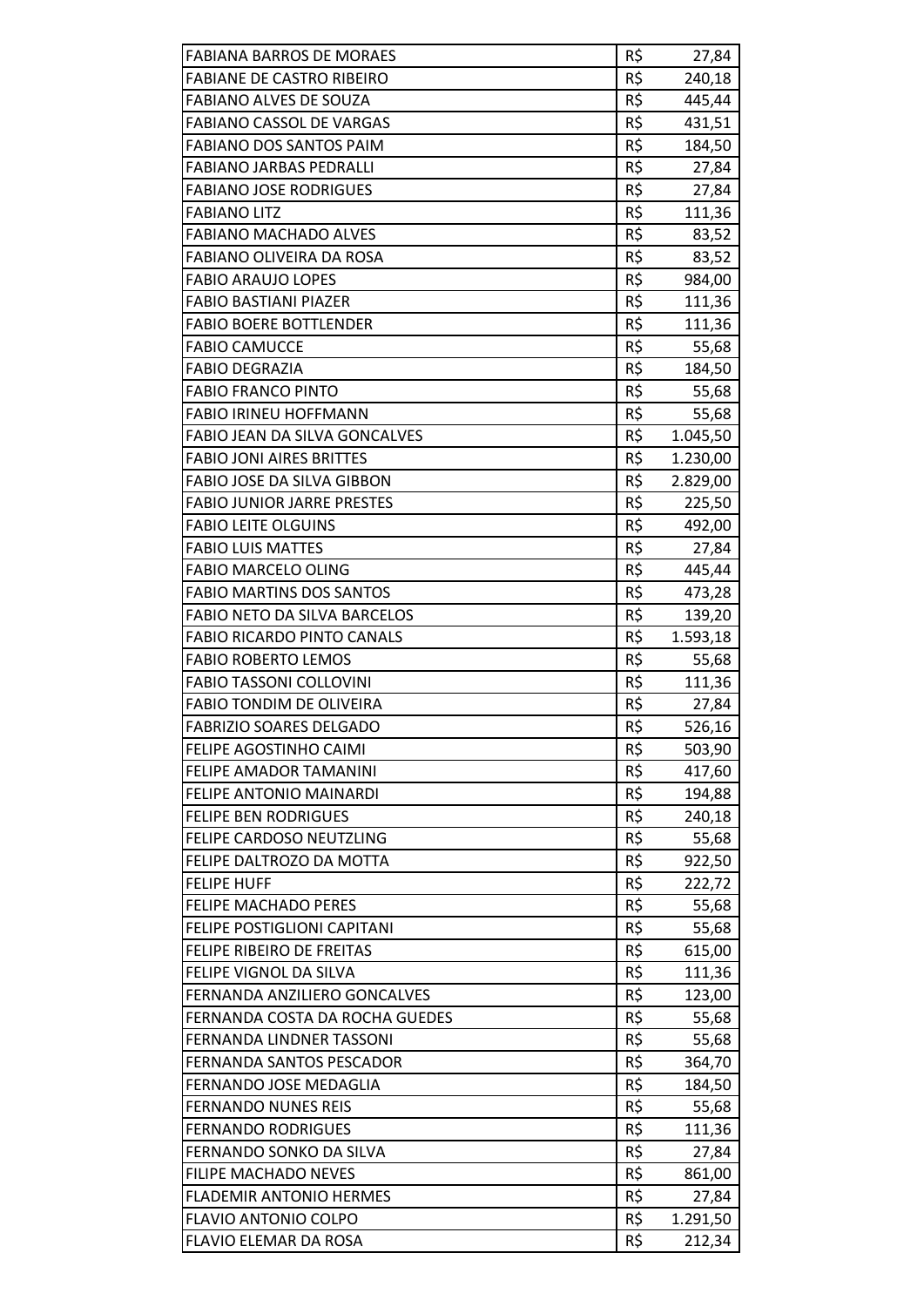| <b>FLAVIO FAERMANN BARTH</b>          | R\$ | 1.052,31 |
|---------------------------------------|-----|----------|
| <b>FLAVIO FERREIRA PRESSER</b>        | R\$ | 578,02   |
| <b>FLAVIO LUIZ KRAMPE</b>             | R\$ | 396,84   |
| <b>FLAVIO PEZZI</b>                   | R\$ | 225,50   |
| <b>FLAVIO RENAN FIALHO CIRIO</b>      | R\$ | 977,16   |
| <b>FLAVIO SONIMAR CAVALLI</b>         | R\$ | 2.091,00 |
| FRANCIELE SANTOS SOUZA HANUSCH        | R\$ | 111,36   |
| <b>FRANCISCO EDGAR PAILLO MACHADO</b> | R\$ | 55,68    |
| <b>FRANCISCO PIRES FIRMINO</b>        | R\$ | 55,68    |
| <b>FRANCISCO RICARDO FAGUNDES</b>     | R\$ | 27,84    |
| <b>FRANCISCO SAMPAIO</b>              | R\$ | 1.168,50 |
| <b>FRANKO TELOKEN</b>                 | R\$ | 391,02   |
| <b>GABRIEL AREND</b>                  | R\$ | 27,84    |
| <b>GABRIEL BAUER NOVASKI</b>          | R\$ | 723,84   |
| <b>GABRIEL KAVITZ MOTTA DA SILVA</b>  | R\$ | 55,68    |
| <b>GABRIEL LISMAR MORGAN GREGORIO</b> | R\$ | 1.621,02 |
| <b>GABRIEL ROSA DOS SANTOS</b>        | R\$ | 1.230,00 |
| <b>GABRIELA CERENTINI PIVETTA</b>     | R\$ | 526,16   |
| <b>GABRIELA DE LIMA</b>               | R\$ | 139,20   |
| <b>GABRIELA MARINA POMPEO QUEIROZ</b> | R\$ | 83,52    |
| <b>GASPAR VICENTE BINSFELD</b>        | R\$ | 167,04   |
| <b>GELCY SCHNEIDER</b>                | R\$ | 27,84    |
| <b>GELSON DARCI HEPP</b>              | R\$ | 55,68    |
| <b>GEOVANE DELESKI ASSIS</b>          | R\$ | 250,56   |
| <b>GERALDO NICOLAU FONTOURA</b>       | R\$ | 27,84    |
| <b>GERALDO RUDIMAR DE JESUS MELOS</b> | R\$ | 307,50   |
| <b>GERONIMO BARBOSA</b>               | R\$ | 27,84    |
| <b>GERRI CLEI RODRIGUES DA SILVA</b>  | R\$ | 27,84    |
| <b>GERSON ADRIANO CARDOSO</b>         | R\$ | 27,84    |
| <b>GERSON ANTONIO DARONCO</b>         | R\$ | 588,17   |
| <b>GERSON CARLETTO</b>                | R\$ | 250,56   |
| <b>GERSON DE SOUZA AQUINO</b>         | R\$ | 246,00   |
| <b>GERSON HAAS</b>                    | R\$ | 27,84    |
| <b>GERSON HAMMES</b>                  | R\$ | 2.091,00 |
| <b>GERSON JAIME RODRIGUES</b>         | R\$ | 1.243,66 |
| <b>GERSON KLEIN</b>                   | R\$ | 83,52    |
| <b>GERSON SIDINEI PEZAROGLO BUENO</b> | R\$ | 1.107,00 |
| <b>GIANCARLO GONZATTI VIEIRA</b>      | R\$ | 83,52    |
| <b>GILBERTO AQUILES ROQUE</b>         | R\$ | 139,20   |
| <b>GILBERTO BOBSIN</b>                | R\$ | 184,50   |
| <b>GILBERTO DA SILVA LIMA</b>         | R\$ | 55,68    |
| <b>GILBERTO DE SOUZA SILVEIRA</b>     | R\$ | 984,00   |
| <b>GILBERTO FAVARETTO</b>             | R\$ | 27,84    |
| <b>GILBERTO MICHELON</b>              | R\$ | 55,68    |
| <b>GILMAR ABREU DE LIMA</b>           | R\$ | 451,00   |
| GILMAR AZEREDO WALLAU                 | R\$ | 212,34   |
| <b>GILMAR DE MOURA</b>                | R\$ | 139,20   |
| <b>GILMAR ELENILTO PIRES</b>          | R\$ | 1.045,50 |
| <b>GILMAR FLORES NARDINI</b>          | R\$ | 458,34   |
| <b>GILMAR MORO</b>                    | R\$ | 27,84    |
| GILMAR ROSA DE SOUZA                  | R\$ | 27,84    |
| <b>GILNEI ANTONIO JOHANN</b>          | R\$ | 139,20   |
| GILNEI DA SILVA MACHADO               | R\$ | 553,50   |
| <b>GILNEI SAMOEL TRINDADE</b>         | R\$ | 225,50   |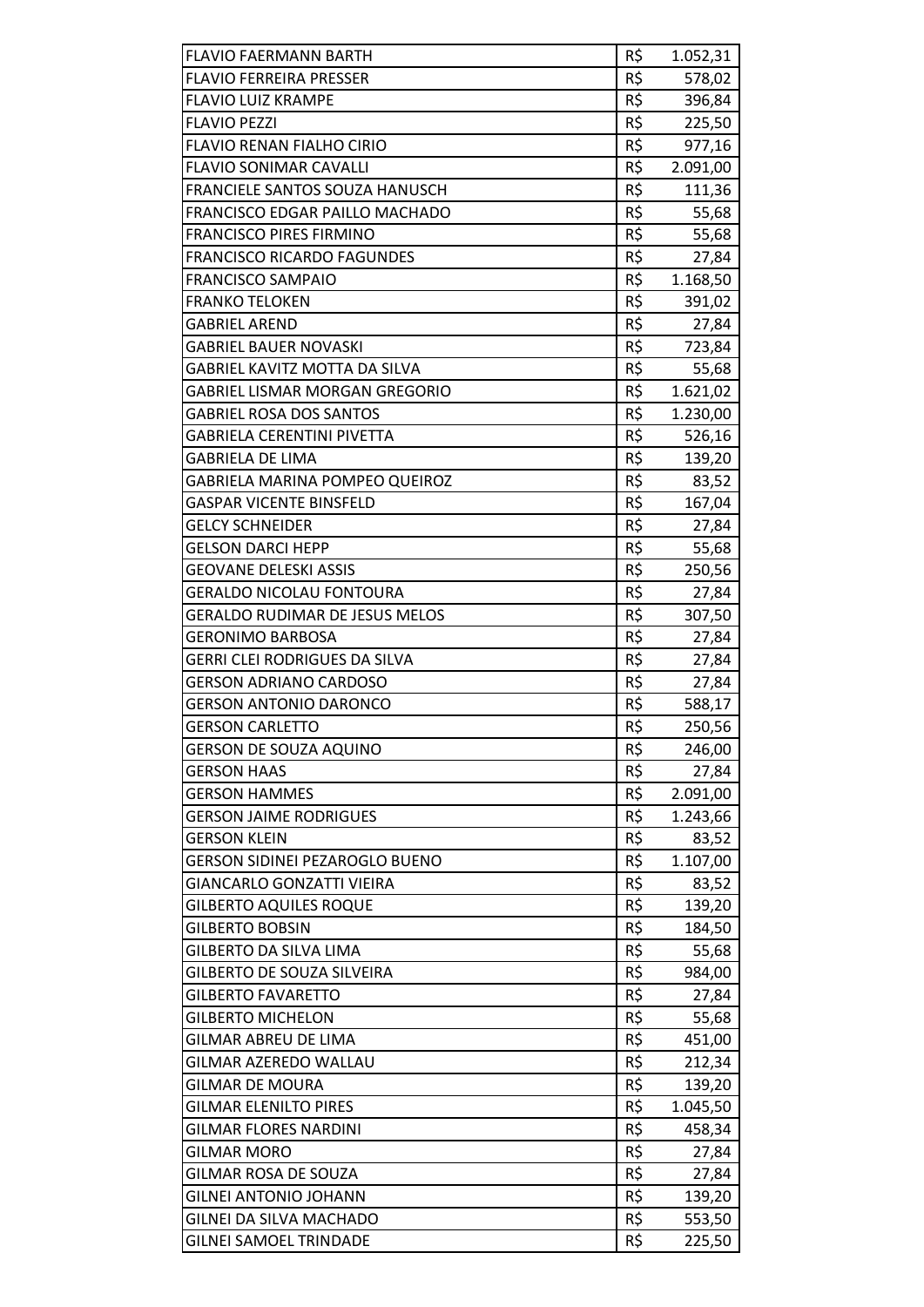| <b>GILSON DE SOUZA</b>               | R\$ | 27,84    |
|--------------------------------------|-----|----------|
| <b>GILSON DOS SANTOS FERREIRA</b>    | R\$ | 55,68    |
| <b>GILSON FRUHAUF BECKER</b>         | R\$ | 139,20   |
| <b>GILSON SCHUSSLER</b>              | R\$ | 212,34   |
| GILVAN GOMES VIVIAN                  | R\$ | 676,50   |
| <b>GIOSEPE MAINO BICA</b>            | R\$ | 528,96   |
| <b>GIOVANI ALBERTO BACIN</b>         | R\$ | 27,84    |
| <b>GIOVANI DA SILVA FORNARI</b>      | R\$ | 139,20   |
| <b>GIOVANI DE OLIVEIRA</b>           | R\$ | 55,68    |
| GIOVANI MARTINS DE SOUZA             | R\$ | 1.481,57 |
| GIOVANI PEDROSO DA SILVA             | R\$ | 2.398,50 |
| <b>GIOVANI TRICAI</b>                | R\$ | 615,00   |
| <b>GISLAINE RUCHINSQUE CUNHA</b>     | R\$ |          |
|                                      |     | 27,84    |
| <b>GLAUBER DUARTE ALMEIDA</b>        | R\$ | 250,56   |
| <b>GLEISON BURATTI</b>               | R\$ | 27,84    |
| <b>GLENIO LUIZ MOMBACH</b>           | R\$ | 1.783,50 |
| <b>GRACIELA DAHMER DAMIAN</b>        | R\$ | 375,83   |
| <b>GREGORY DE MELLO CARVALHO</b>     | R\$ | 27,84    |
| GUILHERME ALEXANDRE BATISTA WOBETO   | R\$ | 417,60   |
| GUILHERME BERGMANN                   | R\$ | 111,36   |
| <b>GUILHERME DA SILVA GUTLER</b>     | R\$ | 234,36   |
| <b>GUILHERME DE OLIVEIRA SANTOS</b>  | R\$ | 27,84    |
| <b>GUILHERME IGNACIO CABELLO</b>     | R\$ | 55,68    |
| <b>GUILHERME LUIZ LOPES</b>          | R\$ | 403,67   |
| <b>GUILHERME PAIVA GOMES</b>         | R\$ | 2.107,20 |
| <b>GUSTAVO DA SILVA</b>              | R\$ | 922,50   |
| <b>GUSTAVO DAPONT CAYE</b>           | R\$ | 55,68    |
| <b>GUSTAVO GRAMS TEIXEIRA</b>        | R\$ | 55,68    |
| <b>GUSTAVO MACHADO OTTO</b>          | R\$ | 27,84    |
| <b>GUSTAVO RUCKS</b>                 | R\$ | 396,84   |
| <b>GUSTAVO ZANIOL MARSILIO</b>       | R\$ | 27,84    |
| HAIDE MARIA NOGUEIRA CALDEIRA        | R\$ | 55,68    |
| <b>HARLEI SCHNEIDER</b>              | R\$ | 83,52    |
| HELENA GABRIELE ANSCHAUO AVILA       | R\$ | 55,68    |
| <b>HELENO DA SILVA ROSA</b>          | R\$ | 212,34   |
| <b>HELENO ZANDONAI</b>               | R\$ | 27,84    |
| HELIO ALCANTARA MAGALHAES ALVAREZ    | R\$ | 588,17   |
| <b>HELIO BETIM DOS SANTOS</b>        | R\$ | 375,83   |
| HELIO SILVEIRA DE SOUZA              | R\$ | 167,04   |
| <b>HELLEN RODRIGUES ROCHA</b>        | R\$ | 212,34   |
| HELVIO JESUS SILVEIRA BITENCOURT     | R\$ | 225,50   |
| <b>HENRIQUE ANTUNES WEDIG</b>        | R\$ | 528,96   |
| <b>HENRIQUE MARTINS PORTO</b>        | R\$ | 526,16   |
| <b>HENRIQUE WORM</b>                 | R\$ | 615,00   |
| <b>HERBI DINEI KLEIN</b>             | R\$ | 1.476,00 |
| HERMES LUIZ DE SOUZA UBATUBA         | R\$ |          |
| HIBRAIM DORNELLES WENDLER            | R\$ | 55,68    |
|                                      |     | 27,84    |
| HILSON ORESTES PETER JUNIOR          | R\$ | 334,08   |
| <b>HORACIO SANCHER</b>               | R\$ | 83,52    |
| HUDINI CHIARAMONTE MACIEL            | R\$ | 278,40   |
| <b>IGNACIO JOSE DE ARAUJO MAHFUZ</b> | R\$ | 184,50   |
| <b>IGOR CARRARO</b>                  | R\$ | 506,67   |
| <b>IGOR SANTOS ELIAS</b>             | R\$ | 375,83   |
| <b>IGOR XAVIER DE FIGUEIREDO</b>     | R\$ | 2.466,83 |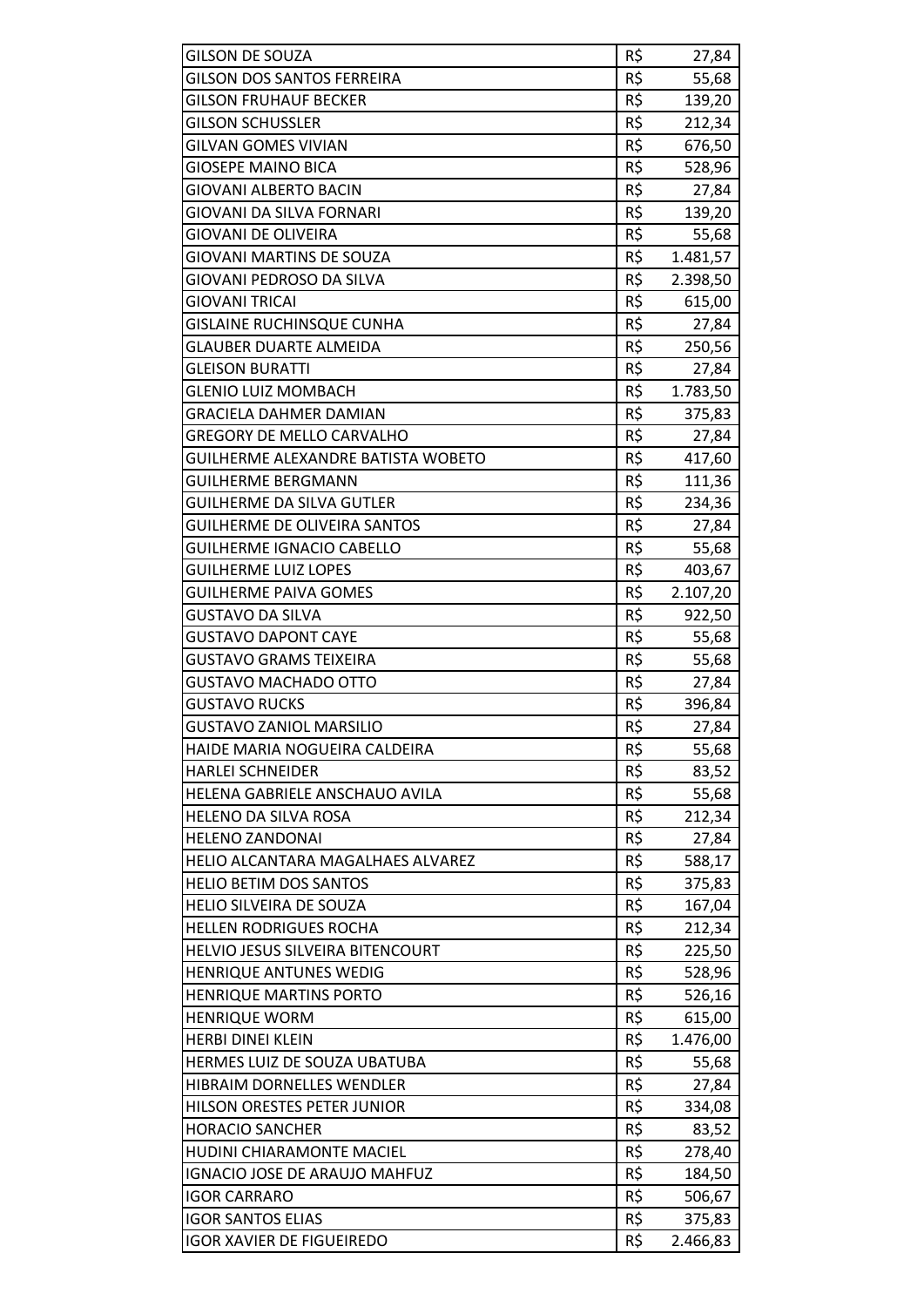| R\$<br><b>IRENO LOUREIRO DORNELLES NETO</b><br>194,88<br>R\$<br><b>IRONI SANTOS DA CONCEICAO</b><br>55,68<br>R\$<br><b>ISABEL MAYER SILVA DA CUNHA</b><br>1.537,50<br>R\$<br><b>ISMAEL LAUX GHISIO</b><br>2.241,84<br>R\$<br><b>ISRAEL BAUM COELHO</b><br>55,68<br>R\$<br><b>ISRAEL DIEGO PINTO MARTINS</b><br>306,24<br>R\$<br><b>ITAMAR FORATI NUNES</b><br>83,52<br>R\$<br><b>IURI SANT ANA PACICO</b><br>139,20<br>R\$<br><b>IVAN CARLOS PALUDO</b><br>55,68<br>R\$<br><b>IVAN PAULO CORTELETTI</b><br>984,00<br>R\$<br>55,68<br>IVAN SILVA DE AGUIAR<br>R\$<br><b>IVAN SILVA DE OLIVEIRA</b><br>361,92<br>R\$<br><b>IVANIO VARGAS DA ROSA</b><br>458,34<br>R\$<br><b>IVANIR MEDEIRO DE AVILA</b><br>27,84<br>R\$<br><b>IVAR ANTONIO TRICHES</b><br>240,18<br>R\$<br><b>IVO MARIO NALIN</b><br>916,68<br><b>IVO RICARDO PITZER RASIA</b><br>R\$<br>225,50<br>R\$<br>JACKSON ANDREI FLORES MACHADO<br>27,84<br>R\$<br>JACKSON SAINT PIERRE DULL RITTER<br>27,84<br>R\$<br>JACQUELINE BEATRIZ FARIAS CARVALHO<br>389,76<br>R\$<br><b>JACSON HAUSCHILD</b><br>526,16<br>R\$<br><b>JADIR AURI RHODEN</b><br>430,50<br>R\$<br>JAIME DOS SANTOS GONCALVES<br>1.710,36<br>R\$<br><b>JAIME LUIZ BERSCH</b><br>27,84<br>R\$<br><b>JAIME NOSINI</b><br>139,20<br>R\$<br>JAIR ALFREDO ANTONIO CARVALHO<br>861,00<br>R\$<br><b>JAIR CORSETTI MACHADO</b><br>222,72<br>R\$<br><b>JAIR JABLONSKI</b><br>1.968,00<br>JAIR PEDRO DE AGUIAR<br>R\$<br>27,84<br>R\$<br>776,22<br><b>JAIR RICARDO RADDATZ</b><br>JAIRO ALCI DE GOES FERREIRA<br>R\$<br>335,34<br>R\$<br>JAIRO QUADROS VALENTI JUNIOR<br>821,52<br>R\$<br><b>JALDRE DE MOURA DUARTE</b><br>184,50<br>R\$<br><b>JANICE DAUNIS GUSMAO</b><br>111,36<br>R\$<br><b>JAQUELINE CELLA</b><br>55,68<br>R\$<br><b>JAQUES ALEX TANSCHEIT</b><br>751,66<br>R\$<br>JAQUES DE FARIAS ULGUIM<br>184,50<br>R\$<br><b>JARBAS ARY DE OLIVEIRA</b><br>240,18<br>R\$<br>JARBAS RODRIGO SILVEIRA GOMES<br>184,50<br>R\$<br><b>JARDEL PIZZUTI GRIEBELER</b><br>167,04<br>R\$<br>JARGER DA ROSA SILVA<br>2.460,00<br>R\$<br>JAURO ROSA DO NASCIMENTO<br>306,24<br>R\$<br>JAYME SIDNEY LEMOS JUNIOR<br>222,72<br>R\$<br>JEAN CARLO FLORES BORDIN<br>55,68<br>R\$<br>JEAN CARLOS CORREA CARNEIRO<br>501,12<br>R\$<br>JEAN MARCELO LEIVAS SELVEIRA<br>553,50<br>R\$<br>JEDER PINHEIRO GLORIA<br>83,52<br>R\$<br>JEFERSON DA VEIGA DE OLIVEIRA<br>83,52<br>R\$<br><b>JEFERSON ELIAS KASPER</b><br>1.452,72<br>R\$<br>JEFERSON IRIBARREM DE OLIVEIRA<br>3.444,00<br>R\$<br>JEFERSON MENEZES PALACIOS<br>2.091,00<br>R\$<br>JEFERSON SILVEIRA<br>306,24 | <b>ILSON FERNANDES LOPES</b> | R\$ | 250,56 |
|-----------------------------------------------------------------------------------------------------------------------------------------------------------------------------------------------------------------------------------------------------------------------------------------------------------------------------------------------------------------------------------------------------------------------------------------------------------------------------------------------------------------------------------------------------------------------------------------------------------------------------------------------------------------------------------------------------------------------------------------------------------------------------------------------------------------------------------------------------------------------------------------------------------------------------------------------------------------------------------------------------------------------------------------------------------------------------------------------------------------------------------------------------------------------------------------------------------------------------------------------------------------------------------------------------------------------------------------------------------------------------------------------------------------------------------------------------------------------------------------------------------------------------------------------------------------------------------------------------------------------------------------------------------------------------------------------------------------------------------------------------------------------------------------------------------------------------------------------------------------------------------------------------------------------------------------------------------------------------------------------------------------------------------------------------------------------------------------------------------------------------------------------------------------------------------------------------------------------------------------------------------------------------------------------------------------------------------------------------------------------------------------------------------------------------------------------------------------------------------------------------------------------------------------------------------------------------|------------------------------|-----|--------|
|                                                                                                                                                                                                                                                                                                                                                                                                                                                                                                                                                                                                                                                                                                                                                                                                                                                                                                                                                                                                                                                                                                                                                                                                                                                                                                                                                                                                                                                                                                                                                                                                                                                                                                                                                                                                                                                                                                                                                                                                                                                                                                                                                                                                                                                                                                                                                                                                                                                                                                                                                                             |                              |     |        |
|                                                                                                                                                                                                                                                                                                                                                                                                                                                                                                                                                                                                                                                                                                                                                                                                                                                                                                                                                                                                                                                                                                                                                                                                                                                                                                                                                                                                                                                                                                                                                                                                                                                                                                                                                                                                                                                                                                                                                                                                                                                                                                                                                                                                                                                                                                                                                                                                                                                                                                                                                                             |                              |     |        |
|                                                                                                                                                                                                                                                                                                                                                                                                                                                                                                                                                                                                                                                                                                                                                                                                                                                                                                                                                                                                                                                                                                                                                                                                                                                                                                                                                                                                                                                                                                                                                                                                                                                                                                                                                                                                                                                                                                                                                                                                                                                                                                                                                                                                                                                                                                                                                                                                                                                                                                                                                                             |                              |     |        |
|                                                                                                                                                                                                                                                                                                                                                                                                                                                                                                                                                                                                                                                                                                                                                                                                                                                                                                                                                                                                                                                                                                                                                                                                                                                                                                                                                                                                                                                                                                                                                                                                                                                                                                                                                                                                                                                                                                                                                                                                                                                                                                                                                                                                                                                                                                                                                                                                                                                                                                                                                                             |                              |     |        |
|                                                                                                                                                                                                                                                                                                                                                                                                                                                                                                                                                                                                                                                                                                                                                                                                                                                                                                                                                                                                                                                                                                                                                                                                                                                                                                                                                                                                                                                                                                                                                                                                                                                                                                                                                                                                                                                                                                                                                                                                                                                                                                                                                                                                                                                                                                                                                                                                                                                                                                                                                                             |                              |     |        |
|                                                                                                                                                                                                                                                                                                                                                                                                                                                                                                                                                                                                                                                                                                                                                                                                                                                                                                                                                                                                                                                                                                                                                                                                                                                                                                                                                                                                                                                                                                                                                                                                                                                                                                                                                                                                                                                                                                                                                                                                                                                                                                                                                                                                                                                                                                                                                                                                                                                                                                                                                                             |                              |     |        |
|                                                                                                                                                                                                                                                                                                                                                                                                                                                                                                                                                                                                                                                                                                                                                                                                                                                                                                                                                                                                                                                                                                                                                                                                                                                                                                                                                                                                                                                                                                                                                                                                                                                                                                                                                                                                                                                                                                                                                                                                                                                                                                                                                                                                                                                                                                                                                                                                                                                                                                                                                                             |                              |     |        |
|                                                                                                                                                                                                                                                                                                                                                                                                                                                                                                                                                                                                                                                                                                                                                                                                                                                                                                                                                                                                                                                                                                                                                                                                                                                                                                                                                                                                                                                                                                                                                                                                                                                                                                                                                                                                                                                                                                                                                                                                                                                                                                                                                                                                                                                                                                                                                                                                                                                                                                                                                                             |                              |     |        |
|                                                                                                                                                                                                                                                                                                                                                                                                                                                                                                                                                                                                                                                                                                                                                                                                                                                                                                                                                                                                                                                                                                                                                                                                                                                                                                                                                                                                                                                                                                                                                                                                                                                                                                                                                                                                                                                                                                                                                                                                                                                                                                                                                                                                                                                                                                                                                                                                                                                                                                                                                                             |                              |     |        |
|                                                                                                                                                                                                                                                                                                                                                                                                                                                                                                                                                                                                                                                                                                                                                                                                                                                                                                                                                                                                                                                                                                                                                                                                                                                                                                                                                                                                                                                                                                                                                                                                                                                                                                                                                                                                                                                                                                                                                                                                                                                                                                                                                                                                                                                                                                                                                                                                                                                                                                                                                                             |                              |     |        |
|                                                                                                                                                                                                                                                                                                                                                                                                                                                                                                                                                                                                                                                                                                                                                                                                                                                                                                                                                                                                                                                                                                                                                                                                                                                                                                                                                                                                                                                                                                                                                                                                                                                                                                                                                                                                                                                                                                                                                                                                                                                                                                                                                                                                                                                                                                                                                                                                                                                                                                                                                                             |                              |     |        |
|                                                                                                                                                                                                                                                                                                                                                                                                                                                                                                                                                                                                                                                                                                                                                                                                                                                                                                                                                                                                                                                                                                                                                                                                                                                                                                                                                                                                                                                                                                                                                                                                                                                                                                                                                                                                                                                                                                                                                                                                                                                                                                                                                                                                                                                                                                                                                                                                                                                                                                                                                                             |                              |     |        |
|                                                                                                                                                                                                                                                                                                                                                                                                                                                                                                                                                                                                                                                                                                                                                                                                                                                                                                                                                                                                                                                                                                                                                                                                                                                                                                                                                                                                                                                                                                                                                                                                                                                                                                                                                                                                                                                                                                                                                                                                                                                                                                                                                                                                                                                                                                                                                                                                                                                                                                                                                                             |                              |     |        |
|                                                                                                                                                                                                                                                                                                                                                                                                                                                                                                                                                                                                                                                                                                                                                                                                                                                                                                                                                                                                                                                                                                                                                                                                                                                                                                                                                                                                                                                                                                                                                                                                                                                                                                                                                                                                                                                                                                                                                                                                                                                                                                                                                                                                                                                                                                                                                                                                                                                                                                                                                                             |                              |     |        |
|                                                                                                                                                                                                                                                                                                                                                                                                                                                                                                                                                                                                                                                                                                                                                                                                                                                                                                                                                                                                                                                                                                                                                                                                                                                                                                                                                                                                                                                                                                                                                                                                                                                                                                                                                                                                                                                                                                                                                                                                                                                                                                                                                                                                                                                                                                                                                                                                                                                                                                                                                                             |                              |     |        |
|                                                                                                                                                                                                                                                                                                                                                                                                                                                                                                                                                                                                                                                                                                                                                                                                                                                                                                                                                                                                                                                                                                                                                                                                                                                                                                                                                                                                                                                                                                                                                                                                                                                                                                                                                                                                                                                                                                                                                                                                                                                                                                                                                                                                                                                                                                                                                                                                                                                                                                                                                                             |                              |     |        |
|                                                                                                                                                                                                                                                                                                                                                                                                                                                                                                                                                                                                                                                                                                                                                                                                                                                                                                                                                                                                                                                                                                                                                                                                                                                                                                                                                                                                                                                                                                                                                                                                                                                                                                                                                                                                                                                                                                                                                                                                                                                                                                                                                                                                                                                                                                                                                                                                                                                                                                                                                                             |                              |     |        |
|                                                                                                                                                                                                                                                                                                                                                                                                                                                                                                                                                                                                                                                                                                                                                                                                                                                                                                                                                                                                                                                                                                                                                                                                                                                                                                                                                                                                                                                                                                                                                                                                                                                                                                                                                                                                                                                                                                                                                                                                                                                                                                                                                                                                                                                                                                                                                                                                                                                                                                                                                                             |                              |     |        |
|                                                                                                                                                                                                                                                                                                                                                                                                                                                                                                                                                                                                                                                                                                                                                                                                                                                                                                                                                                                                                                                                                                                                                                                                                                                                                                                                                                                                                                                                                                                                                                                                                                                                                                                                                                                                                                                                                                                                                                                                                                                                                                                                                                                                                                                                                                                                                                                                                                                                                                                                                                             |                              |     |        |
|                                                                                                                                                                                                                                                                                                                                                                                                                                                                                                                                                                                                                                                                                                                                                                                                                                                                                                                                                                                                                                                                                                                                                                                                                                                                                                                                                                                                                                                                                                                                                                                                                                                                                                                                                                                                                                                                                                                                                                                                                                                                                                                                                                                                                                                                                                                                                                                                                                                                                                                                                                             |                              |     |        |
|                                                                                                                                                                                                                                                                                                                                                                                                                                                                                                                                                                                                                                                                                                                                                                                                                                                                                                                                                                                                                                                                                                                                                                                                                                                                                                                                                                                                                                                                                                                                                                                                                                                                                                                                                                                                                                                                                                                                                                                                                                                                                                                                                                                                                                                                                                                                                                                                                                                                                                                                                                             |                              |     |        |
|                                                                                                                                                                                                                                                                                                                                                                                                                                                                                                                                                                                                                                                                                                                                                                                                                                                                                                                                                                                                                                                                                                                                                                                                                                                                                                                                                                                                                                                                                                                                                                                                                                                                                                                                                                                                                                                                                                                                                                                                                                                                                                                                                                                                                                                                                                                                                                                                                                                                                                                                                                             |                              |     |        |
|                                                                                                                                                                                                                                                                                                                                                                                                                                                                                                                                                                                                                                                                                                                                                                                                                                                                                                                                                                                                                                                                                                                                                                                                                                                                                                                                                                                                                                                                                                                                                                                                                                                                                                                                                                                                                                                                                                                                                                                                                                                                                                                                                                                                                                                                                                                                                                                                                                                                                                                                                                             |                              |     |        |
|                                                                                                                                                                                                                                                                                                                                                                                                                                                                                                                                                                                                                                                                                                                                                                                                                                                                                                                                                                                                                                                                                                                                                                                                                                                                                                                                                                                                                                                                                                                                                                                                                                                                                                                                                                                                                                                                                                                                                                                                                                                                                                                                                                                                                                                                                                                                                                                                                                                                                                                                                                             |                              |     |        |
|                                                                                                                                                                                                                                                                                                                                                                                                                                                                                                                                                                                                                                                                                                                                                                                                                                                                                                                                                                                                                                                                                                                                                                                                                                                                                                                                                                                                                                                                                                                                                                                                                                                                                                                                                                                                                                                                                                                                                                                                                                                                                                                                                                                                                                                                                                                                                                                                                                                                                                                                                                             |                              |     |        |
|                                                                                                                                                                                                                                                                                                                                                                                                                                                                                                                                                                                                                                                                                                                                                                                                                                                                                                                                                                                                                                                                                                                                                                                                                                                                                                                                                                                                                                                                                                                                                                                                                                                                                                                                                                                                                                                                                                                                                                                                                                                                                                                                                                                                                                                                                                                                                                                                                                                                                                                                                                             |                              |     |        |
|                                                                                                                                                                                                                                                                                                                                                                                                                                                                                                                                                                                                                                                                                                                                                                                                                                                                                                                                                                                                                                                                                                                                                                                                                                                                                                                                                                                                                                                                                                                                                                                                                                                                                                                                                                                                                                                                                                                                                                                                                                                                                                                                                                                                                                                                                                                                                                                                                                                                                                                                                                             |                              |     |        |
|                                                                                                                                                                                                                                                                                                                                                                                                                                                                                                                                                                                                                                                                                                                                                                                                                                                                                                                                                                                                                                                                                                                                                                                                                                                                                                                                                                                                                                                                                                                                                                                                                                                                                                                                                                                                                                                                                                                                                                                                                                                                                                                                                                                                                                                                                                                                                                                                                                                                                                                                                                             |                              |     |        |
|                                                                                                                                                                                                                                                                                                                                                                                                                                                                                                                                                                                                                                                                                                                                                                                                                                                                                                                                                                                                                                                                                                                                                                                                                                                                                                                                                                                                                                                                                                                                                                                                                                                                                                                                                                                                                                                                                                                                                                                                                                                                                                                                                                                                                                                                                                                                                                                                                                                                                                                                                                             |                              |     |        |
|                                                                                                                                                                                                                                                                                                                                                                                                                                                                                                                                                                                                                                                                                                                                                                                                                                                                                                                                                                                                                                                                                                                                                                                                                                                                                                                                                                                                                                                                                                                                                                                                                                                                                                                                                                                                                                                                                                                                                                                                                                                                                                                                                                                                                                                                                                                                                                                                                                                                                                                                                                             |                              |     |        |
|                                                                                                                                                                                                                                                                                                                                                                                                                                                                                                                                                                                                                                                                                                                                                                                                                                                                                                                                                                                                                                                                                                                                                                                                                                                                                                                                                                                                                                                                                                                                                                                                                                                                                                                                                                                                                                                                                                                                                                                                                                                                                                                                                                                                                                                                                                                                                                                                                                                                                                                                                                             |                              |     |        |
|                                                                                                                                                                                                                                                                                                                                                                                                                                                                                                                                                                                                                                                                                                                                                                                                                                                                                                                                                                                                                                                                                                                                                                                                                                                                                                                                                                                                                                                                                                                                                                                                                                                                                                                                                                                                                                                                                                                                                                                                                                                                                                                                                                                                                                                                                                                                                                                                                                                                                                                                                                             |                              |     |        |
|                                                                                                                                                                                                                                                                                                                                                                                                                                                                                                                                                                                                                                                                                                                                                                                                                                                                                                                                                                                                                                                                                                                                                                                                                                                                                                                                                                                                                                                                                                                                                                                                                                                                                                                                                                                                                                                                                                                                                                                                                                                                                                                                                                                                                                                                                                                                                                                                                                                                                                                                                                             |                              |     |        |
|                                                                                                                                                                                                                                                                                                                                                                                                                                                                                                                                                                                                                                                                                                                                                                                                                                                                                                                                                                                                                                                                                                                                                                                                                                                                                                                                                                                                                                                                                                                                                                                                                                                                                                                                                                                                                                                                                                                                                                                                                                                                                                                                                                                                                                                                                                                                                                                                                                                                                                                                                                             |                              |     |        |
|                                                                                                                                                                                                                                                                                                                                                                                                                                                                                                                                                                                                                                                                                                                                                                                                                                                                                                                                                                                                                                                                                                                                                                                                                                                                                                                                                                                                                                                                                                                                                                                                                                                                                                                                                                                                                                                                                                                                                                                                                                                                                                                                                                                                                                                                                                                                                                                                                                                                                                                                                                             |                              |     |        |
|                                                                                                                                                                                                                                                                                                                                                                                                                                                                                                                                                                                                                                                                                                                                                                                                                                                                                                                                                                                                                                                                                                                                                                                                                                                                                                                                                                                                                                                                                                                                                                                                                                                                                                                                                                                                                                                                                                                                                                                                                                                                                                                                                                                                                                                                                                                                                                                                                                                                                                                                                                             |                              |     |        |
|                                                                                                                                                                                                                                                                                                                                                                                                                                                                                                                                                                                                                                                                                                                                                                                                                                                                                                                                                                                                                                                                                                                                                                                                                                                                                                                                                                                                                                                                                                                                                                                                                                                                                                                                                                                                                                                                                                                                                                                                                                                                                                                                                                                                                                                                                                                                                                                                                                                                                                                                                                             |                              |     |        |
|                                                                                                                                                                                                                                                                                                                                                                                                                                                                                                                                                                                                                                                                                                                                                                                                                                                                                                                                                                                                                                                                                                                                                                                                                                                                                                                                                                                                                                                                                                                                                                                                                                                                                                                                                                                                                                                                                                                                                                                                                                                                                                                                                                                                                                                                                                                                                                                                                                                                                                                                                                             |                              |     |        |
|                                                                                                                                                                                                                                                                                                                                                                                                                                                                                                                                                                                                                                                                                                                                                                                                                                                                                                                                                                                                                                                                                                                                                                                                                                                                                                                                                                                                                                                                                                                                                                                                                                                                                                                                                                                                                                                                                                                                                                                                                                                                                                                                                                                                                                                                                                                                                                                                                                                                                                                                                                             |                              |     |        |
|                                                                                                                                                                                                                                                                                                                                                                                                                                                                                                                                                                                                                                                                                                                                                                                                                                                                                                                                                                                                                                                                                                                                                                                                                                                                                                                                                                                                                                                                                                                                                                                                                                                                                                                                                                                                                                                                                                                                                                                                                                                                                                                                                                                                                                                                                                                                                                                                                                                                                                                                                                             |                              |     |        |
|                                                                                                                                                                                                                                                                                                                                                                                                                                                                                                                                                                                                                                                                                                                                                                                                                                                                                                                                                                                                                                                                                                                                                                                                                                                                                                                                                                                                                                                                                                                                                                                                                                                                                                                                                                                                                                                                                                                                                                                                                                                                                                                                                                                                                                                                                                                                                                                                                                                                                                                                                                             |                              |     |        |
|                                                                                                                                                                                                                                                                                                                                                                                                                                                                                                                                                                                                                                                                                                                                                                                                                                                                                                                                                                                                                                                                                                                                                                                                                                                                                                                                                                                                                                                                                                                                                                                                                                                                                                                                                                                                                                                                                                                                                                                                                                                                                                                                                                                                                                                                                                                                                                                                                                                                                                                                                                             |                              |     |        |
|                                                                                                                                                                                                                                                                                                                                                                                                                                                                                                                                                                                                                                                                                                                                                                                                                                                                                                                                                                                                                                                                                                                                                                                                                                                                                                                                                                                                                                                                                                                                                                                                                                                                                                                                                                                                                                                                                                                                                                                                                                                                                                                                                                                                                                                                                                                                                                                                                                                                                                                                                                             |                              |     |        |
|                                                                                                                                                                                                                                                                                                                                                                                                                                                                                                                                                                                                                                                                                                                                                                                                                                                                                                                                                                                                                                                                                                                                                                                                                                                                                                                                                                                                                                                                                                                                                                                                                                                                                                                                                                                                                                                                                                                                                                                                                                                                                                                                                                                                                                                                                                                                                                                                                                                                                                                                                                             |                              |     |        |
|                                                                                                                                                                                                                                                                                                                                                                                                                                                                                                                                                                                                                                                                                                                                                                                                                                                                                                                                                                                                                                                                                                                                                                                                                                                                                                                                                                                                                                                                                                                                                                                                                                                                                                                                                                                                                                                                                                                                                                                                                                                                                                                                                                                                                                                                                                                                                                                                                                                                                                                                                                             |                              |     |        |
|                                                                                                                                                                                                                                                                                                                                                                                                                                                                                                                                                                                                                                                                                                                                                                                                                                                                                                                                                                                                                                                                                                                                                                                                                                                                                                                                                                                                                                                                                                                                                                                                                                                                                                                                                                                                                                                                                                                                                                                                                                                                                                                                                                                                                                                                                                                                                                                                                                                                                                                                                                             |                              |     |        |
|                                                                                                                                                                                                                                                                                                                                                                                                                                                                                                                                                                                                                                                                                                                                                                                                                                                                                                                                                                                                                                                                                                                                                                                                                                                                                                                                                                                                                                                                                                                                                                                                                                                                                                                                                                                                                                                                                                                                                                                                                                                                                                                                                                                                                                                                                                                                                                                                                                                                                                                                                                             |                              |     |        |
|                                                                                                                                                                                                                                                                                                                                                                                                                                                                                                                                                                                                                                                                                                                                                                                                                                                                                                                                                                                                                                                                                                                                                                                                                                                                                                                                                                                                                                                                                                                                                                                                                                                                                                                                                                                                                                                                                                                                                                                                                                                                                                                                                                                                                                                                                                                                                                                                                                                                                                                                                                             |                              |     |        |
|                                                                                                                                                                                                                                                                                                                                                                                                                                                                                                                                                                                                                                                                                                                                                                                                                                                                                                                                                                                                                                                                                                                                                                                                                                                                                                                                                                                                                                                                                                                                                                                                                                                                                                                                                                                                                                                                                                                                                                                                                                                                                                                                                                                                                                                                                                                                                                                                                                                                                                                                                                             |                              |     |        |
|                                                                                                                                                                                                                                                                                                                                                                                                                                                                                                                                                                                                                                                                                                                                                                                                                                                                                                                                                                                                                                                                                                                                                                                                                                                                                                                                                                                                                                                                                                                                                                                                                                                                                                                                                                                                                                                                                                                                                                                                                                                                                                                                                                                                                                                                                                                                                                                                                                                                                                                                                                             |                              |     |        |
|                                                                                                                                                                                                                                                                                                                                                                                                                                                                                                                                                                                                                                                                                                                                                                                                                                                                                                                                                                                                                                                                                                                                                                                                                                                                                                                                                                                                                                                                                                                                                                                                                                                                                                                                                                                                                                                                                                                                                                                                                                                                                                                                                                                                                                                                                                                                                                                                                                                                                                                                                                             |                              |     |        |
|                                                                                                                                                                                                                                                                                                                                                                                                                                                                                                                                                                                                                                                                                                                                                                                                                                                                                                                                                                                                                                                                                                                                                                                                                                                                                                                                                                                                                                                                                                                                                                                                                                                                                                                                                                                                                                                                                                                                                                                                                                                                                                                                                                                                                                                                                                                                                                                                                                                                                                                                                                             |                              |     |        |
|                                                                                                                                                                                                                                                                                                                                                                                                                                                                                                                                                                                                                                                                                                                                                                                                                                                                                                                                                                                                                                                                                                                                                                                                                                                                                                                                                                                                                                                                                                                                                                                                                                                                                                                                                                                                                                                                                                                                                                                                                                                                                                                                                                                                                                                                                                                                                                                                                                                                                                                                                                             | <b>JERRI ANTONIO TATSCH</b>  | R\$ | 631,20 |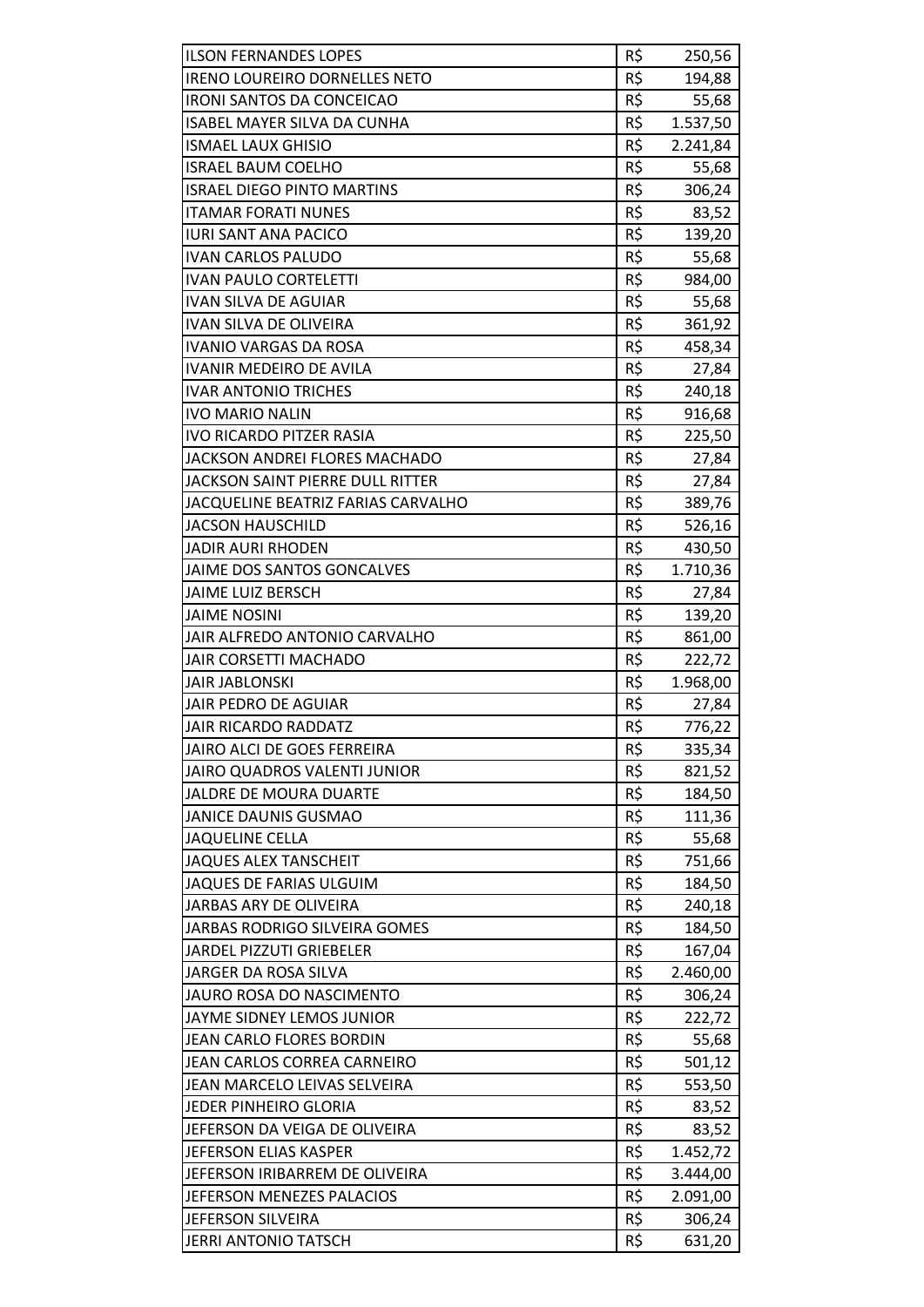| JERRI AURI ASSUMPCAO DA SILVA             | R\$ | 27,84    |
|-------------------------------------------|-----|----------|
| <b>JERSON BARBOZA VINHAS</b>              | R\$ | 563,88   |
| <b>JESUM CARLOS CARVALHO</b>              | R\$ | 83,52    |
| <b>JESUS AFONSO GUTERRES NUNES</b>        | R\$ | 55,68    |
| JEVERSON EDU PALACIO DA SILVA             | R\$ | 27,84    |
| JOAO ADELAR MALLMANN DE GODOI             | R\$ | 83,52    |
| JOAO ALFREDO SOARES DA SILVA              | R\$ | 83,52    |
| JOAO ANTONIO STEFFEN                      | R\$ | 1.968,00 |
| JOAO BALBINO DIAS FILHO                   | R\$ | 553,50   |
| JOAO BATISTA CORIM DA ROSA                | R\$ | 1.266,69 |
| JOAO BATISTA DE ALMEIDA                   | R\$ | 361,92   |
| JOAO BATISTA FAGUNDES DE CARVALHO         | R\$ | 27,84    |
| <b>JOAO BATISTA HOFF</b>                  | R\$ | 111,36   |
| JOAO CARLOS DE MATTOS                     | R\$ | 55,68    |
| <b>JOAO CARLOS FLORES</b>                 | R\$ | 676,50   |
| JOAO CARLOS KONRAD JARDIM                 | R\$ | 2.091,00 |
| JOAO CARLOS MELO NORONHA                  | R\$ | 1.599,00 |
| <b>JOAO CARLOS RODRIGUES</b>              | R\$ | 55,68    |
| JOAO CLARO BATISTA DA SILVA               | R\$ | 184,50   |
| JOAO DARLI AUTA DE OLIVEIRA               | R\$ | 1.107,00 |
| <b>JOAO FABIO DE PARIS</b>                | R\$ | 361,92   |
| <b>JOAO HENRIQUE THONES BORGES</b>        | R\$ | 225,50   |
| <b>JOAO LUIS SCHMAEDECKE</b>              | R\$ | 1.968,00 |
| <b>JOAO LUIZ PEREIRA SOARES</b>           | R\$ | 55,68    |
| JOAO PAULO PESEGOGINSKI FLORES DOS SANTOS | R\$ | 27,84    |
| JOAO PAULO SOUZA DA SILVA                 | R\$ | 55,68    |
| <b>JOAO ROGERIO OLIVEIRA</b>              | R\$ | 111,36   |
| JOAO TELMO SILVA CAMPOS                   | R\$ | 83,52    |
| <b>JOAO VANTUIR VANACOR</b>               | R\$ | 55,68    |
| JOAO VIANEI POSSER DESCOVI                | R\$ | 528,96   |
| JOCELI STAN DE OLIVEIRA                   | R\$ | 55,68    |
| <b>JOEL JUNG BONFIM</b>                   | R\$ | 111,36   |
| JOEL RICARDO HEMSING SCHUMACHER           | R\$ | 27,84    |
| JOLAIR ADAO AMARAL                        | R\$ | 361,92   |
| <b>JONAS GUIMARAES NUNES</b>              | R\$ | 55,68    |
| <b>JONAS RIBOLI</b>                       | R\$ | 526,16   |
| <b>JONAS ROBERTO SCHONARDIE</b>           | R\$ | 27,84    |
| JONATAN DE GODOY DA SILVEIRA              | R\$ | 890,88   |
| <b>JONATAN JOSUE ANTON</b>                | R\$ | 2.398,50 |
| JONATAS MEÃALA MACHADO                    | R\$ | 501,12   |
| JONATHAN DA SILVA BROSE                   | R\$ | 27,84    |
| <b>JONATHAN PERES ABREU</b>               | R\$ | 27,84    |
| JONE DAMACENO FARIA CORREA                | R\$ | 83,52    |
| <b>JONY BONADIMAN</b>                     | R\$ | 27,84    |
| <b>JORCELI ARAUJO NOLASCO</b>             | R\$ | 389,76   |
| JORDAN OLIVEIRA DA SILVA                  | R\$ | 83,52    |
| JORDANA DA SILVA CASTRO BIASIBETTI        | R\$ | 111,36   |
| JORGE ANDRADES MARTINS DA SILVA           | R\$ | 55,68    |
| JORGE ANTONIO CORREA DE CASTRO            | R\$ | 1.107,00 |
| JORGE CLEDENIR LEMOS DE ABREU             | R\$ | 184,50   |
| JORGE DILAMAR GOULART RODRIGUES           | R\$ | 27,84    |
| <b>JORGE GERALDO MARTINI</b>              | R\$ | 473,28   |
| JORGE LUIZ CAMARGO FIGUEIREDO             | R\$ | 27,84    |
| JORGE LUIZ CAURIO CLATES                  | R\$ | 609,18   |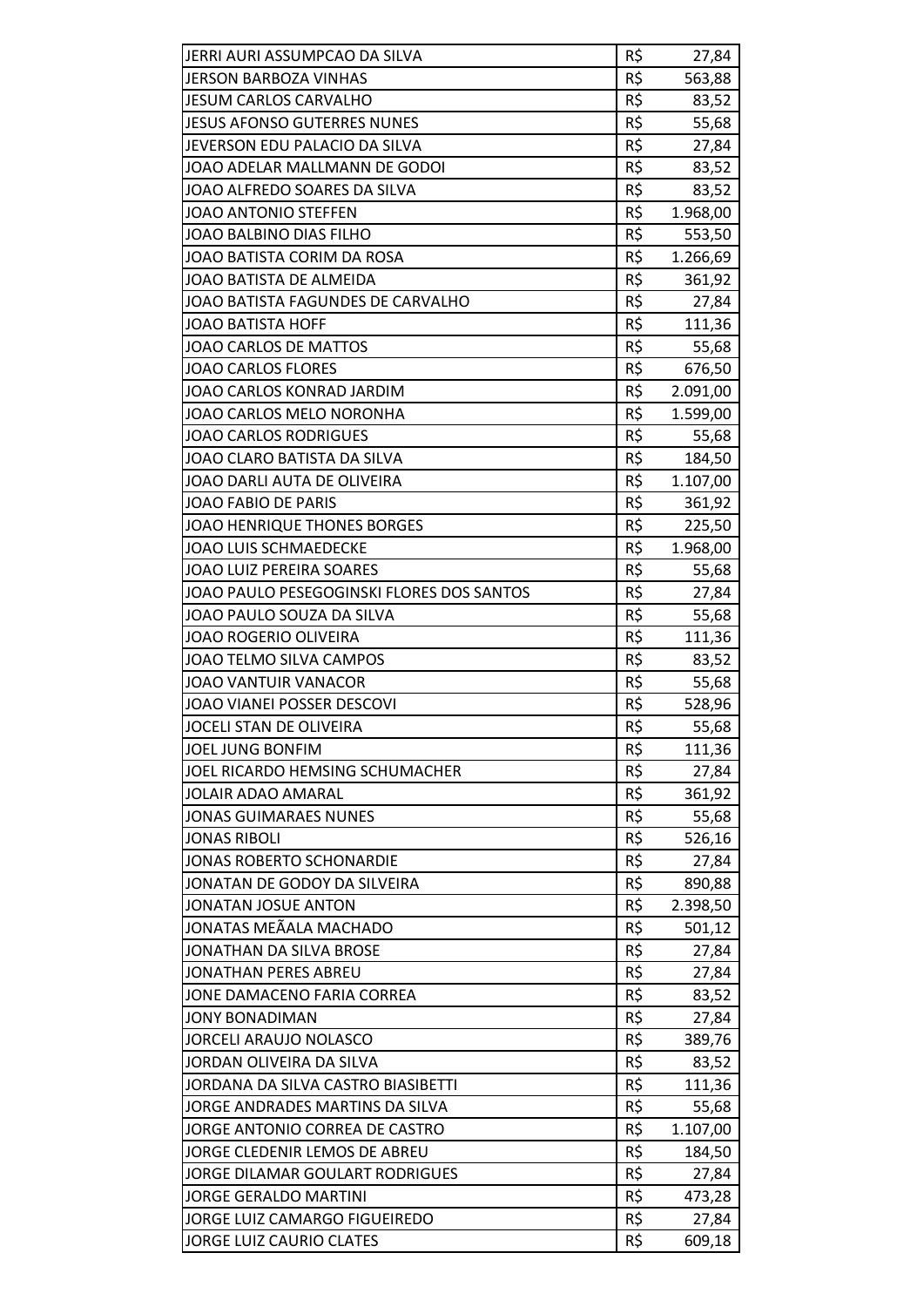| JORGE LUIZ COSTA MELO              | R\$ | 164,83   |
|------------------------------------|-----|----------|
| <b>JORGE LUIZ FETTER FURTADO</b>   | R\$ | 27,84    |
| JORGE LUIZ KLUMB BORN              | R\$ | 83,52    |
| <b>JORGE LUIZ REGINATO</b>         | R\$ | 501,12   |
| <b>JORGE TEIXEIRA</b>              | R\$ | 55,68    |
| <b>JORGE VALMOR BENCKE</b>         | R\$ | 1.107,00 |
| <b>JORGE VEIMAR NUNES</b>          | R\$ | 194,88   |
| <b>JOSANA DE CANDIDO</b>           | R\$ | 55,68    |
| <b>JOSCELINO JOSE MIKULSKI</b>     | R\$ | 184,50   |
| <b>JOSE ADEMIR ZAN</b>             | R\$ | 222,72   |
| <b>JOSE ALAIR DE MENEZES</b>       | R\$ | 194,88   |
| JOSE ALDOIR DA LUZ COSTA           | R\$ | 184,50   |
| JOSE ALEXANDRE BERGHAN DE MOURA    | R\$ | 27,84    |
| <b>JOSE ALMIR VEIGA MENEZES</b>    | R\$ | 111,36   |
| JOSE ANTONIO MARIN DE OLIVEIRA     | R\$ | 673,72   |
| JOSE AUGUSTO DE AVILA DA SILVA     | R\$ | 55,68    |
| <b>JOSE CARLOS CORREA ORTIZ</b>    | R\$ | 55,68    |
| <b>JOSE CASIMIRO CAETANO</b>       | R\$ | 111,36   |
| JOSE CELSO DE SOUZA                | R\$ | 27,84    |
| JOSE CRISTIANO SANTOS DE PAULA     | R\$ | 375,83   |
| JOSE DELOI DAS CHAGAS PINHEIRO     | R\$ | 55,68    |
| <b>JOSE EDUARDO LIA</b>            | R\$ | 528,96   |
| <b>JOSE EDUARDO MARMITT</b>        | R\$ | 55,68    |
| JOSE FRANCISCO PEIXOTO DE CARVALHO | R\$ | 55,68    |
| JOSE FRANCISCO SOUZA BUT           | R\$ | 184,50   |
| JOSE HENRIQUE FRANCO DA CRUZ       | R\$ | 1.537,50 |
| JOSE HOMERO FINAMOR PINTO          | R\$ | 391,02   |
| JOSE HORACIO SILVA DA SILVA        | R\$ | 55,68    |
| <b>JOSE IVAN DORNELLES MULER</b>   | R\$ | 139,20   |
| <b>JOSE JOAREZ REQUE</b>           | R\$ | 609,18   |
| JOSE LEANDRO OLIVEIRA VIANNA       | R\$ | 55,68    |
| JOSE LEONEL DE FREITAS MATTOS      | R\$ | 27,84    |
| <b>JOSE LUIS VIEIRA PIETRO</b>     | R\$ | 375,83   |
| JOSE LUIZ DE LIMA VIANNA           | R\$ | 1.353,00 |
| JOSE MARCELO DA SILVA              | R\$ | 361,92   |
| JOSE NILTON VIEIRA GIDIEL          | R\$ | 222,72   |
| <b>JOSE ORTIZ MARQUES CARDOSO</b>  | R\$ | 55,68    |
| <b>JOSE RAUL BRAZ</b>              | R\$ | 769,14   |
| JOSE RICARDO RODRIGUES DA SILVA    | R\$ | 779,52   |
| JOSE ROBERTO CEOLIN EPSTEIN        | R\$ | 309,02   |
| <b>JOSE RODRIGO GIORDAN</b>        | R\$ | 55,68    |
| JOSE TADEU DOS SANTOS ESPINDOLA    | R\$ | 1.107,00 |
| JOSE VALDIR MACHADO DOS SANTOS     | R\$ | 253,34   |
| <b>JOSE VICENTE SPINELLI PINTO</b> | R\$ | 553,50   |
| <b>JOSEMARA MARIA DOS SANTOS</b>   | R\$ | 501,12   |
| <b>JOSIANE PISTORELLO</b>          | R\$ | 27,84    |
| JOSMAR DO AMARAL VARGAS            | R\$ | 984,00   |
| <b>JOSUE KLIMUK DA SILVA</b>       | R\$ | 111,36   |
| <b>JUAREZ GONCALVES ROMAN</b>      | R\$ | 27,84    |
| <b>JUAREZ PEREIRA FRANCILIO</b>    | R\$ | 111,36   |
| <b>JUCELITO MISSIO</b>             | R\$ | 1.291,50 |
| <b>JUCIMAR PANCOT</b>              | R\$ | 167,04   |
| JUELMIR NUNES SARAIVA              | R\$ | 83,52    |
| <b>JULIANA ANTUNES DE FREITAS</b>  | R\$ | 27,84    |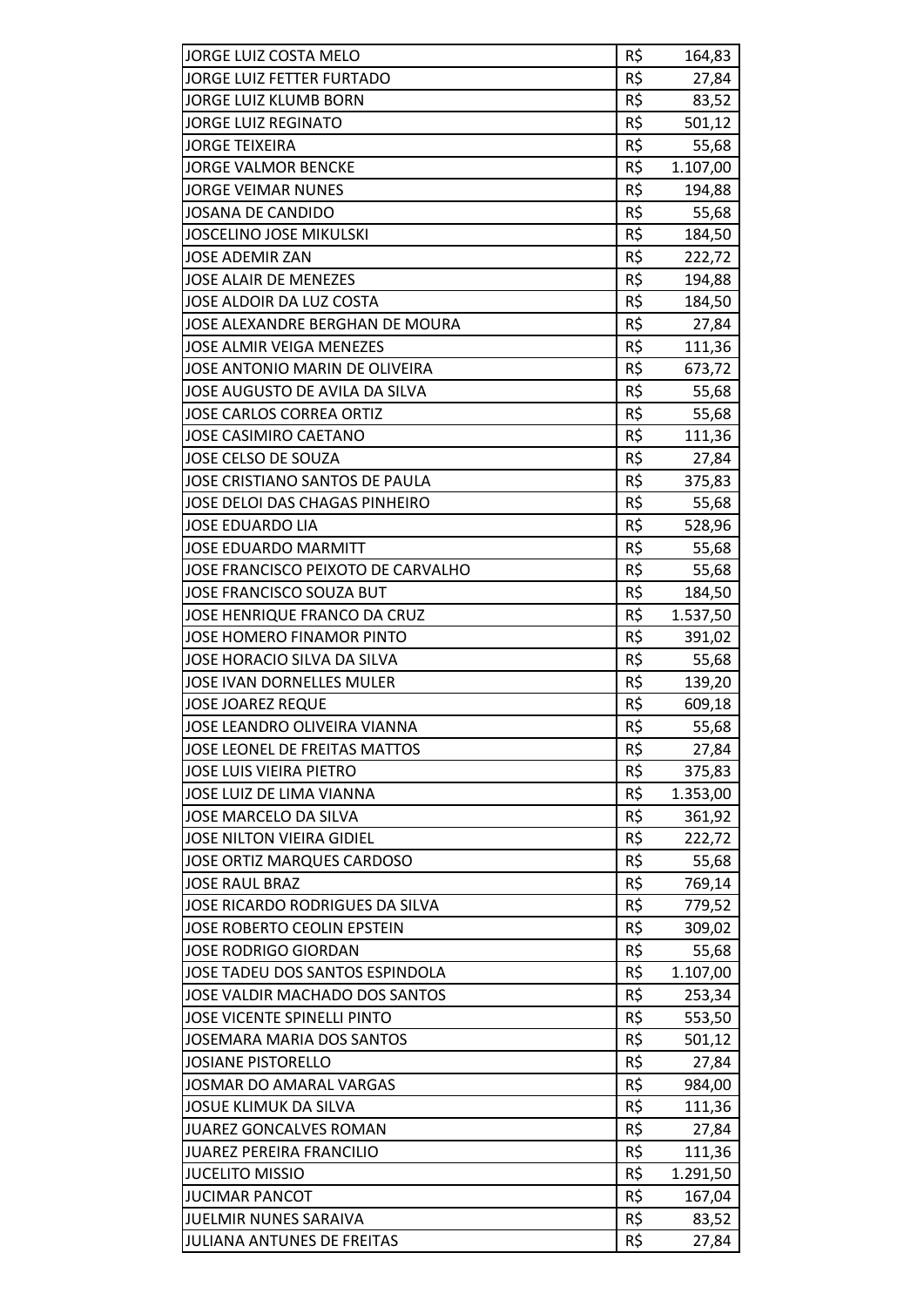| <b>JULIANA CONTE ZANOTELLI</b>              | R\$ | 27,84    |
|---------------------------------------------|-----|----------|
| <b>JULIANA MACHADO GASPAROTTO</b>           | R\$ | 2.460,00 |
| <b>JULIANA SOARES BORBA</b>                 | R\$ | 417,60   |
| <b>JULIANO CEZAR SIQUEIRA DO NASCIMENTO</b> | R\$ | 222,72   |
| <b>JULIANO DOS PASSOS</b>                   | R\$ | 194,88   |
| <b>JULIANO GRABSKI</b>                      | R\$ | 765,84   |
| <b>JULIANO MARQUES SONNEMANN</b>            | R\$ | 501,12   |
| <b>JULIANO MOREIRA DOS SANTOS</b>           | R\$ | 1.872,84 |
| JULIO CESAR DO ESPIRITO SANTO ROCHA         | R\$ | 111,36   |
| <b>JURACIR HOESEL DE OLIVEIRA</b>           | R\$ | 984,00   |
| <b>JUREMAR BAIRROS MACHADO</b>              | R\$ | 27,84    |
| KARLA LEAL COZZA                            | R\$ | 323,70   |
| KARLA MARIA CYPRIANO PIEPER                 | R\$ | 184,50   |
| KELLEN CASTRO VIANA                         | R\$ | 111,36   |
| <b>KENER LIMA VIEIRA</b>                    | R\$ | 111,36   |
| LADIAMAR TAUFER PERUZZOLO                   | R\$ | 27,84    |
| <b>LAERTE URNAU</b>                         | R\$ | 55,68    |
| <b>LAIRTON SILVESTRINI</b>                  | R\$ | 139,20   |
| LARISSA BESSAUER NASCIMENTO                 | R\$ | 375,83   |
| LARISSA CASAGRANDE PACHECO                  | R\$ | 184,50   |
| LAURI VALENTIN BARON                        | R\$ | 27,84    |
| LAURITA DOS SANTOS TEIXEIRA VOLKWEIS        | R\$ | 295,86   |
| <b>LAURO DE FREITAS FLORES</b>              | R\$ | 676,50   |
| LAURO RODRIGUES SOBRINHO                    | R\$ | 890,88   |
| LAZARO NEUMANN DE OLIVEIRA                  | R\$ | 55,68    |
| LAZIE DA COSTA DE OLIVEIRA                  | R\$ | 27,84    |
| LEA PATRICIA PINHEIRO BASEI                 | R\$ | 139,20   |
| <b>LEANDRO ANDRE DE BARROS</b>              | R\$ | 27,84    |
| LEANDRO AUGUSTO MUMBACH                     | R\$ | 55,68    |
| LEANDRO BIZOTTO PADILHA                     | R\$ | 528,96   |
| LEANDRO CAPITAO ROCA                        | R\$ | 83,52    |
| LEANDRO DA SILVA ROCHA                      | R\$ | 55,68    |
| LEANDRO DA SILVA SANTOS                     | R\$ | 184,50   |
| <b>LEANDRO DOS SANTOS MENDES</b>            | R\$ | 55,68    |
| LEANDRO FIORENZA CANTERLE                   | R\$ | 27,84    |
| LEANDRO GONCALVES VIEIRA                    | R\$ | 184,50   |
| <b>LEANDRO LEAO VAZ</b>                     | R\$ | 250,56   |
| <b>LEANDRO MINUSCOLI</b>                    | R\$ | 2.767,50 |
| LEANDRO MOREIRA EUFRAZIO                    | R\$ | 167,04   |
| LEANDRO ROBERTO SILVA DE AZEVEDO            | R\$ | 55,68    |
| LEANDRO RODRIGUES DA CRUZ                   | R\$ | 501,12   |
| <b>LEANDRO RODRIGUES DOYLE</b>              | R\$ | 1.660,50 |
| LEANDRO SILVA MENEZES                       | R\$ | 2.398,50 |
| LEANDRO SOUSTRUZNIK AGUILAR                 | R\$ | 250,56   |
| <b>LEANDRO TOGNON</b>                       | R\$ | 27,84    |
| LEDA OLIVEIRA PEDROSO                       | R\$ | 27,84    |
| LEDOEL SILVA DA SILVA                       | R\$ | 184,50   |
| LELIO DA SILVA COSTA                        | R\$ | 55,68    |
| LENIR LOURDES PAGANOTTO                     | R\$ | 111,36   |
| LEO AUGUSTO DA SILVA                        | R\$ | 612,48   |
| LEO ELIZEU DE ARRUDA OLIVEIRA               | R\$ | 55,68    |
| LEOMAR GANCHOROSKI BARCELOS                 | R\$ | 55,68    |
| LEONARA MISZEVSKI                           | R\$ | 83,52    |
| LEONARDO FERREIRA DE ALMEIDA                | R\$ | 55,68    |
|                                             |     |          |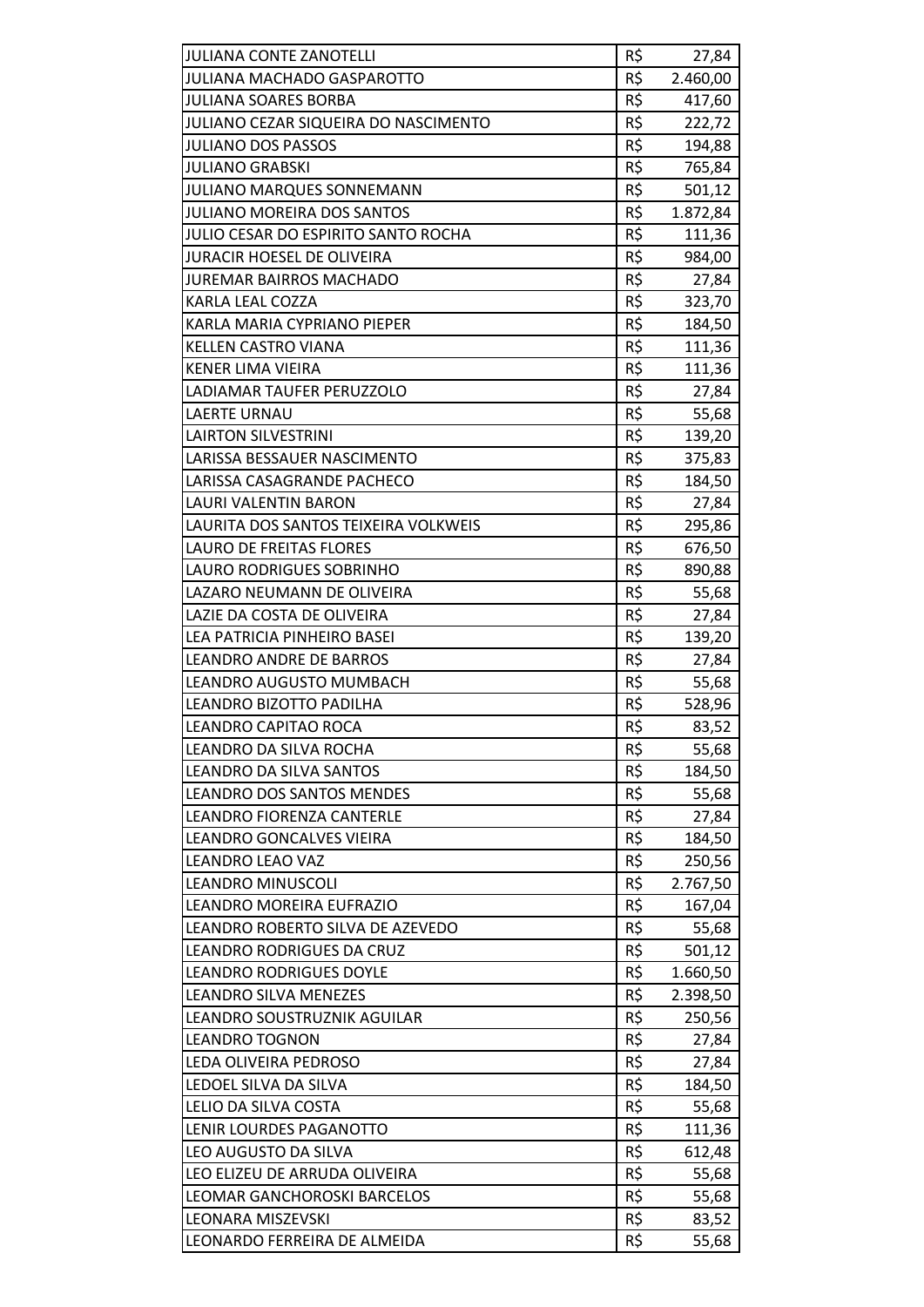| <b>LEONARDO GORGEN</b>          | R\$ | 55,68    |
|---------------------------------|-----|----------|
| <b>LEONARDO JOSE PILZ</b>       | R\$ | 27,84    |
| <b>LEONARDO JULIO MARTINS</b>   | R\$ | 960,72   |
| LEONARDO SANTOS HUZALO          | R\$ | 55,68    |
| LEONARDO SILVA DE MARINS        | R\$ | 250,56   |
| LEONARDO SOZIN RUFINO           | R\$ | 473,28   |
| <b>LEONARDO STUMPF</b>          | R\$ | 2.091,00 |
| <b>LEONARDO TEN CATEN</b>       | R\$ | 55,68    |
| LEONEL JAIME LOPES              | R\$ | 27,84    |
| <b>LEONIR BRITZK</b>            | R\$ | 984,00   |
| LERIO RODRIGUES DA FONSECA      | R\$ | 1.107,00 |
| LETHUZA RIZZI DE OLIVEIRA       | R\$ | 55,68    |
| LETICIA BANDEIRA GUIMARAES      | R\$ | 27,84    |
| LETICIA LETTNIN ROLL            | R\$ | 799,50   |
| LETICIA LUCENA FOGACA           | R\$ | 55,68    |
| LETICIA PASTERNAK KRAMM         | R\$ | 55,68    |
| LIA DENISE DREHMER              | R\$ | 27,84    |
| <b>LIDIANE RADTKE</b>           | R\$ |          |
| LINDOMAR OTACILIO DOS SANTOS    | R\$ | 123,00   |
|                                 |     | 27,84    |
| <b>LISANDRA PETRY MELLO</b>     | R\$ | 526,16   |
| LISETE LEFFA ANTUNES DO CANTO   | R\$ | 27,84    |
| LITANIA CONSOLADORA MIOTTO      | R\$ | 212,34   |
| LIVANA GUIMARAES MACIEL FERRARI | R\$ | 27,84    |
| <b>LOIR KRUGER BRAHM</b>        | R\$ | 27,84    |
| <b>LOIRENI RODRIGUES SANTOS</b> | R\$ | 375,83   |
| LOIVO DA SILVA GONCALVES        | R\$ | 184,50   |
| <b>LORENCO DE NARDI</b>         | R\$ | 55,68    |
| LOUISE DA ROSA CARDOSO          | R\$ | 55,68    |
| LUCAS ADALBERTO KRENDOSKI       | R\$ | 55,68    |
| LUCAS DO NASCIMENTO OLIVEIRA    | R\$ | 430,50   |
| LUCAS GUIMARAES PAMPLONA        | R\$ | 55,68    |
| LUCAS MARCHI DA MOTTA           | R\$ | 268,02   |
| <b>LUCAS MARTINS</b>            | R\$ | 751,68   |
| <b>LUCAS PACZEK FRANTZ</b>      | R\$ | 55,68    |
| <b>LUCAS PERSSON</b>            | R\$ | 55,68    |
| LUCAS SULZBACH RILHO            | R\$ | 83,52    |
| LUCELI GONCALVES VARGAS         | R\$ | 83,52    |
| LUCIA IARA SACOL                | R\$ | 225,50   |
| LUCIANA FRONZA CASTAMAN         | R\$ | 55,68    |
| LUCIANA MENDES MACHADO          | R\$ | 83,52    |
|                                 |     | 225,50   |
| LUCIANO DA COSTA GARCIA         | R\$ |          |
| LUCIANO DA SILVA                | R\$ | 111,36   |
| LUCIANO DOTTE                   | R\$ | 111,36   |
| <b>LUCIANO ELI MARTIN</b>       | R\$ | 313,67   |
| LUCIANO JACOB QUINTANA          | R\$ | 111,36   |
| LUCIANO LUIZ PEREIRA            | R\$ | 55,68    |
| LUCIANO RODRIGUES CARVALHO      | R\$ | 83,52    |
| LUCIANO VINICUS DALBERTO        | R\$ | 83,52    |
| LUCIO SERGIO MESQUITA CAMPBELL  | R\$ | 486,18   |
| LUIS ANTONIO SILVEIRA DA ROCHA  | R\$ | 278,40   |
| LUIS CARLOS FLORES DA ROSA      | R\$ | 55,68    |
| <b>LUIS CARLOS MARTINS</b>      | R\$ | 27,84    |
| LUIS CESAR RAMBOR DA SILVA      | R\$ | 27,84    |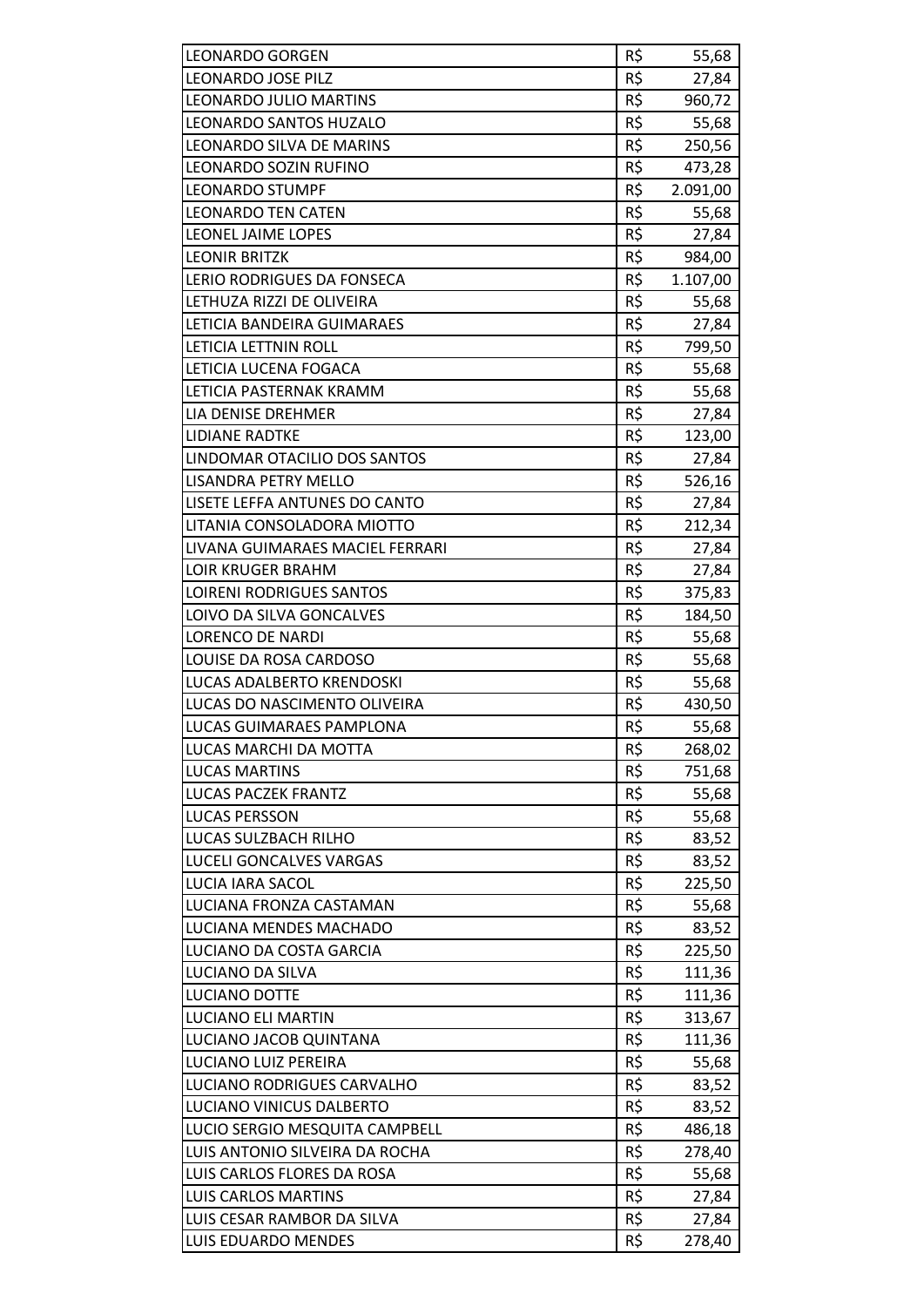| LUIS FELIPE ALVES DOS SANTOS             | R\$ | 1.230,00 |
|------------------------------------------|-----|----------|
| LUIS FELIPE SOARES DA SILVA              | R\$ | 55,68    |
| LUIS FERNANDO CLARO LONGARAY             | R\$ | 1.184,70 |
| LUIS FERNANDO GOMES MIRON                | R\$ | 27,84    |
| <b>LUIS FERNANDO ROSINSKI SKIERESZ</b>   | R\$ | 452,52   |
| LUIS FERNANDO TRINDADE GOULART           | R\$ | 27,84    |
| LUIS JERONIMO DORNELLES DA CUNHA         | R\$ | 2.159,33 |
| LUIS MATHEUS FERREIRA                    | R\$ | 369,00   |
| <b>LUIS SERGIO BARCELOS</b>              | R\$ | 635,49   |
| <b>LUIZ ANTONIO RATKIEWICZ</b>           | R\$ | 139,20   |
| LUIZ ANTONIO SOUZA GONCALVES             | R\$ | 83,52    |
| LUIZ CARLOS CRUZ DE MELO SERENO          | R\$ |          |
|                                          |     | 1.634,17 |
| LUIZ CARLOS KLUSENER FILHO               | R\$ | 184,50   |
| LUIZ CARLOS SALVADOR CUNHA JUNIOR        | R\$ | 240,18   |
| <b>LUIZ CARLOS SCHNEIDER</b>             | R\$ | 250,56   |
| LUIZ CARLOS SEVAGE BITENCURT             | R\$ | 194,88   |
| LUIZ CESAR PEDRO                         | R\$ | 861,00   |
| LUIZ FELIPE TENORIO DA SILVA             | R\$ | 55,68    |
| LUIZ FERNANDO FIGUEIREDO DORNELES JUNIOR | R\$ | 389,76   |
| LUIZ GUSTAVO MEDEIROS RICALDE            | R\$ | 1.168,50 |
| LUIZ JUNIOR SOARES DA PAIXAO             | R\$ | 27,84    |
| LUTERO FRACASSO                          | R\$ | 27,84    |
| <b>MAGLIANE FIN MARTINI</b>              | R\$ | 83,52    |
| <b>MAGNUS DOS PASSOS</b>                 | R\$ | 55,68    |
| <b>MAICON ENIO ELSENBACH</b>             | R\$ | 111,36   |
| <b>MALTA MARIA FLUCK</b>                 | R\$ | 558,06   |
| MANOEL JOAQUIM VIEIRA CARVALHO           | R\$ | 309,02   |
| <b>MANUEL RODRIGUES LONCAN</b>           | R\$ | 27,84    |
| <b>MARA REGINA WEBER</b>                 | R\$ | 212,34   |
| <b>MARCEL KONRATH MENEGHINI</b>          | R\$ | 27,84    |
| <b>MARCEL NIELSEN</b>                    | R\$ | 2.159,32 |
| MARCELINO BLACENE SELLA                  | R\$ | 364,70   |
| <b>MARCELINO JEK</b>                     | R\$ | 27,84    |
| MARCELINO JOSE HOSS BECKER               | R\$ | 139,20   |
| <b>MARCELO BALEN</b>                     | R\$ | 55,68    |
| <b>MARCELO DOYLE BENITES</b>             | R\$ | 1.660,50 |
| <b>MARCELO FERREIRA</b>                  | R\$ | 55,68    |
| MARCELO GOMES SCHMACHTENBERG             | R\$ | 83,52    |
| <b>MARCELO GUIMARAES FANFA</b>           | R\$ | 984,00   |
| MARCELO LUDWIG                           | R\$ | 27,84    |
| MARCELO MOURA DOS SANTOS                 | R\$ | 1.052,32 |
| MARCELO NUNES DA SILVA                   | R\$ | 668,16   |
| <b>MARCELO RAMALHO DE JESUS</b>          | R\$ |          |
| <b>MARCELO SILVEIRA</b>                  | R\$ | 417,60   |
| MARCELO SILVEIRA PEREIRA                 | R\$ | 27,84    |
|                                          |     | 83,52    |
| MARCIA FERREIRA DOS SANTOS               | R\$ | 526,16   |
| MARCIA LEMOS DOS SANTOS RAMOS            | R\$ | 445,44   |
| MARCIA ROSELIA BISCHOFF DA SILVA         | R\$ | 167,04   |
| <b>MARCIANO ESTEVES</b>                  | R\$ | 27,84    |
| MARCIENA FERREIRA DA SILVA               | R\$ | 278,40   |
| MARCIO ALAOR CASAGRANDE FRANCO           | R\$ | 984,00   |
| <b>MARCIO ANDRE DUTRA CACOILO</b>        | R\$ | 307,50   |
| MARCIO ANTONIO SILVEIRA RODRIGUES        | R\$ | 111,36   |
| MARCIO AZEVEDO DAS NEVES                 | R\$ | 55,68    |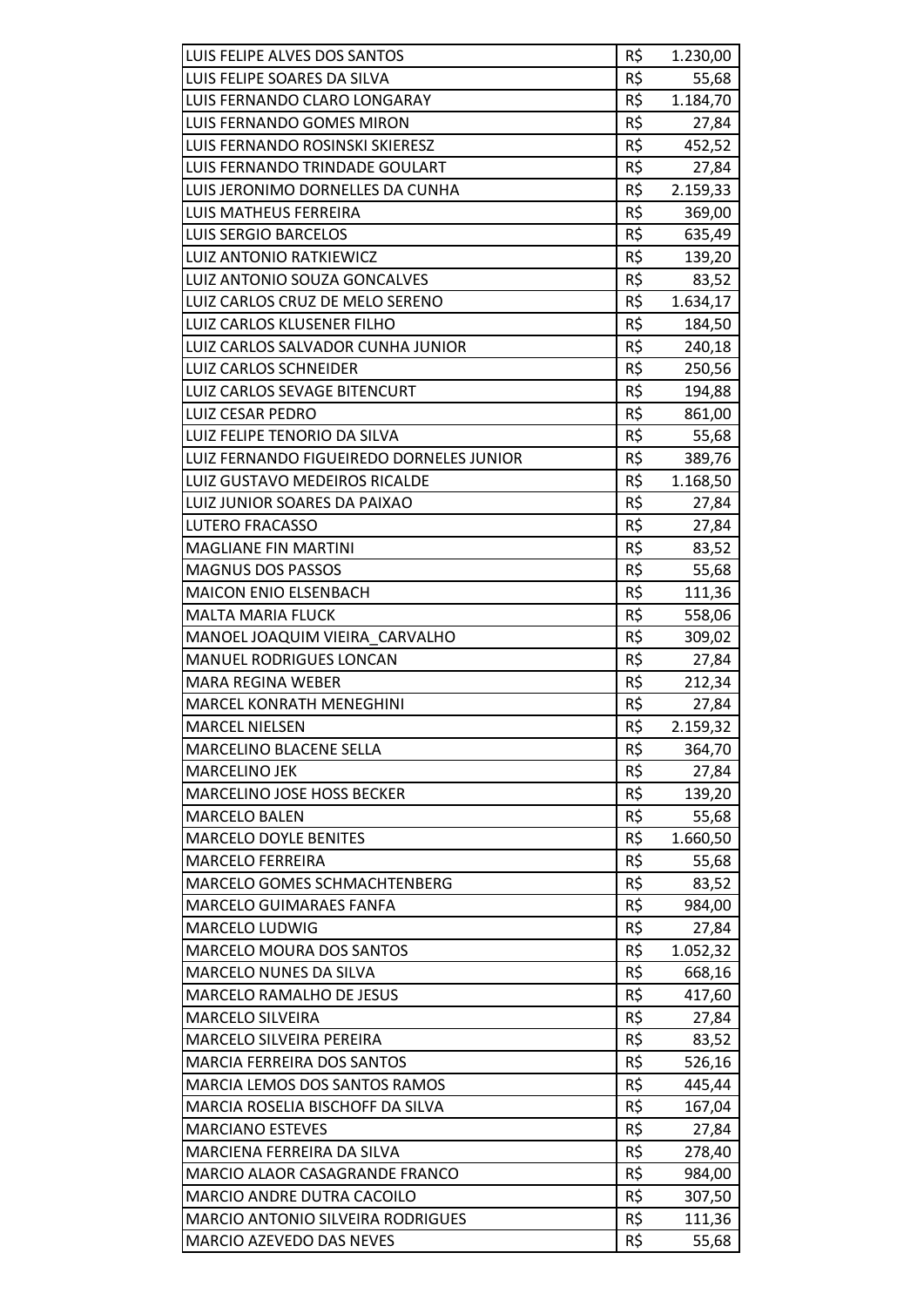| MARCIO BOMBONATO                           | R\$ | 55,68            |
|--------------------------------------------|-----|------------------|
| <b>MARCIO BUENO SIMOES PIRES</b>           | R\$ | 184,50           |
| <b>MARCIO DE AGUIAR GOMES</b>              | R\$ | 212,34           |
| MARCIO DE AVILA SILVEIRA                   | R\$ | 139,20           |
| <b>MARCIO DOMINGUES AIRES</b>              | R\$ | 528,96           |
| MARCIO EDUARDO DOS SANTOS URBANO           | R\$ | 389,76           |
| <b>MARCIO GIOVANI DOS SANTOS CARVALHO</b>  | R\$ | 139,20           |
| <b>MARCIO JOSE DE FREITAS MOREIRA</b>      | R\$ | 27,84            |
| MARCIO LOPES DE OLIVEIRA                   | R\$ | 55,68            |
| <b>MARCIO MENDES DOS SANTOS</b>            | R\$ | 55,68            |
| <b>MARCIO MIREK</b>                        | R\$ | 391,02           |
| <b>MARCIO REBESCHINI</b>                   | R\$ | 184,50           |
| <b>MARCIO RICARDO DE OLIVEIRA</b>          | R\$ | 194,88           |
| MARCIO ROGERIO NEUGEBAUER                  | R\$ | 250,56           |
| <b>MARCIO RONILDO BORGES MOREIRA</b>       | R\$ | 111,36           |
| <b>MARCIO SOUZA DE OLIVEIRA</b>            | R\$ | 139,20           |
| <b>MARCO ANTONIO MEIRELES DUARTE</b>       | R\$ | 55,68            |
| MARCO ANTONIO OLIVEIRA DA SILVA            | R\$ | 55,68            |
| <b>MARCO ANTONIO PEREIRA CORDEIRO</b>      | R\$ | 676,50           |
| MARCO ANTONIO VAZ DOS SANTOS               | R\$ | 139,20           |
| <b>MARCO POLO NEUBERGER</b>                | R\$ | 55,68            |
| <b>MARCOLINO HOFFMANN</b>                  | R\$ | 307,50           |
| <b>MARCOS ALBERTO LEIDENS</b>              | R\$ | 553,50           |
| MARCOS ALEXANDRE LIMA DA SILVA             | R\$ | 601,33           |
| <b>MARCOS ANTONIO DA ROCHA ROSA</b>        | R\$ | 184,50           |
| MARCOS ANTONIO JULIANOTTI                  | R\$ | 55,68            |
| <b>MARCOS DOS SANTOS BELOUS</b>            | R\$ | 369,00           |
| <b>MARCOS LAMMEL</b>                       | R\$ | 55,68            |
| <b>MARCOS RENATO FRANCK DA ROCHA</b>       | R\$ | 375,83           |
| MARCOS RICARDO MADER DA COSTA              | R\$ | 167,04           |
| <b>MARCOS TODORO SROCHINSKI</b>            | R\$ | 83,52            |
| <b>MARCOS VINICIUS RODRIGUES SIFUENTES</b> | R\$ | 55,68            |
| <b>MARCUS LUIZ SCHEID</b>                  | R\$ | 55,68            |
| <b>MARCUS SILVA DE MATOS</b>               | R\$ | 375,83           |
| <b>MARCUS VINICIUS CABERLON</b>            | R\$ | 257,99           |
| <b>MARCUS VINICIUS VIEGAS SCHREIBER</b>    | R\$ | 793,68           |
| <b>MARGIT LIANE SOARES</b>                 | R\$ | 2.254,97         |
| MARI FATIMA POPILNISKI                     | R\$ | 984,00           |
| <b>MARIA ANELISE KRINDGES</b>              | R\$ | 55,68            |
| <b>MARIA DILES CAMPOS POLEZE</b>           | R\$ | 111,36           |
| MARIA GORETI MANZONI                       | R\$ | 27,84            |
| MARIA LUIZA MICHAUT                        | R\$ | 55,68            |
| <b>MARIA NOEMI BOES</b>                    | R\$ | 27,84            |
| <b>MARIA ODETE MONTEIRO MARQUES</b>        | R\$ | 55,68            |
| <b>MARIANE DOMINGUES AIRES</b>             | R\$ | 1.052,32         |
| MARILENE MACHADO CUNHA                     | R\$ | 819,96           |
| MARILENE PACINI SELAU                      | R\$ | 194,88           |
| MARILU ARAUJO DA SILVA                     | R\$ | 581,34           |
| <b>MARINO INACIO KEPPEL</b>                | R\$ | 553,50           |
| <b>MARINO PIRES IBALDO</b>                 | R\$ |                  |
| <b>MARIO ADILON BORGES VIANA</b>           | R\$ | 547,68<br>111,36 |
| MARIO AUGUSTO DE LIMA E SILVA              | R\$ |                  |
|                                            | R\$ | 751,66           |
| <b>MARIO BAZANELLA</b>                     | R\$ | 55,68            |
| <b>MARIO CESAR DE FRANCESCHI PACHECO</b>   |     | 27,84            |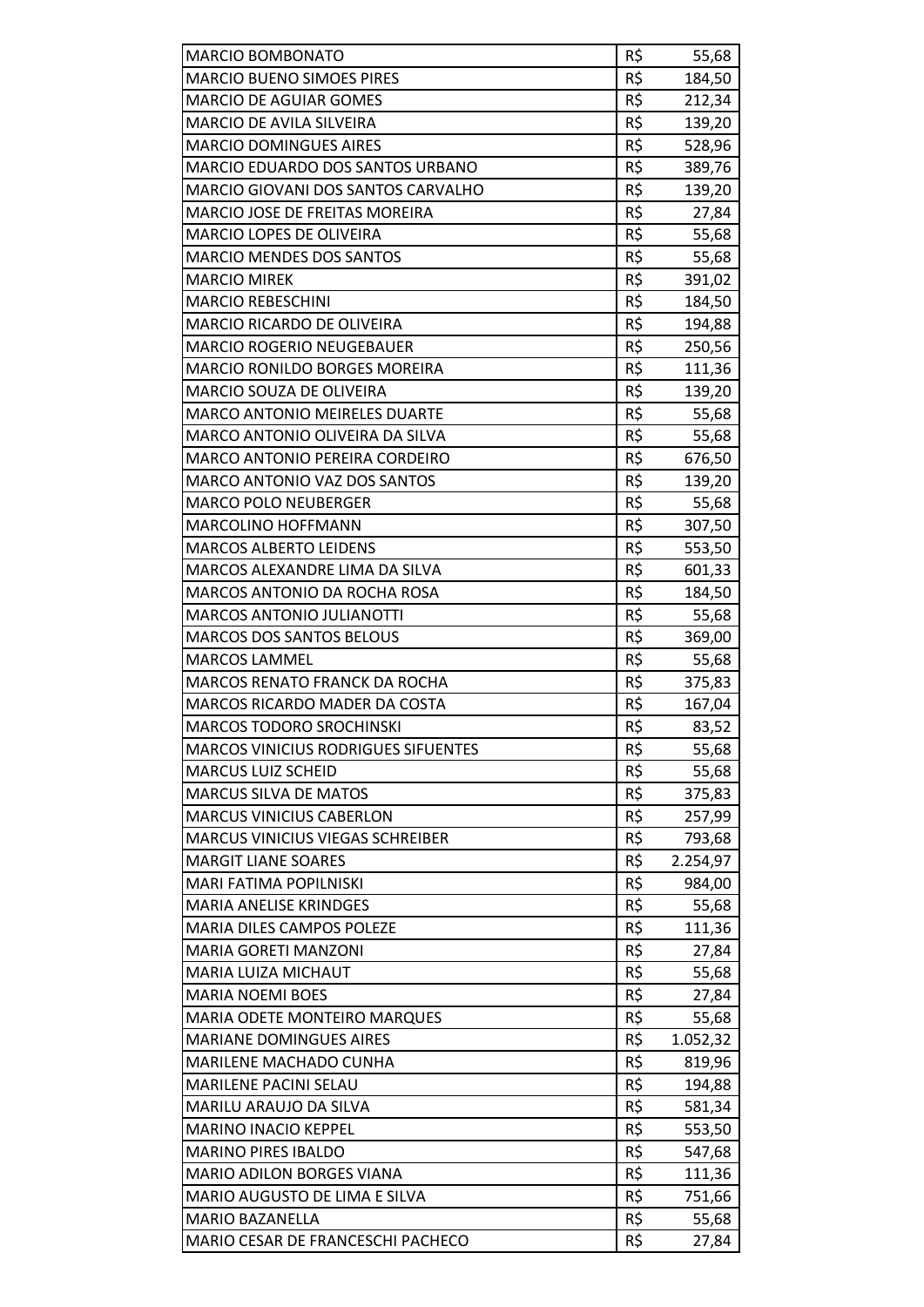| MARIO CEZAR JARDIM JACQUES           | R\$ | 723,84   |
|--------------------------------------|-----|----------|
| MARIO FERNANDO SCHMIDT DA SILVA      | R\$ | 278,40   |
| MARIO RENAN BUONOCORE DO PRADO       | R\$ | 541,86   |
| MARIO ROBERTO DA SILVA MARIN         | R\$ | 860,99   |
| <b>MARLI SILVA PETTERINE</b>         | R\$ | 27,84    |
| MARLI TERESINHA SILVA DA SILVA       | R\$ | 184,50   |
| <b>MARLISE TERESINHA RIVA SCHUH</b>  | R\$ | 27,84    |
| <b>MARLON DA COSTA</b>               | R\$ | 528,96   |
| <b>MARLON RICARDO MARCHESAN</b>      | R\$ | 1.660,50 |
| <b>MARLOS MARTINS DA SILVEIRA</b>    | R\$ | 492,00   |
| MARTA MAGALHAES ALVARE ARROJO        | R\$ | 27,84    |
| <b>MARTINHO PRUDENCIO DE ANDRADE</b> | R\$ | 55,68    |
| MARUAN ISA HUSEIN HAMAD              | R\$ | 27,84    |
| MATEUS DOS SANTOS GIACOMELLI         | R\$ | 55,68    |
| <b>MATEUS NUNES NOGUEIRA</b>         | R\$ | 27,84    |
| MATHEUS AUGUSTO GONCALVES NUNES      | R\$ | 2.460,00 |
| <b>MATHEUS LUZ COSTA</b>             | R\$ | 1.353,00 |
| <b>MATHEUS PERIN HEFLER</b>          | R\$ | 1.503,84 |
| <b>MATHIAS AUGUSTO RAUBER</b>        | R\$ | 83,52    |
| <b>MAURICIO BOITO BARTH</b>          | R\$ | 55,68    |
| <b>MAURICIO DOS SANTOS</b>           | R\$ | 459,35   |
| MAURICIO OLIVEIRA DE SOUSA           | R\$ | 184,50   |
| MAURO AUGUSTO ALMEIDA CABRAL         | R\$ | 584,64   |
| <b>MAURO CRISTIANO WEISS</b>         | R\$ | 184,50   |
| MAURO DA SILVA SANTOS                | R\$ | 55,68    |
| MAURO JOSE DALL AGNOL                | R\$ | 55,68    |
| <b>MAURO SERGIO MACALAI</b>          | R\$ | 861,00   |
| <b>MAX FREDERICO GRAEBIN</b>         | R\$ | 1.572,68 |
| <b>MAXIMILIANO ALVES DE MORAES</b>   | R\$ | 1.236,82 |
| MAXIMILIANO DA SILVA                 | R\$ | 306,24   |
| <b>MAYKO BORN MACHADO</b>            | R\$ | 1.722,00 |
| <b>MICAEL TOME</b>                   | R\$ | 528,96   |
| <b>MICHEL MOREIRA</b>                | R\$ | 27,84    |
| MICHELE ASSUMPCAO DEBOITA            | R\$ | 528,96   |
| MIGUEL ANGELO BRAYER MARTINS         | R\$ | 27,84    |
| MIGUEL DE JESUS DE SIQUEIRA          | R\$ | 55,68    |
| MIGUEL LUGOCH                        | R\$ | 594,50   |
| MIGUEL PEDRO CRUZ DOS SANTOS         | R\$ | 27,84    |
| MILTON DA ROSA CORREA                | R\$ | 1.353,00 |
| MILTON DO NASCIMENTO ANTES           | R\$ | 2.905,16 |
| <b>MILTON GAMBINI PIRES</b>          | R\$ | 403,67   |
| <b>MILTON JOSE FINGER</b>            | R\$ | 27,84    |
| MILTON PAULO HICKMANN                | R\$ | 194,88   |
| MILTON RODRIGO DE OLIVEIRA           | R\$ | 278,40   |
| <b>MILTON ROGERIO RAMOS</b>          | R\$ | 250,56   |
| MIRIAM DA COSTA CRUZ                 | R\$ | 528,96   |
| <b>MOACIR ROBSON KARKOW</b>          | R\$ | 1.694,66 |
| MOACIR SILVA DA SILVA                | R\$ | 139,20   |
| MOISES ANTONIO BENVEGNU              | R\$ | 27,84    |
| <b>MOISES LUIS BARBIERI</b>          | R\$ | 83,52    |
| <b>NABOR LUIZ DAPPER</b>             | R\$ | 1.599,00 |
| NADIR ALBINO BECKER KONRATH          | R\$ | 55,68    |
| <b>NARA SAAR CHAGAS</b>              | R\$ | 27,84    |
| NATALIA DA COSTA PASSOS              | R\$ | 676,50   |
|                                      |     |          |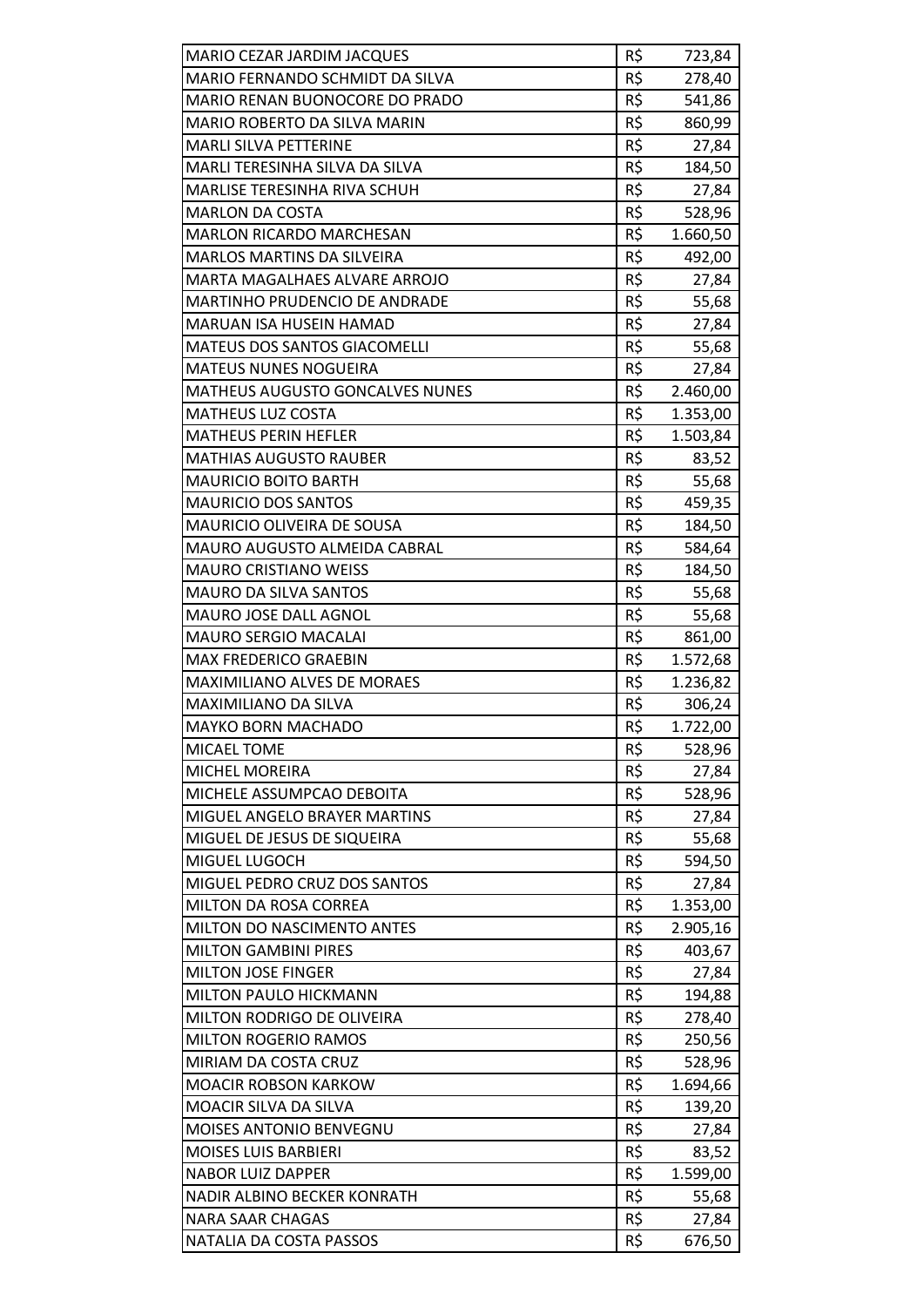| NATALINO DA SILVA                  | R\$        |                 |
|------------------------------------|------------|-----------------|
| NAZARENO CALDAS DE SOUZA           | R\$        | 27,84<br>25,69  |
| NEI IVANIO FLORES DA ROSA          | R\$        | 55,68           |
| NELCIO SIDNEI ZIMMERMANN           | R\$        | 984,00          |
| <b>NELSON ANTONIO ARNHOLD</b>      | R\$        | 560,33          |
| <b>NELSON CARVALHO</b>             | R\$        | 612,48          |
| <b>NELSON JACO BONIATTI</b>        | R\$        | 27,84           |
| <b>NELSON NEI PIRES</b>            | R\$        | 984,00          |
| <b>NELSON PAULO GERHARD</b>        | R\$        | 2.043,16        |
| <b>NELSON WEBER FILHO</b>          | R\$        | 3.013,50        |
| NERI IVANDO SCORTEGAGNA            | R\$        | 451,00          |
| <b>NERY LIMA FONTES JUNIOR</b>     | R\$        | 184,50          |
| NEUTON FRANCISCO DE SOUZA MOTA     | R\$        | 335,34          |
| <b>NEWTON ROQUE RABELLO GLORIA</b> | R\$        | 389,76          |
| NILO EDMUNDO MULLER                | R\$        |                 |
| NILTON DOMINGOS MATANA             | R\$        | 27,84<br>335,34 |
| NIVALDO SOUZA MORAIS               | R\$        |                 |
|                                    |            | 698,52          |
| <b>NOEL DA SILVA SANTOS</b>        | R\$<br>R\$ | 1.722,00        |
| <b>ODAIR FIORENTIN</b>             |            | 111,36          |
| ODILMAR BARBOSA MENDONCA           | R\$        | 478,84          |
| <b>ODILON MARTINS FILHO</b>        | R\$        | 55,68           |
| ODIR ALVES DA SILVA                | R\$        | 3.466,02        |
| OLIVO DE VARGAS SIMOES             | R\$        | 139,20          |
| <b>OLMES BASSANI</b>               | R\$        | 27,84           |
| <b>OLVEDO SANTOS NETTO</b>         | R\$        | 83,52           |
| ONEIDE ADEL DA SILVA CASTRO        | R\$        | 27,84           |
| <b>ONILDO ALENCAR DE MORAES</b>    | R\$        | 2.460,00        |
| ORESTES ADRIANO SIQUEIRA DA SILVA  | R\$        | 278,40          |
| ORLI ANGELO NERI XAVIER            | R\$        | 27,84           |
| <b>OSLEN MELCHIOR CHAVES</b>       | R\$        | 27,84           |
| OSMAR DE JESUS BUENO DE BAIRROS    | R\$        | 27,84           |
| OSMAR DE VARGAS DORNELLES          | R\$        | 1.845,00        |
| OTAVIO DA SILVA FELIX              | R\$        | 1.052,32        |
| <b>OTAVIO GABERT DE MOURA</b>      | R\$        | 139,20          |
| <b>OTO SCHNEIDER</b>               | R\$        | 1.230,00        |
| <b>OVIDIO GUZZO</b>                | R\$        | 27,84           |
| PATRICIA DOS SANTOS VARGAS         | R\$        | 83,52           |
| PATRICIA SARMANHO                  | R\$        | 391,02          |
| PAULO AFONSO STEIN                 | R\$        | 27,84           |
| PAULO ALEXANDRE LAUX DONAY         | R\$        | 27,84           |
| PAULO ANDRE POLEZE LOPES           | R\$        | 1.039,68        |
| PAULO ANGELO PASE                  | R\$        | 55,68           |
| PAULO AUGUSTO SOUTO                | R\$        | 612,48          |
| PAULO CESAR CARDOSO GERMANO        | R\$        | 55,68           |
| PAULO CESAR DA ROSA LUCAS          | R\$        | 27,84           |
| PAULO CESAR GOMES TEIXEIRA         | R\$        | 2.398,50        |
| PAULO CESAR MORAES PIMENTEL        | R\$        | 528,96          |
| PAULO CESAR OLIVEIRA DOS SANTOS    | R\$        | 556,80          |
| PAULO CESAR SCHOMMER               | R\$        | 375,83          |
| PAULO CEZAR ENGSTER                | R\$        | 27,84           |
| PAULO CEZAR PORTOLON               | R\$        | 786,60          |
| PAULO DANIEL MACHADO GUIMARAES     | R\$        | 55,68           |
| PAULO DE MATEU                     | R\$        | 194,88          |
| PAULO DE TARSO MELLO PINHO         | R\$        | 335,34          |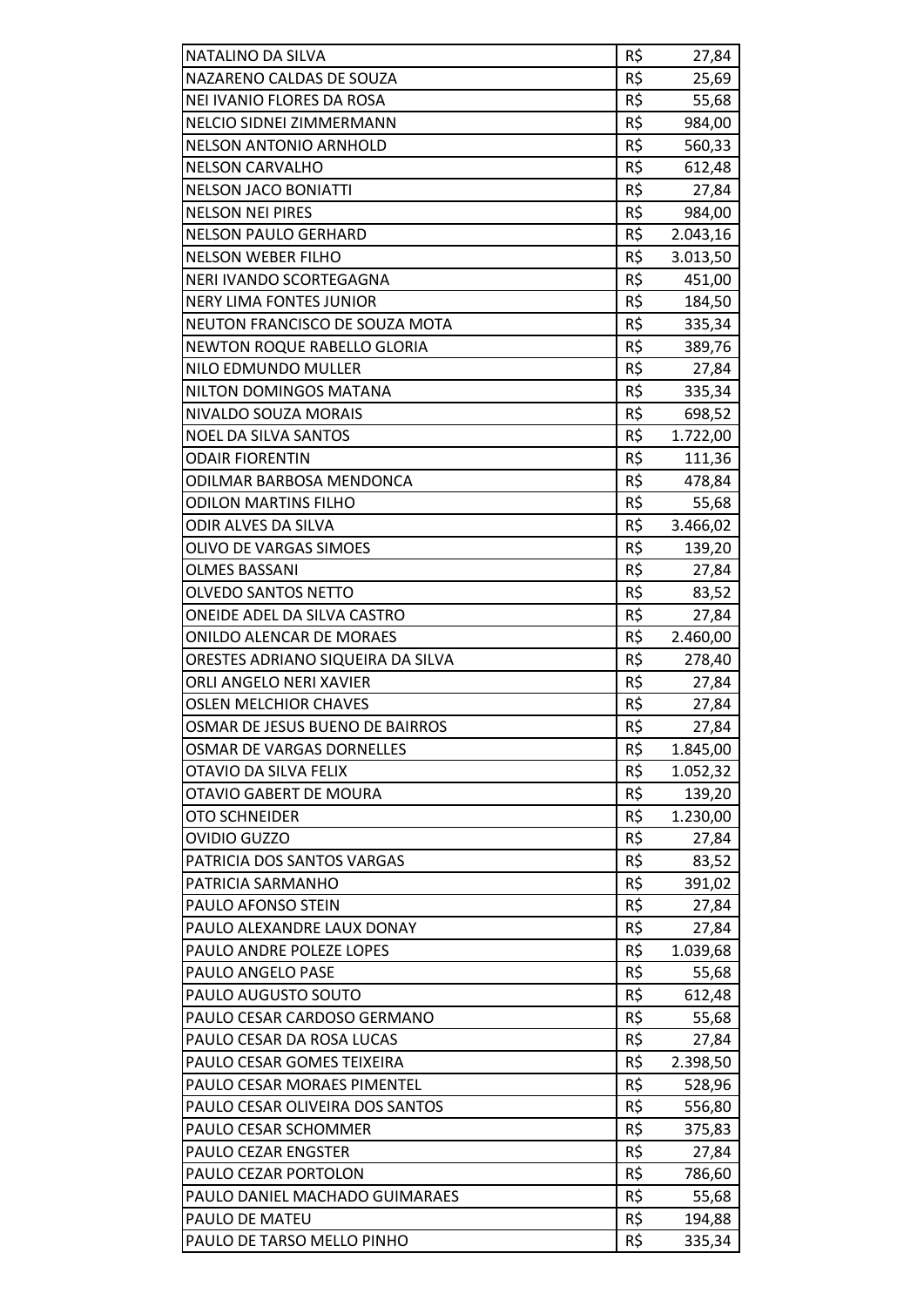| PAULO EDUARDO TONETTO DE ARAUJO FILHO       | R\$ | 1.107,00 |
|---------------------------------------------|-----|----------|
| PAULO ERONI DOS SANTOS MEDEIROS             | R\$ | 55,68    |
| PAULO FERNANDO FERREIRA DE ALENCASTRO BRAGA | R\$ | 167,04   |
| PAULO FLAVIO DOLEJAL CONCEICAO              | R\$ | 167,04   |
| PAULO JOACIR DA SILVA PEREIRA               | R\$ | 83,52    |
| PAULO LISANDRO MACHADO                      | R\$ | 111,36   |
| PAULO REGIS ADAMY ANTONELLI                 | R\$ | 1.375,02 |
| PAULO REGIS DE SOUZA SIGNORETTI             | R\$ | 389,76   |
| PAULO RENATO FONSECA DA PAZ                 | R\$ | 1.107,00 |
| PAULO RICARDO DA SILVA                      | R\$ | 83,52    |
| PAULO RICARDO DA SILVA NICHELE              | R\$ | 55,68    |
| PAULO RICARDO DE ARAUJO                     | R\$ | 167,04   |
| PAULO RICARDO FARINHA DE OLIVEIRA           | R\$ | 83,52    |
| PAULO RICARDO GARCIA FRAGA                  | R\$ | 528,96   |
| <b>PAULO RICARDO HENCKEL</b>                | R\$ | 27,84    |
| PAULO RICARDO SIQUEIRA DA SILVA             | R\$ | 27,84    |
| PAULO RICARDO SOARES DA SILVEIRA            | R\$ | 55,68    |
| PAULO ROBERTO AICH                          | R\$ | 27,84    |
| PAULO ROBERTO DA S FIGUEIREDO               | R\$ | 720,54   |
| PAULO ROBERTO GARCIA DOS SANTOS             | R\$ | 1.621,02 |
| PAULO ROBERTO MACEDO CIDADE                 | R\$ | 1.845,00 |
| PAULO ROBERTO MEDEIROS PIAZZA               | R\$ | 55,68    |
| PAULO ROBERTO RODRIGUES CASTILHO            | R\$ | 2.018,34 |
| PAULO ROBERTO STAUDT                        | R\$ | 55,68    |
| PAULO RODRIGO PEREIRA VIEIRA                | R\$ | 1.291,50 |
| PAULO ROGERIO BOTELHO CAETANO               | R\$ | 1.517,00 |
| PAULO ROGERIO DA SILVA PAULON               | R\$ | 55,68    |
| PAULO ROGERIO DE OLIVEIRA                   | R\$ | 27,84    |
| PAULO SERGIO DA SILVA MENDES                | R\$ | 184,50   |
| <b>PAULO SERGIO PIRES</b>                   | R\$ | 83,52    |
| PAULO SIDINEI MINUZZO                       | R\$ | 849,36   |
| PAULO TIGGEMANN                             | R\$ | 111,36   |
| PAULO VOLMES MARQUES DE MACEDO              | R\$ | 83,52    |
| PEDRO ASTERIO HARTMANN                      | R\$ | 55,68    |
| PEDRO DERLI DE OLIVEIRA TEIXEIRA            | R\$ | 486,18   |
| PEDRO FLECK DE BEM                          | R\$ | 139,20   |
| PEDRO IVAIR THALHEIMER                      | R\$ | 27,84    |
| PEDRO MODESTO                               | R\$ | 27,84    |
| PEDRO RAIMUNDO POMMER                       | R\$ | 1.045,50 |
| PEDRO ROBERTO CANTELE                       | R\$ | 2.583,00 |
| PEDRO ROBERTO DOS SANTOS                    | R\$ | 268,02   |
| PEDRO VILMAR DA SILVA                       | R\$ | 27,84    |
| PEDRO WALDIR AMES                           | R\$ | 184,50   |
| PELUIZ ROMEIRO                              | R\$ | 55,68    |
| PERCIO DA SILVA                             | R\$ | 1.246,20 |
| PERCIO SILVA DA SILVA                       | R\$ | 1.168,50 |
| PLUTARCO ARISTIDES GERMANO SOARES MARQUES   | R\$ | 1.231,52 |
| PRISCILA CHAIANE ZAMBRZYCKI CAMARGO         | R\$ | 27,84    |
| RAFAEL BRANDAO                              | R\$ | 27,84    |
| RAFAEL DE FREITAS BARRETO                   | R\$ | 307,50   |
| RAFAEL DE MAGALHAES                         | R\$ | 55,68    |
| RAFAEL DE OLIVEIRA GONCALVES                | R\$ | 55,68    |
| RAFAEL DE OLIVEIRA RAMOS                    | R\$ | 55,68    |
| RAFAEL GIRARDELLO                           | R\$ | 27,84    |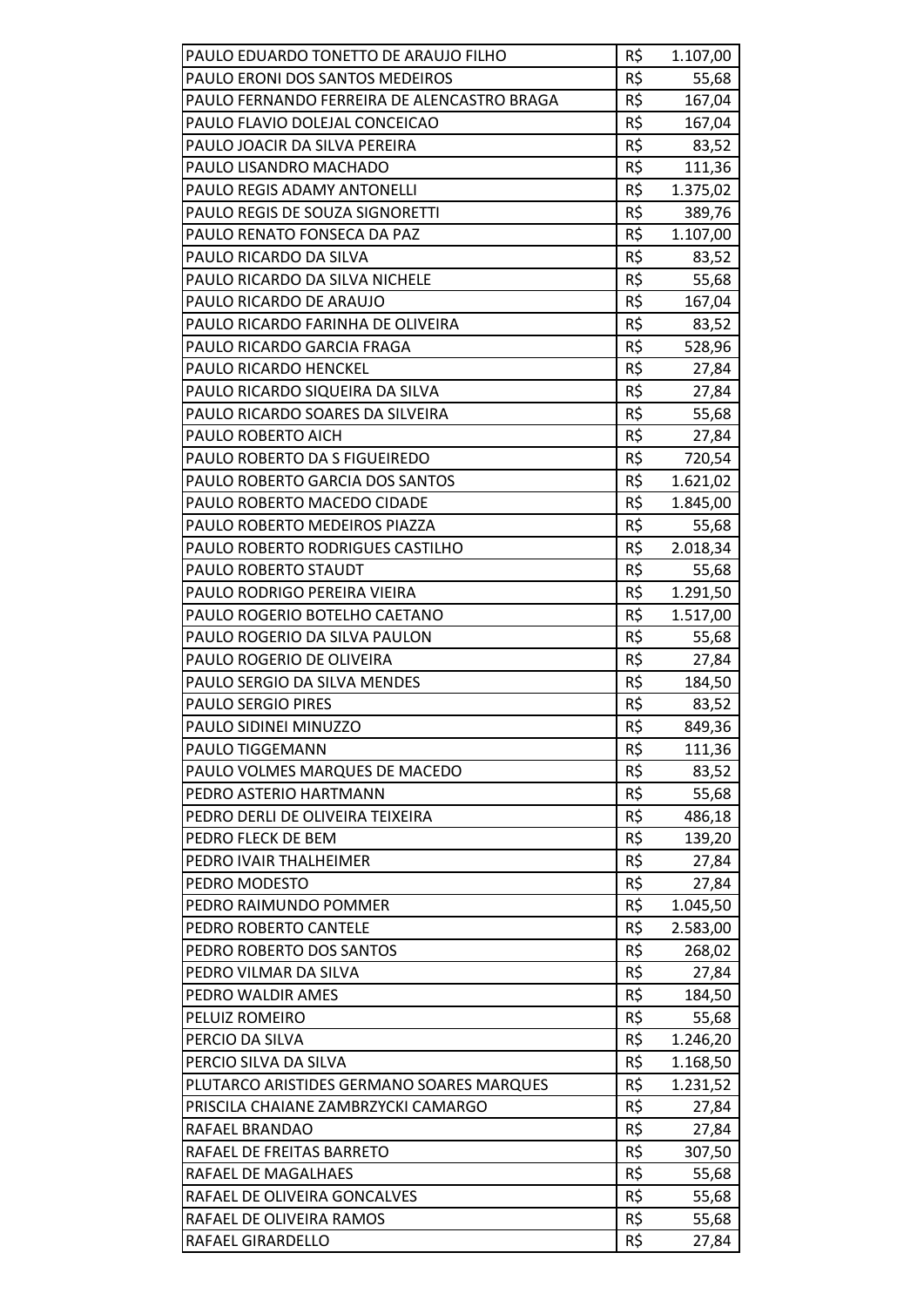| RAFAEL LIMA GARCIA                   | R\$ | 547,68   |
|--------------------------------------|-----|----------|
| RAFAEL MUMBACH                       | R\$ | 222,72   |
| RAFAEL SIQUEIRA SOUZA                | R\$ | 55,68    |
| RAFAEL SOARES DOMINGUES              | R\$ | 683,33   |
| RAFAEL THOMAS DE OLIVEIRA            | R\$ | 55,68    |
| RAONI LEIVAS MOREIRA                 | R\$ | 1.688,34 |
| RAQUEL DELAI CELANT                  | R\$ | 83,52    |
| RAUL FERNANDO RODRIGUES RAMOS        | R\$ | 1.565,34 |
| RAUL FERNANDO SILVEIRA MALHAO        | R\$ | 27,84    |
| REDDY HAUSCHILD RAYMUNDI             | R\$ | 27,84    |
| REGES DE DAVID                       | R\$ | 27,84    |
| REGINALDO ROCHA DE CASTRO            | R\$ | 1.380,84 |
| <b>REGIS ARTHUR BUGS DORR</b>        | R\$ | 55,68    |
| <b>REGIS GONCALVES</b>               | R\$ | 553,50   |
| <b>REJANE BEATRIZ MACHADO SOARES</b> | R\$ | 83,52    |
| REJANE ORLANDO                       | R\$ | 375,83   |
| RENA SILVEIRA DE MIRANDA             | R\$ | 55,68    |
| RENATA DA SILVEIRA CESCHINI          | R\$ | 111,36   |
| RENATA PINTO DIAS DE OLIVEIRA JANDT  | R\$ | 281,18   |
| RENATA PIO MAXIMILA                  | R\$ | 27,84    |
| RENATO MACHADO                       | R\$ | 55,68    |
| RENATO SCHERER MELLEU                | R\$ | 295,86   |
| RICARDO ALOISIO NIENOV               | R\$ | 27,84    |
| RICARDO CORREA DA SILVA              | R\$ | 334,08   |
| RICARDO GOMES SILVA                  | R\$ | 55,68    |
| RICARDO JOAO ROHDE                   | R\$ | 473,28   |
| RICARDO LIMA DE AZEVEDO              | R\$ | 27,84    |
| <b>RICARDO LOPES GUARISE</b>         | R\$ | 528,96   |
| RICARDO MAROSTICA                    | R\$ | 760,02   |
| RICARDO MENDONCA DAS NEVES           | R\$ | 111,36   |
| RICARDO MULLER DA CRUZ               | R\$ | 27,84    |
| RICARDO ROVER MACHADO                | R\$ | 335,34   |
| RICARDO SCHRAMM                      | R\$ | 307,50   |
| RICARDO SEBASTIAO DE MELOS           | R\$ | 55,68    |
| RICARDO SIMOES DA SILVA              | R\$ | 1.341,36 |
| RICHARD LUIZ RODRIGUES LOPES         | R\$ | 501,12   |
| RINALDO PEREIRA DE LIMA              | R\$ | 83,52    |
| RITA DE CASSIA GOMES DE OLIVEIRA     | R\$ | 2.214,00 |
| RITA DE CASSIA PIRES KERSCHNER       | R\$ | 278,40   |
| RIVELINO STEINMETZ                   | R\$ | 307,50   |
| ROBERSON CLAITON SANTOS DE AVILA     | R\$ | 55,68    |
| ROBERTO BARON CAVALHEIRO             | R\$ | 225,50   |
| ROBERTO CARRICONDE                   | R\$ | 3.690,00 |
| ROBERTO DE SOUZA BOESE               | R\$ | 765,84   |
| ROBERTO FABIANO WOMMER               | R\$ | 139,20   |
| ROBERTO MARQUES PARAHYBA             | R\$ | 410,00   |
| ROBERTO PEIXOTO DOS SANTOS           | R\$ | 392,54   |
| <b>ROBERTO PERIN</b>                 | R\$ | 194,88   |
| ROBERTO SIDINEI JUNG                 | R\$ | 27,84    |
| ROBERTO SILVEIRA DE BORBA            | R\$ | 55,68    |
| ROBERTO SILVEIRA RAMOS               | R\$ | 55,68    |
| ROBINSON LUIS STURMER                | R\$ | 55,68    |
| ROBISON BODE TEIXEIRA                | R\$ | 1.530,66 |
| ROBSON COSTA BOLESTA                 | R\$ | 55,68    |
|                                      |     |          |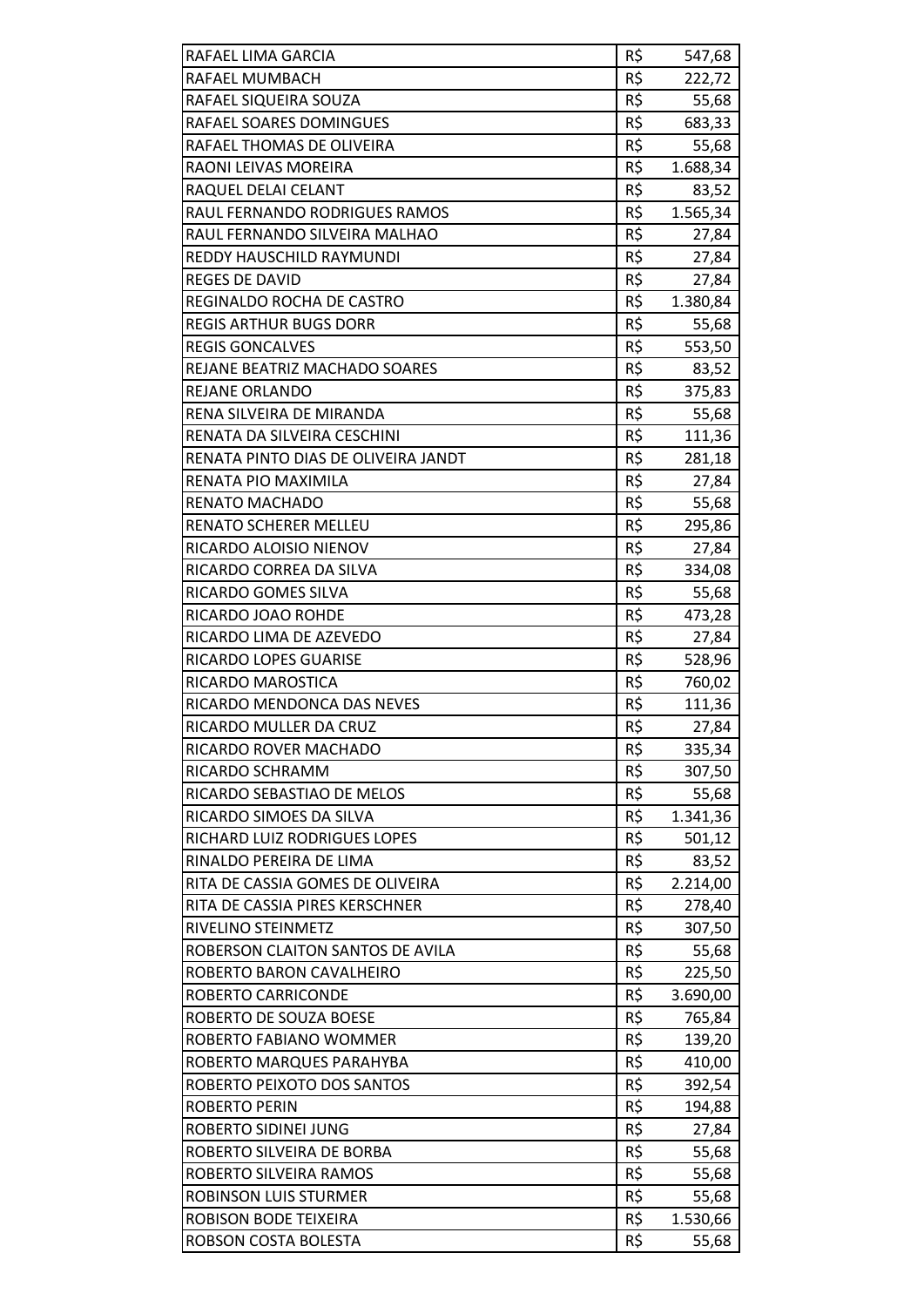| RODINEI COSTA VITORIA               | R\$ | 2.214,00 |
|-------------------------------------|-----|----------|
| RODNEI MEOTTI                       | R\$ | 194,88   |
| RODRIGO DA SILVA ALVEAR             | R\$ | 55,68    |
| RODRIGO DA SILVA MIRANDA            | R\$ | 519,84   |
| RODRIGO GUILHERME BECKER RAMOS      | R\$ | 27,84    |
| RODRIGO JOSE GOMES                  | R\$ | 553,50   |
| RODRIGO KESSLER PONTES              | R\$ | 184,50   |
| <b>RODRIGO LOPES VIEIRA</b>         | R\$ | 55,68    |
| RODRIGO LUPIM FERNANDES             | R\$ | 334,08   |
| RODRIGO MENDONCA GUERIM             | R\$ | 55,68    |
| RODRIGO NOGUEIRA CORREA             | R\$ | 184,50   |
| RODRIGO RODRIGUES DA SILVA          | R\$ | 184,50   |
| RODRIGO SANCHOTENE THOMA            | R\$ | 184,50   |
| RODRIGO VALDEMARCA GONZALEZ ALVES   | R\$ | 55,68    |
| RODRIGO ZORZETTO                    | R\$ | 738,00   |
| <b>ROGER CARLOS TORRES</b>          | R\$ | 1.995,84 |
| ROGER FERNANDO FAGAN VIECELI        | R\$ | 307,50   |
| ROGER RODRIGO DE OLIVEIRA LOPES     | R\$ |          |
| ROGERIO BATISTA DOS SANTOS          | R\$ | 369,00   |
|                                     |     | 553,50   |
| ROGERIO DE MELO CARDOSO             | R\$ | 1.052,32 |
| ROGERIO ESTANISLAU MEDEIROS DA ROSA | R\$ | 253,34   |
| ROGERIO FERRARI                     | R\$ | 27,84    |
| ROGERIO MARTINS VARGAS              | R\$ | 27,84    |
| ROGERIO NUNES LOPES                 | R\$ | 250,56   |
| ROGERIO SCHWARZBACH                 | R\$ | 55,68    |
| <b>ROMAR MULLER</b>                 | R\$ | 55,68    |
| ROMULO ADRIANO DA SILVA             | R\$ | 55,68    |
| RONALDO COSTA DA SILVA              | R\$ | 55,68    |
| RONALDO DA SILVA ALVES              | R\$ | 760,02   |
| RONALDO KESSLER PONTES              | R\$ | 55,68    |
| RONALDO RODRIGUES DENGO             | R\$ | 194,88   |
| RONEI BARREIRO FLORES               | R\$ | 1.833,36 |
| ROQUE DANIEL GAUER CABRAL           | R\$ | 27,84    |
| ROSALVO ELIAS GOETTEMS              | R\$ | 55,68    |
| ROSANDRO DE ALMEIDA GARSKE          | R\$ | 821,52   |
| ROSANE LEINER MACHADO               | R\$ | 55,68    |
| ROSEAR MELLO DE CARVALHO            | R\$ | 61,50    |
| ROSELAINE DA SILVA TEIXEIRA         | R\$ | 55,68    |
| ROSELI DIAS PERALTA                 | R\$ | 268,02   |
| ROSSONE FARIAS WALENDORF            | R\$ | 27,84    |
| ROZELI JUSSARA MROZINSKI            | R\$ | 55,68    |
| RUAN PATRICK MARTINS MORAES         | R\$ | 139,20   |
| <b>RUBEM LUIZ NUNES EV</b>          | R\$ | 167,04   |
| RUBEM SILVESTRE SANTOS DA COSTA     | R\$ | 334,08   |
| RUBIMAR POST                        | R\$ | 194,88   |
| RUDIMAR BIESEKI                     | R\$ | 139,20   |
| RUDINEI POST                        | R\$ | 167,04   |
| <b>RUDNEY CRACCO</b>                | R\$ | 184,50   |
| <b>RUFINO CHERNHAK</b>              | R\$ | 1.230,00 |
| <b>RUI LEANDRO VARGAS</b>           | R\$ | 2.214,00 |
| RUI SIDNEI MOTTA CERVEIRA           | R\$ | 2.057,34 |
| RUTIANI ANTUNES MELLO SANTONI       | R\$ | 1.845,00 |
| SADI ANTONIO DAL PIVA               | R\$ | 250,56   |
| <b>SADI ZIMMERMANN</b>              | R\$ | 212,34   |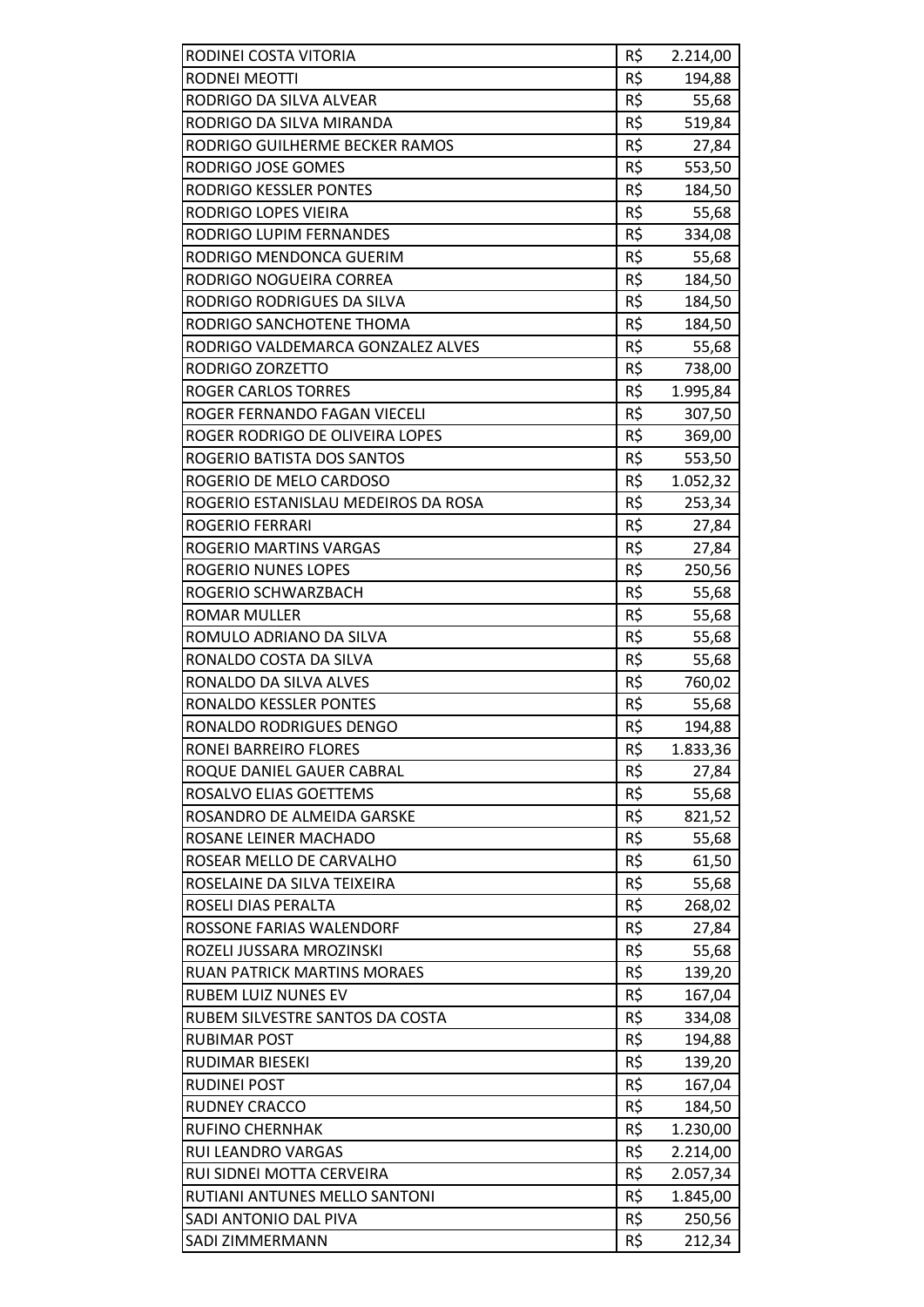| <b>SADY MOREIRA</b>               | R\$ | 723,84   |
|-----------------------------------|-----|----------|
| <b>SAMUEL BASSO</b>               | R\$ | 615,00   |
| SAMUEL DE SOUZA MATTIODA          | R\$ | 27,84    |
| SAMUEL DOS SANTOS MOREIRA         | R\$ | 55,68    |
| <b>SAMUEL KARPSS ROTA</b>         | R\$ | 55,68    |
| SANDRA REGINA BICA MESSIAS        | R\$ | 3.013,50 |
| SANDRA TELOCKEN KRIEGER           | R\$ | 55,68    |
| SANDRO ADRIANI CAMARGO            | R\$ | 307,50   |
| SANDRO ALEX GONCALVES VIEIRA      | R\$ | 1.537,49 |
| SANDRO DA SILVA NEUMANN           | R\$ | 1.256,58 |
| <b>SANDRO FERREIRA PRESTES</b>    | R\$ | 55,68    |
| SANDRO JOCELITO KLEIN             | R\$ | 1.722,00 |
| SANDRO LUIZ DA SILVA              | R\$ | 55,68    |
| SANDRO MARQUES DA SILVA           | R\$ | 194,88   |
| <b>SANDRO PAULETTI</b>            | R\$ | 27,84    |
| <b>SANDRO REIS PERUZZO</b>        | R\$ | 528,96   |
| SANDRO REOLON ZANELLA             | R\$ | 450,99   |
| <b>SAULO CORTEZ DE ANDRADE</b>    | R\$ | 806,84   |
| SAULO RODRIGO GHYSIO SOUZA        | R\$ | 1.006,02 |
| <b>SAVIO FERNANDO SCHERER</b>     | R\$ |          |
|                                   | R\$ | 751,65   |
| SEBASTIAO FRANCISCO PASTORIO      |     | 55,68    |
| SECUNDINO VOLNEI SOARES DA LUZ    | R\$ | 3.075,00 |
| <b>SELVIO LOREGIAN</b>            | R\$ | 27,84    |
| SERGIO AUGUSTO PACHECO MENDES     | R\$ | 2.043,66 |
| SERGIO DA SILVA                   | R\$ | 1.139,40 |
| SERGIO GOMES DA SILVA             | R\$ | 55,68    |
| SERGIO HENRIQUE GARCIA FERNANDES  | R\$ | 3.013,50 |
| <b>SERGIO LORENZI</b>             | R\$ | 55,68    |
| SERGIO LUIS DA ROCHA MONTEZANO    | R\$ | 799,50   |
| <b>SERGIO LUIZ MALLMANN</b>       | R\$ | 55,68    |
| <b>SERGIO ORENGO CORREA</b>       | R\$ | 55,68    |
| <b>SERGIO PEREIRA</b>             | R\$ | 27,84    |
| SERGIO VALETA JUNIOR              | R\$ | 1.123,20 |
| <b>SIDNEI DOS SANTOS</b>          | R\$ | 250,56   |
| SIDNEI FAERMANN BARTH             | R\$ | 27,84    |
| SIDNEI FERNANDO TIBOLA            | R\$ | 27,84    |
| SIDNEI XISTO FRUETTI              | R\$ | 225,50   |
| SIDNEY RODRIGUES PEDROSO          | R\$ | 676,50   |
| <b>SILMAR KREMER</b>              | R\$ | 2.091,00 |
| SILVANIO FRANCISCO KOLZENTI       | R\$ | 55,68    |
| SILVANO MUSSONINE CABREIRA        | R\$ | 403,67   |
| SILVANO OLIVEIRA PENTEADO         | R\$ | 526,16   |
| <b>SILVANO PRATAVIERA</b>         | R\$ | 55,68    |
| SILVIA REGINA RUBENICH            | R\$ | 27,84    |
| SILVIO GAVIAO                     | R\$ | 27,84    |
| SILVIO JOSE GABERT                | R\$ | 83,52    |
| <b>SILVIO SOUCHIE</b>             | R\$ | 55,68    |
| SIMAO PEDRO ORQUIZ MACIEL         | R\$ | 55,68    |
| SIMONE DA SILVA ALANO             | R\$ | 334,08   |
| SIMONE DA SILVA SOARES            | R\$ | 83,52    |
| <b>SIMONE LIMBERGER</b>           | R\$ | 139,20   |
| SIMONE SCHIRMANN MARTINS          | R\$ | 1.052,32 |
| SIMONE TERESINHA DA SILVA SCHWARZ | R\$ | 27,84    |
| <b>SIMONE WOSCHINSKI</b>          | R\$ | 55,68    |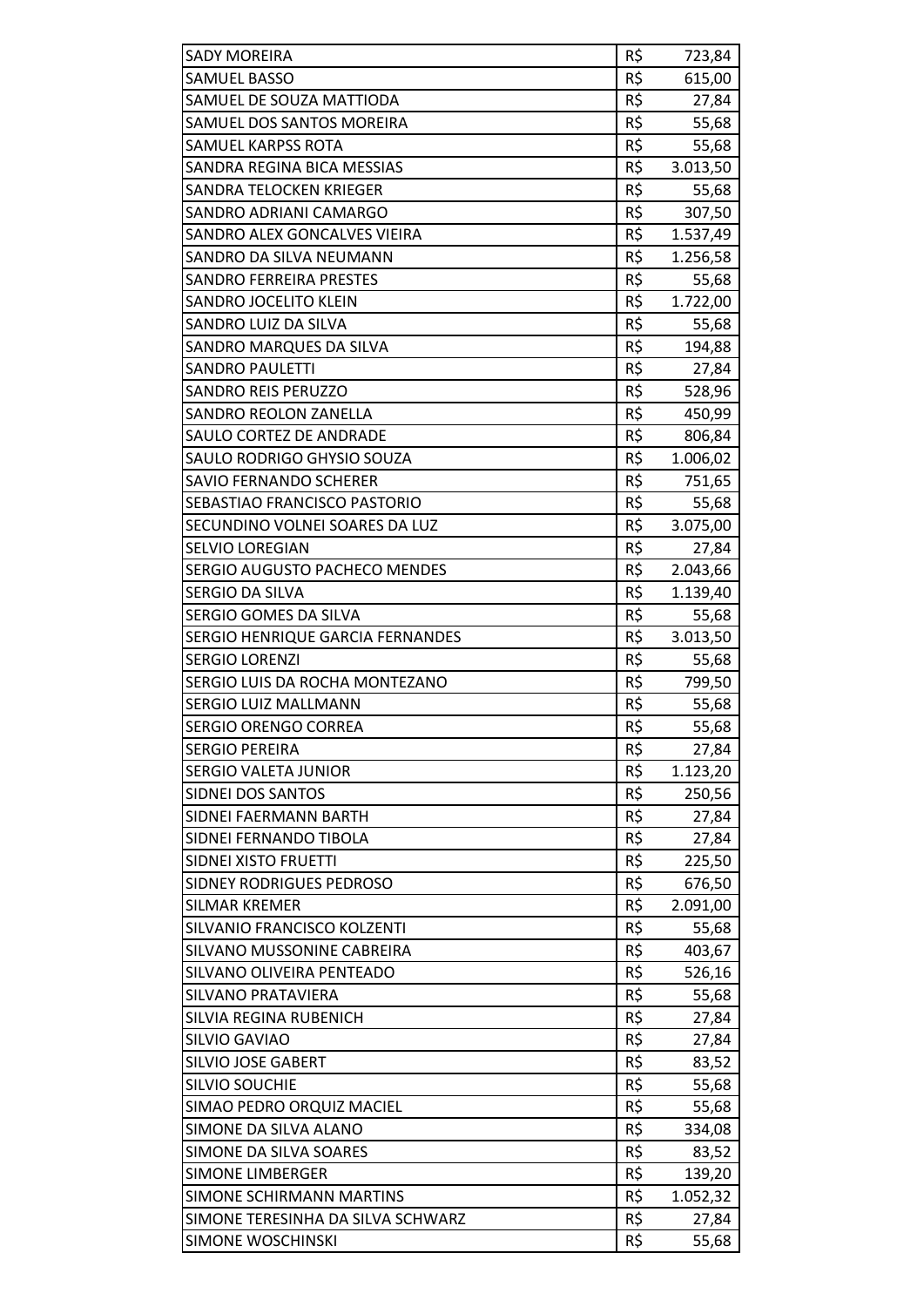| <b>SINAIR CARGNINO</b>             | R\$ | 184,50               |
|------------------------------------|-----|----------------------|
| SOLANGE MARIA SOZINHO MAZURANA     | R\$ | 27,84                |
| SOLENI MACHADO DE QUADROS          | R\$ | 27,84                |
| SONIA CRISTINA WENCLEVSKI          | R\$ | 222,72               |
| SONIA MARIA ESVAISSER ARNOLDO      | R\$ | 184,50               |
| STIVEN RHEINLANDER BARROS LUSANI   | R\$ | 55,68                |
| SUZETE DE MOURA SILVA              | R\$ | 27,84                |
| <b>TAIGORO MARTINS VESSOZI</b>     | R\$ | 55,68                |
| TAINA BERNARDI BESSA               | R\$ | 278,40               |
| <b>TALES FALCAO GUEDES</b>         | R\$ | 27,84                |
| <b>TALVIRONE KRETSCHMER</b>        | R\$ | 184,50               |
| TANIA KUNSLER DE OLIVEIRA          | R\$ | 307,50               |
| <b>TARCIZO CESAR BISPO</b>         | R\$ | 111,36               |
| <b>TASSENAN BECK WILDE</b>         | R\$ | 27,84                |
| TATIANA CEZIMBRA DA COSTA          | R\$ |                      |
| <b>TERESINHA MARIA STEFFEN</b>     | R\$ | 1.360,84<br>3.567,00 |
|                                    | R\$ |                      |
| THIAGO DE HERMANN PRESTES          |     | 27,84                |
| THIAGO PINTO DA CUNHA              | R\$ | 1.938,90             |
| THIAGO VILANOVA                    | R\$ | 375,83               |
| THOMAS ANTUNES CORREA              | R\$ | 55,68                |
| THONI UILSON FOCKING               | R\$ | 27,84                |
| THYAGO BITENCOURT MILIONI          | R\$ | 55,68                |
| TIAGO AMARAL KELBOUSCAS            | R\$ | 588,17               |
| <b>TIAGO BOHN HEINECK</b>          | R\$ | 27,84                |
| <b>TIAGO BORGES SILVA</b>          | R\$ | 27,84                |
| TIAGO DA SILVA PACHECO             | R\$ | 361,92               |
| <b>TIAGO DALLA BRIDA</b>           | R\$ | 861,00               |
| <b>TIAGO GOLFETTO</b>              | R\$ | 27,84                |
| <b>TIAGO GUILHERME IEPSEN</b>      | R\$ | 139,20               |
| <b>TIAGO LUIS MEDINA</b>           | R\$ | 584,64               |
| TIAGO MACHACHESKI MARCHI           | R\$ | 212,34               |
| <b>TIAGO MORAES DELLANHESE</b>     | R\$ | 615,00               |
| TIAGO PERES DA SILVA               | R\$ | 418,86               |
| <b>TIAGO PICH GARCIA</b>           | R\$ | 379,38               |
| TIAGO ROSA DOS SANTOS SCHARDOSIM   | R\$ | 55,68                |
| <b>TIAGO SEVERO BAIERLE</b>        | R\$ | 250,56               |
| <b>UBAIAR BARBOSA ALVES</b>        | R\$ | 111,36               |
| <b>UBIRA ANAGE DA COSTA TELLES</b> | R\$ | 55,68                |
| UBIRAJARA JUSTO MENDONCA           | R\$ | 1.783,50             |
| ULISSES DA SILVEIRA CARVALHO       | R\$ | 55,68                |
| ULISSES SANTOS VAQUEIRO            | R\$ | 528,96               |
| <b>VAGNER BOEIRA TESCH</b>         | R\$ | 111,36               |
| VAGNER CANABARRO SILVEIRA          | R\$ | 83,52                |
| VAGNER CEZAR DA SILVA              | R\$ | 222,72               |
| <b>VAGNER FERREIRA COSTA</b>       | R\$ | 27,84                |
| VAGNER FRANCISCO DE AZEVEDO        | R\$ | 83,52                |
| <b>VAGNER MACHADO DE FREITAS</b>   | R\$ | 1.086,50             |
| <b>VALDAIR PASTORIO</b>            | R\$ | 1.230,00             |
| VALDAIR VIEGAS FERREIRA            | R\$ | 713,46               |
| <b>VALDECI SIDNEI BARBOSA</b>      | R\$ | 139,20               |
| <b>VALDEMAR CAMARGO ATHAYDE</b>    | R\$ | 27,84                |
| <b>VALDEMIR CREMONINI</b>          | R\$ | 55,68                |
| <b>VALDERI MARCOLIN</b>            | R\$ | 27,84                |
| VALDETE OURIQUE WESTENHOFEN        | R\$ | 389,76               |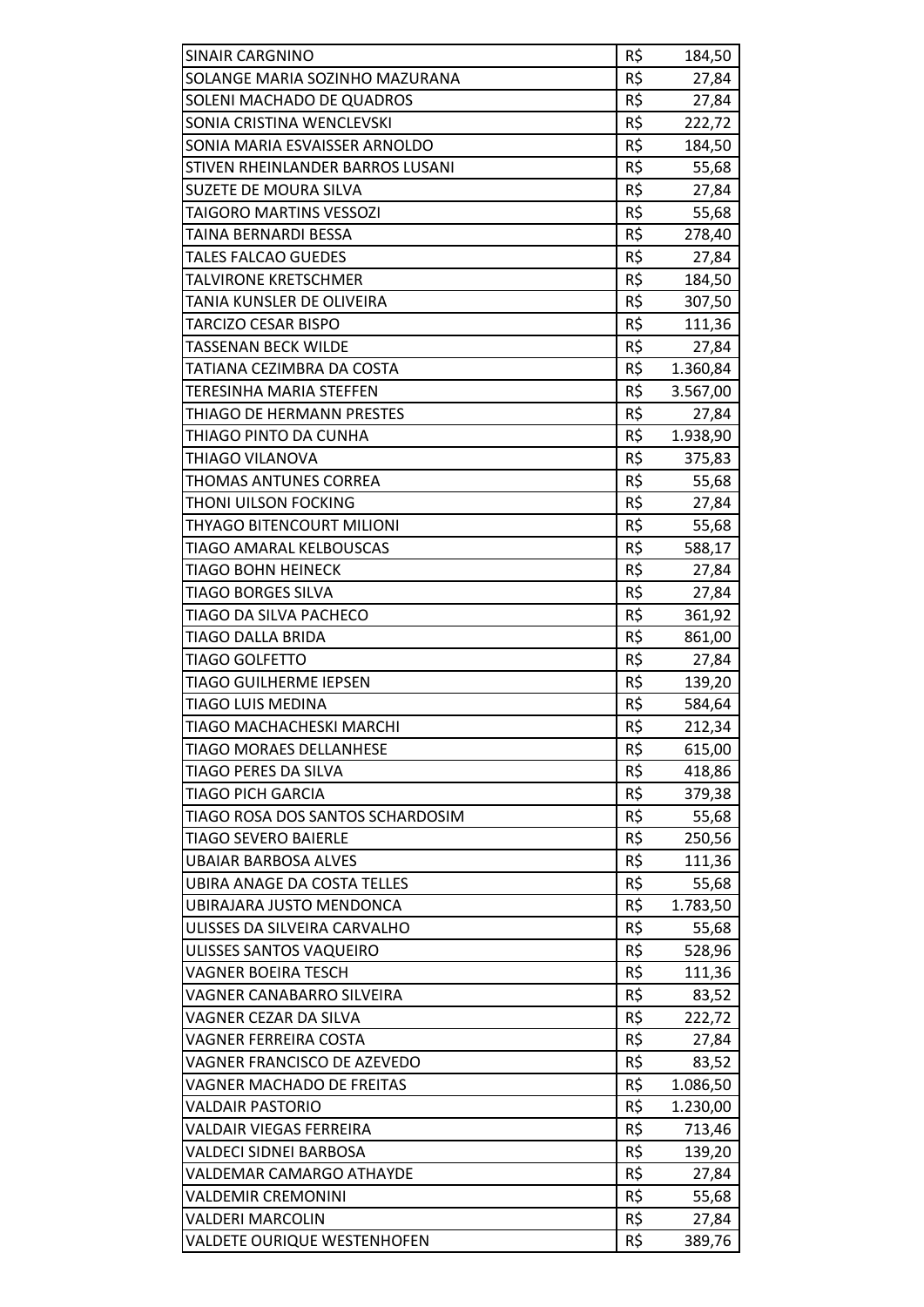| VALDIR BALTAZAR FIGUEIREDO DOS SANTOS                            | R\$        | 222,72             |
|------------------------------------------------------------------|------------|--------------------|
| <b>VALDIR DEFAVERI</b>                                           | R\$        | 27,84              |
| <b>VALDIR PEREIRA</b>                                            | R\$        | 984,00             |
| <b>VALDIR SCHMITT</b>                                            | R\$        | 55,68              |
| VALERIO MOREIRA DOS SANTOS                                       | R\$        | 27,84              |
| <b>VALMIR DOS SANTOS FERREIRA</b>                                | R\$        | 83,52              |
| <b>VALMOR WEIRICH</b>                                            | R\$        | 139,20             |
| VALNERI ARAUJO DA SILVA JUNIOR                                   | R\$        | 240,18             |
| <b>VALTER BARBOSA JUNIOR</b>                                     | R\$        | 111,36             |
| VANDERLEI DA SILVA SOMMARIVA                                     | R\$        | 55,68              |
| VANDERLEI FERREIRA DA SILVA                                      | R\$        | 55,68              |
| <b>VANDERLEI JOSE PERIN</b>                                      | R\$        | 184,50             |
| VANESSA DA COSTA VIEIRA KLUSENER                                 | R\$        | 27,84              |
| <b>VANINA DEGRANDI</b>                                           | R\$        | 55,68              |
| VANIR TEREZINHA TEIXEIRA CASTRO SOARES                           | R\$        | 240,18             |
| <b>VANISSE DOS SANTOS SILVA RODRIGUES</b>                        | R\$        | 526,16             |
| <b>VANONI BORGES BORTOLAS</b>                                    | R\$        | 55,68              |
| <b>VERA LOSEKANN GOLTZ</b>                                       | R\$        | 451,00             |
| <b>VERA LUCIA SUZIN</b>                                          | R\$        | 554,00             |
| VERA REGINA DIAS PINHEIRO BASTIANI                               | R\$        | 83,52              |
| <b>VERIDIANA FLESCH</b>                                          | R\$        | 222,72             |
| <b>VERONICA CRISTIANE FERREIRA</b>                               | R\$        | 111,36             |
| VICTOR ANDREI MARQUES DE ARAUJO                                  | R\$        | 55,68              |
| <b>VICTOR HUGO CAMPOS FERRUGEM</b>                               | R\$        | 410,00             |
| <b>VICTOR JOSE CORDEIRO NETTO</b>                                | R\$        | 984,00             |
| VILMAR ARMANDO KONAGESKI JUNIOR                                  | R\$        | 83,52              |
| <b>VILMAR KOERBES</b>                                            | R\$        | 55,68              |
| <b>VILMAR SIRINEU MORAES DOS SANTOS</b>                          | R\$        | 295,86             |
| <b>VILNEI MARIA RIBEIRO DE MORAES</b>                            | R\$        | 363,18             |
| VILSON DA SILVA ESCOBAR                                          | R\$        | 1.542,06           |
| VILSON DE CAMARGO RIBEIRO                                        | R\$        | 83,52              |
| <b>VILSON JOSE KUHN</b>                                          | R\$        | 27,84              |
| <b>VILSON MORAES DA COSTA</b>                                    | R\$        | 184,50             |
| VINICIUS DA SILVA MILANO                                         | R\$        | 55,68              |
| <b>VINICIUS ROSSI</b>                                            | R\$        | 225,50             |
| <b>VINICIUS SILVA CALIERON</b>                                   | R\$        | 253,34             |
| VINICIUS VASCONCELOS SAMPAIO                                     | R\$        | 458,34             |
| <b>VINICIUS WAILER TRINDADE</b>                                  | R\$        | 445,44             |
| VIRGINIA MORAIS DA COSTA DE BITTENCOURT                          | R\$        | 55,68              |
| <b>VITERIO REISDERFER</b>                                        | R\$        | 1.107,00           |
| <b>VITOR CESAR SARAIVA PORTO</b>                                 | R\$        | 776,22             |
| <b>VITOR LUIS BRINKHUS</b>                                       | R\$        | 212,34             |
| <b>VIVIANA CASARIL</b>                                           | R\$        | 2.214,00           |
| <b>VIVIANE JUNQUEIRA DE MORAES</b>                               | R\$        | 1.667,33           |
| <b>VIVIANE TORRI SOARES VISENTINI</b>                            | R\$        | 1.845,00           |
| <b>VLADEMIR REZENDE DE MOURA</b>                                 | R\$        | 27,84              |
| <b>VLADIMIR MORBENE RAMOS</b>                                    | R\$        | 779,52             |
| <b>VLADIMIR PRYTOLUK</b>                                         | R\$        | 111,36             |
| <b>VLADIMIR SIMAS OLIVEIRA</b>                                   | R\$        | 361,92             |
| <b>VOLMIR JOSE DE CASTRO</b>                                     | R\$        | 83,52              |
| <b>VOLMIR PASA</b>                                               | R\$        | 55,68              |
| <b>VOLNECI DOMINGUES DOS SANTOS</b><br><b>WAGNER LUIZ ROLAND</b> | R\$<br>R\$ | 615,00             |
| <b>WALDEMYR ANTONIO RIBEIRO</b>                                  | R\$        | 250,56<br>1.045,50 |
|                                                                  |            |                    |